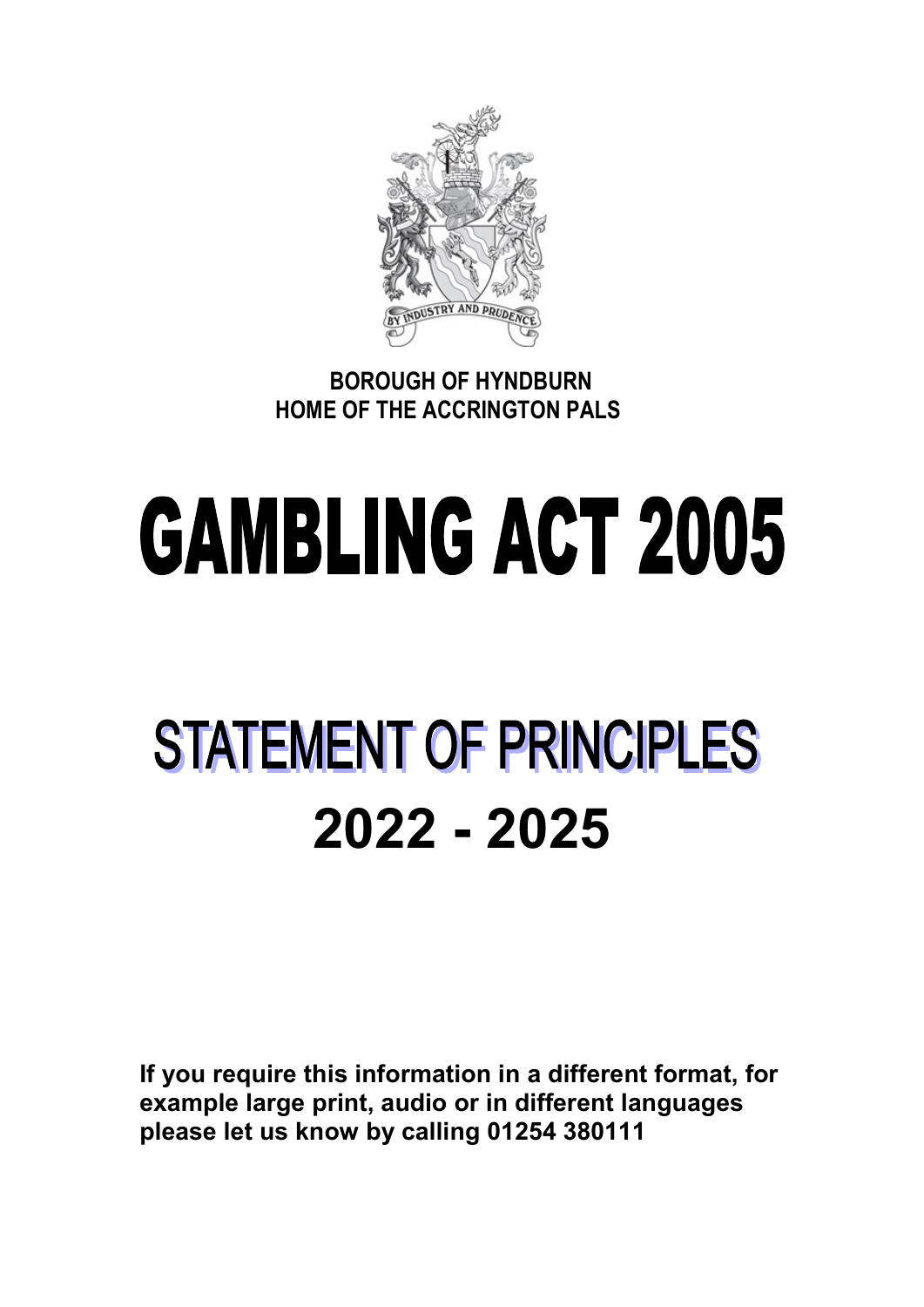# Table of Contents

| Item                                                   | Page            |
|--------------------------------------------------------|-----------------|
|                                                        |                 |
| Part A                                                 |                 |
| 1. The licensing objectives                            | 3               |
| 2. Introduction                                        | $\overline{3}$  |
| 3. A Profile of Hyndburn                               | $\overline{4}$  |
| 4. The Statement of Principles and Consultation        | $\overline{7}$  |
| 5. Declaration                                         | 8               |
| 6. Responsible Authorities                             | 8               |
| 7. Interested parties                                  | $\overline{9}$  |
| 8. Exchange of information                             | 11              |
| 9. Enforcement                                         | 11              |
| 10. Licensing authority functions                      | 13              |
| 11. Safeguarding against CSE                           | 14              |
| <b>Part B - Premises licences</b>                      |                 |
| 12. General Principles                                 | 15              |
| 13. Adult Gaming Centres                               | 26              |
| 14. (Licensed) Family Entertainment Centres            | 27              |
| 15. Casinos                                            | 27              |
| 16. Bingo                                              | 28              |
| 17. Betting premises                                   | 30              |
| 18.Tracks                                              | 31              |
| 19. Travelling fairs                                   | $\overline{33}$ |
| 20. Provisional Statements                             | $\overline{34}$ |
| 21. Reviews                                            | 35              |
| Part C - Permits / Temporary and Occasional Use        | $\overline{37}$ |
| <b>Notices</b>                                         |                 |
| 22. Unlicensed Family Entertainment Centre gaming      | 37              |
| machine permits                                        |                 |
| 23. (Alcohol) Licensed premises gaming machine permits | 39              |
| 24. Prize Gaming Permits                               | 40              |
| 25. Club Gaming and Club Machines Permits              | 41              |
| 26. Temporary Use Notices                              | 42              |
| 27. Occasional Use Notices                             | 43              |
| <b>Appendices</b>                                      |                 |
| Appendix A Consultees                                  | 44              |
| Appendix B Responsible Authorities                     | 46              |
| Appendix C Summary of Delegation                       | 47              |

All references to the Guidance refer to the Gambling Commission's Guidance to Licensing Authorities published April 2021.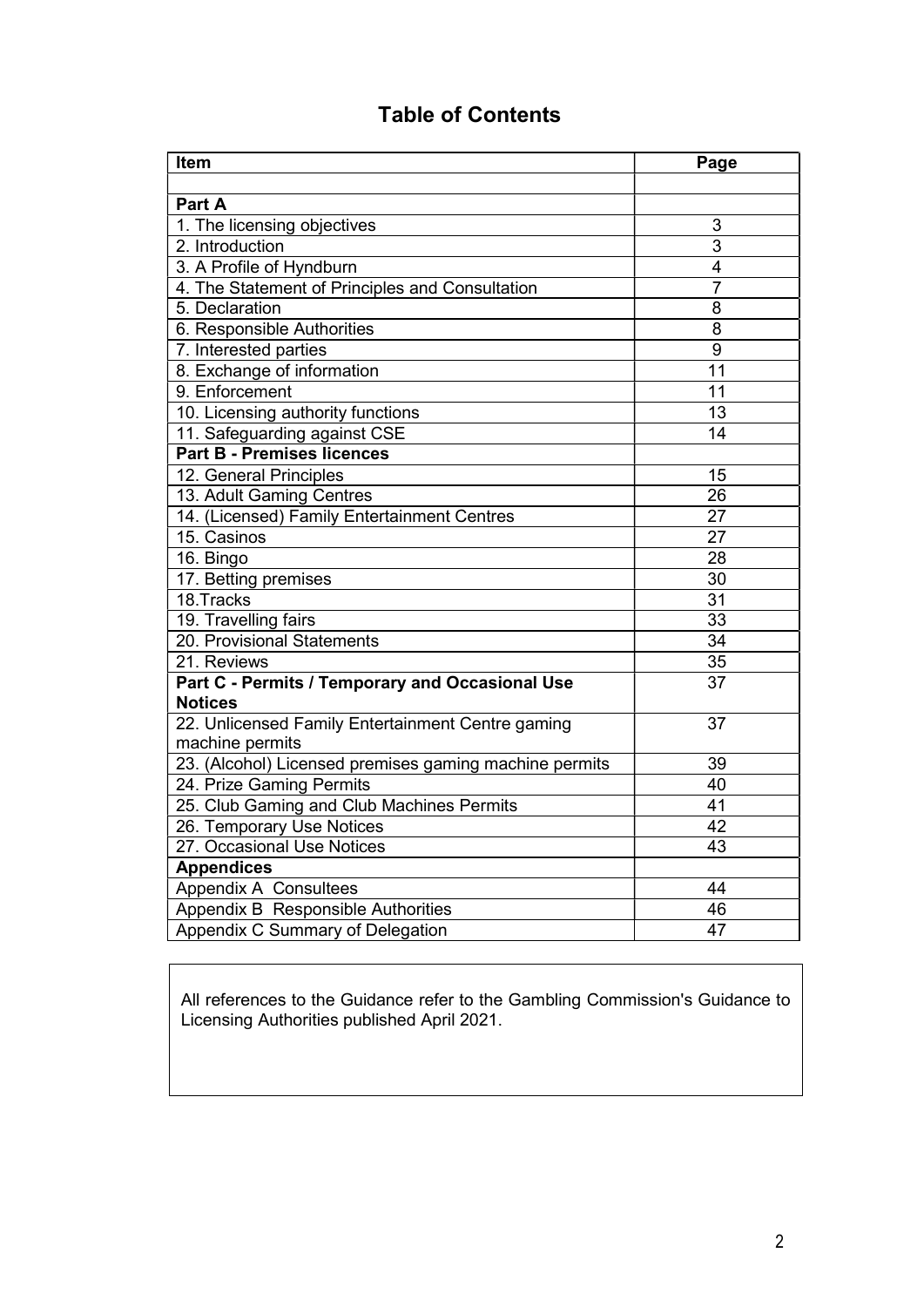#### 1. The Licensing Objectives

- 1.1 In exercising most of their functions under the Gambling Act 2005 ("the act "), licensing authorities must have regard to the licensing objectives as set out in section 1 of the Gambling Act. The licensing objectives are:
	- Preventing gambling from being a source of crime or disorder, being associated with crime or disorder or being used to support crime.
	- Ensuring that gambling is conducted in a fair and open way.
	- Protecting children and other vulnerable persons from being harmed or exploited by gambling.
- 1.2 It should be noted that the Gambling Commission has stated: "The requirement in relation to children is explicitly to protect them from being harmed or exploited by gambling".
- 1.3 The licensing authority is aware that, as per Section 153 of the act, in making decisions about premises licences and temporary use notices it should aim to permit the use of premises for gambling in so far as it thinks it is:
	- in accordance with any relevant code of practice issued by the Gambling Commission.
	- In accordance with any relevant guidance issued by the Gambling **Commission**
	- reasonably consistent with the licensing objectives and
	- in accordance with the authority's statement of licensing policy.

#### 2. Introduction

- 2.1 All references to the Gambling Commission's Guidance for local authorities refer to the Guidance published in April 2021 available from www.gamblingcommission.gov.uk.
- 2.2 Hyndburn Borough Council is the Licensing Authority. We will regulate gambling with integrity in the public interest.
- 2.3 We are committed to avoid duplication with other legislation and regulatory regimes as far as possible, and will not replicate issues in this policy which are already legal requirements under other legislation such as health and safety and fire precautions.
- 2.4 This DRAFT policy has been developed after having regard for the statutory guidance from the Gambling Commission and we will also give appropriate weight to the views of persons and organisations consulted.
- 2.5 The Council delegates all functions under the Act to the Licensing Committee, except those functions which by law must be dealt with by the Council as a whole, such as the approval of this policy statement.
- 2.6 Section 349 of the Act requires the Licensing Authority to publish a statement of principles that we will apply in exercising our functions under the Act. This statement fulfils that statutory requirement.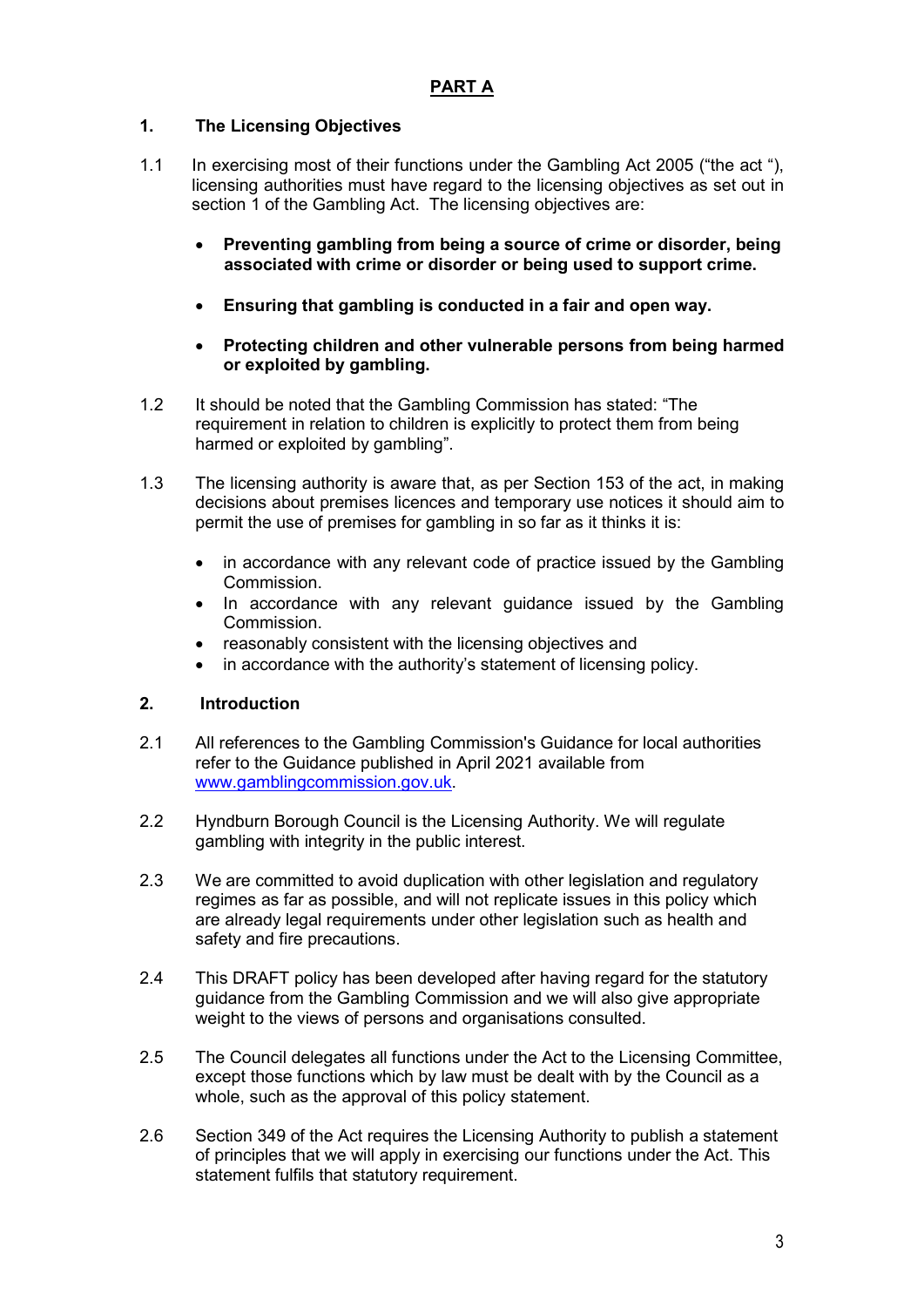- 2.7 The approved statement of principles will be applied during the 3 year period 'at a date to be confirmed' and during that time will be kept under review and revised when and if appropriate, during that 3 year period.
- 2.8 This document should be read in conjunction with the Act, Regulations made under the Act and Guidance issued by the Gambling Commission. This statement is designed to be a strategic gambling policy, not an operational guide to the Act.
- 2.9 Nothing in this policy will override the right of any person to make an application under the Act and have that application considered on its individual merits. Equally, nothing in this policy will undermine the right of any person to make representations on an application, or seek a review of a licence where there is a legal power to do so.
- 2.10 Previous legislation required that the grant of certain gambling permissions should take account of whether there was an unfulfilled demand for gambling facilities. We acknowledge that under this legislation, unmet demand is not a criterion for a Licensing Authority in considering an application.
- 2.11 We appreciate that gambling can be an emotive subject but acknowledge that in accordance with Gambling Commission Guidance for Local Authorities, "moral objections to gambling are not a valid reason to reject applications for premises licences ". except in respect of a Casino resolution in Section 13, and also that unmet demand is not a criterion for a Licensing Authority.
- 2.12 We will therefore consider any application in accordance with the Act, on its individual merits without regard to demand or moral objection to gambling in general.

#### 3. A Profile of Hyndburn Borough Council

#### **Locality**

- 3.1 The Borough of Hyndburn is situated within Lancashire, a county made up of twelve district councils and two Unitary Council's located within the North West region of England.
- 3.2 Along with the neighbouring boroughs of Blackburn-with Darwen, Burnley, Pendle, Ribble Valley and Rossendale it forms part of the Pennine Lancashire sub-region.
- 3.3 Hyndburn Borough Council was formed in 1974 and the Borough now covers an area of seventy three square kilometres, is made up of sixteen wards and is home to a population of 81,043 (ONS 2019 mid-year estimate) and is the second highest densely populated area at 1,110 per sq.km across Lancashire.
- 3.4 The Borough is well connected to other Lancashire towns and service centres via the M65 motorway running east to west across the County, and the A56/M66 provides access to Greater Manchester which lies 20 miles south of the Borough. The Northern Rail network running through the Borough creates direct rail links westwards to Preston and Blackpool, eastwards into Yorkshire and southwards into Manchester.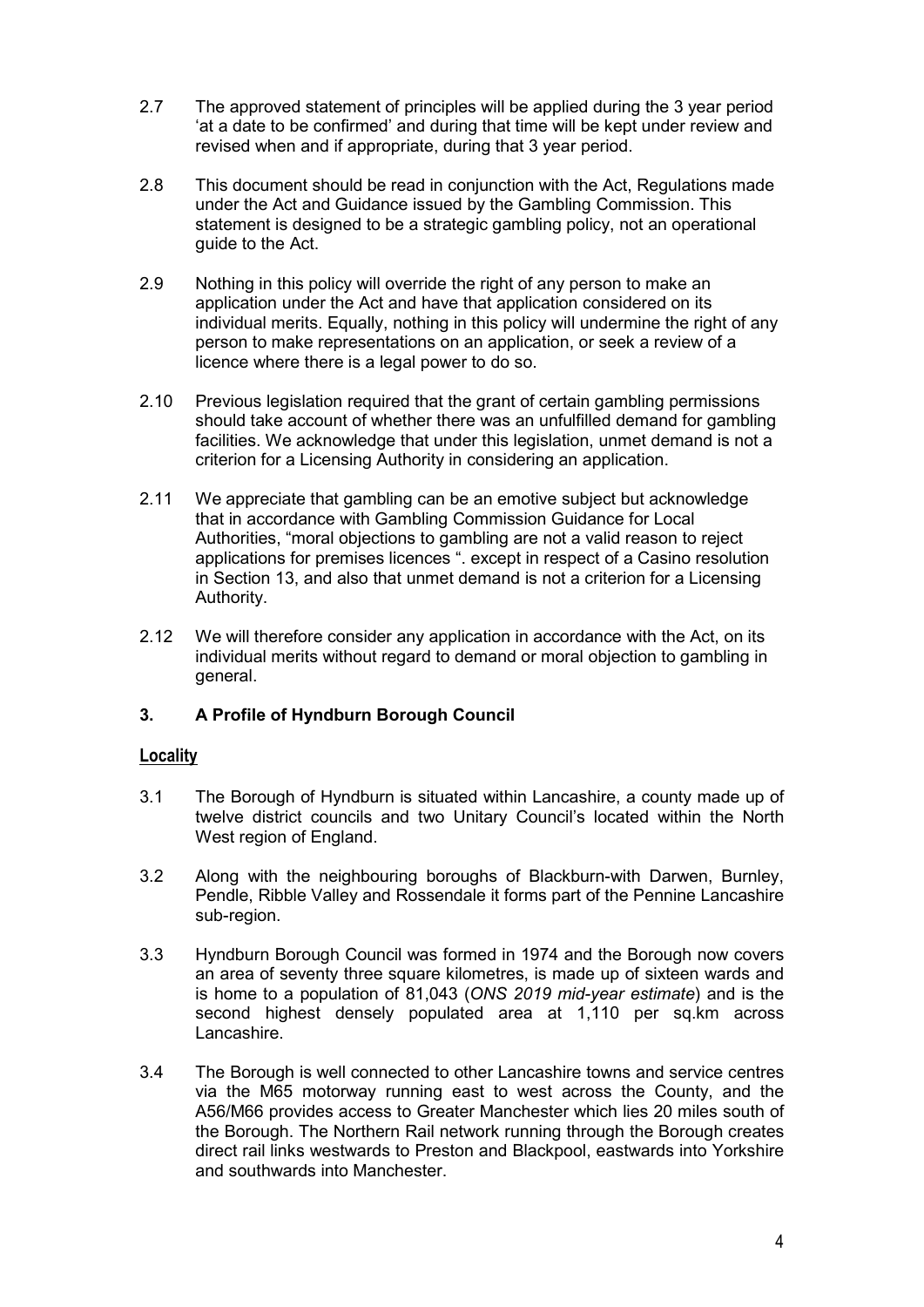- 3.5 Settlements in the Borough range from a single home, often a farm in the rural area, to the large urban concentrations of housing and other land uses. The main urban areas in Hyndburn includes Accrington, Huncoat, Oswaldtwistle, Church, Clayton le Moors, Rishton and Great Harwood and rural settlements such as Belthorn and Altham.
- 3.6 Accrington forms the heart of the Borough, with Oswaldtwistle, Clayton Le Moors, Rishton, Great Harwood, Church, Baxenden, Altham and Huncoat being areas of residential and commercial importance, supporting the main town.
- 3.7 The Council is working hard with its partners and the community in order to regenerate Hyndburn's social, economic and physical infrastructure



#### Population

- 3.8 There are over 81,043 residents (ONS 2019 mid-year estimate) in Hyndburn with the majority being female (50.8%), in comparison to 49.2% being male.
- 3.9 Hyndburn has experienced 0.6% of population growth between 2011 and 2019, the second lowest amount across Lancashire. The Birth rate within Hyndburn is significantly higher than the death rate, however due to a higher outflow of internal migration Hyndburn experiences only small levels of population growth.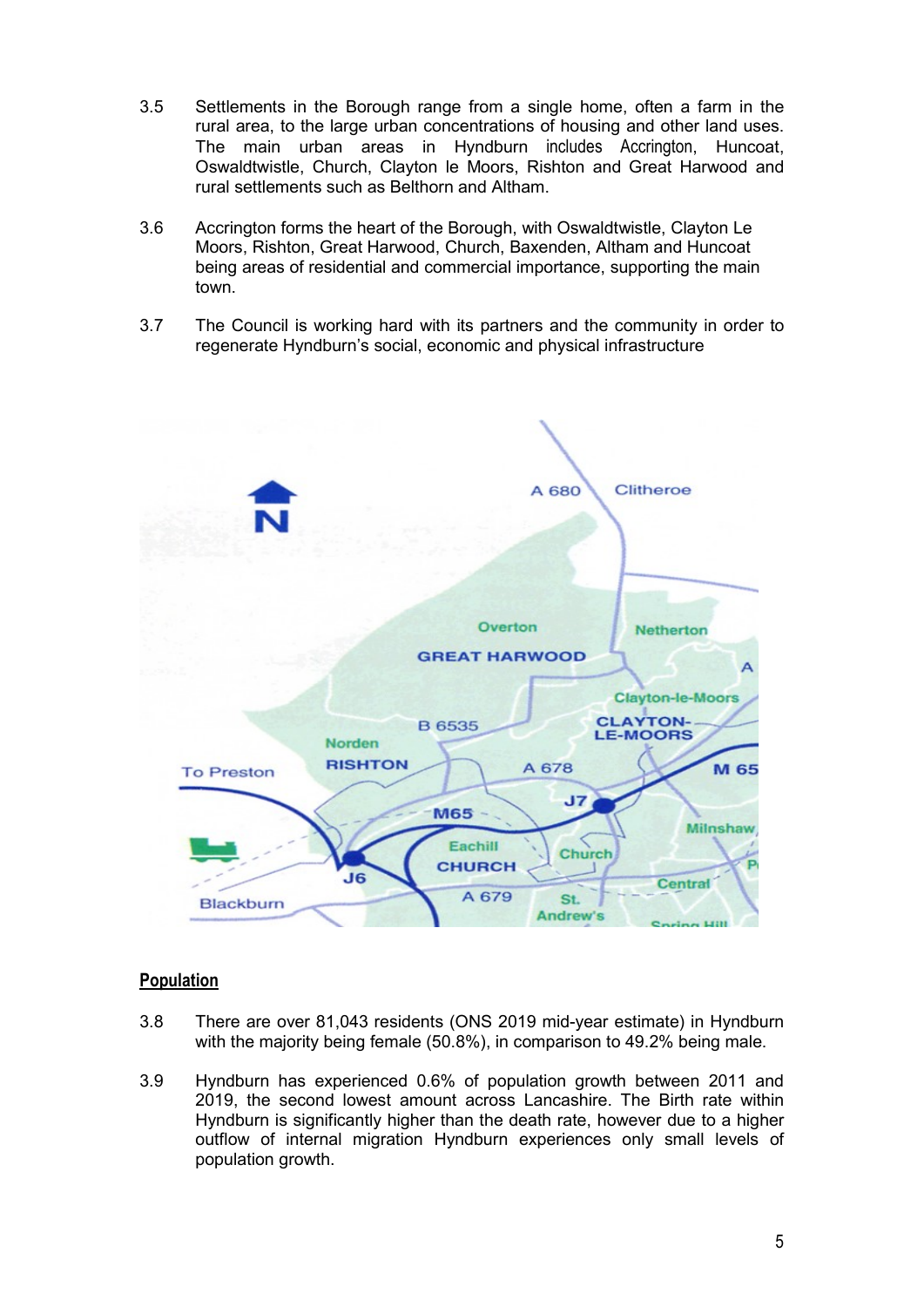- 3.10 The highest proportion of people in Hyndburn by age band is within the 30 to 44 age group with 19%, followed by the 45 to 59 age band, 0 to 14 age band, 15 to 29 age band, 60 to 74 age band, and the 75 to 89 age group and 90+ the lowest proportions. The average age for a person is Hyndburn is 39.8, slightly below the national average.
- 3.11 Hyndburn has a slightly lower proportion of people of working age (16 to 64) with 60.7%, in comparison to the North West with 62.1% and Great Britain at 62.5%.



### Economic Profile

- 3.12 Hyndburn has a slightly lower rate (60.7%) of working age people (16-64) compared to the North West (62.1%) and National average (62.5%) due to a high proportion of younger people (under 16's) living in the Borough. The district also has a lower economic activity rate of 74.2% (at a district level these figures can fluctuate) compared to 77.6% across the North West and 79.1% nationally and a lower proportion of people in employment (73.2%), compared with 74.2% across the North West and 75.4% nationally. Hyndburn also has a higher rate of people who are classed as self-employed in comparison with the rest of the region and nationally (all figures taken from NOMIS Labour Supply data Jan 2020-Dec 2020).
- 3.13 Earnings for residents is slightly lower than place of work across Hyndburn, and significantly below regional and national averages. The 2020 median gross weekly earnings for full time workers by residence in Hyndburn was £471. This is lower than both the regional figure (£560) and national figure of £587. However, Hyndburn's earning has improved over the past ten years at the same rate as regionally and nationally.
- 3.14 In 2020, there were only 2,305 active enterprises in Hyndburn, the lowest figure of all 14 Lancashire authorities.
- 3.15 The employment structure of Hyndburn has gradually changed as the manufacturing sector has lost jobs whilst the service sector has grown to become the more dominant employment sector. However, the manufacturing sector provides direct, highly visible and reasonably well-paid jobs, and is an important generator of employment in the rest of the economy with a number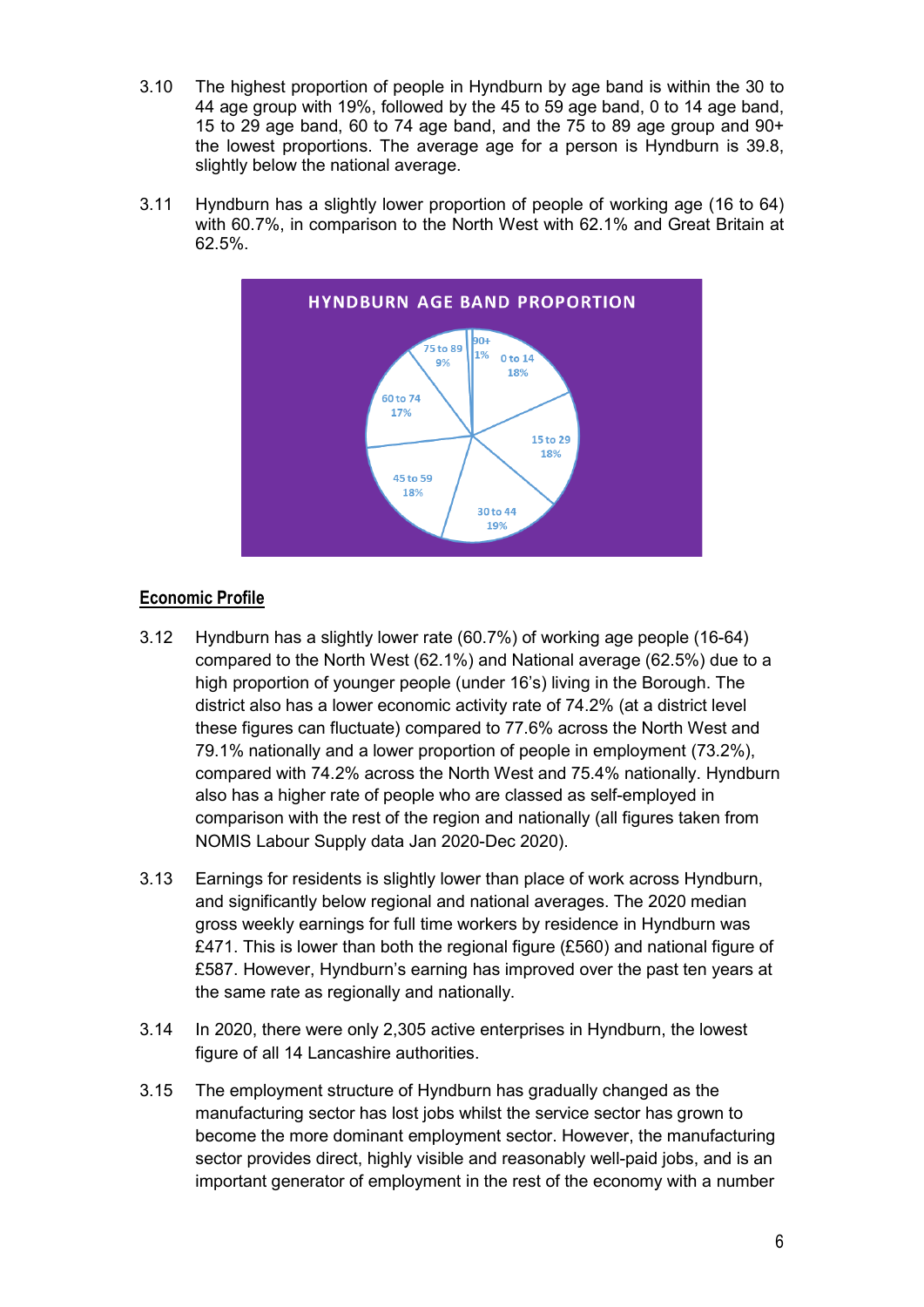of world class manufacturing and global export companies such as What More, Senator and Simon Jersey Group and advanced engineering firms like Emerson & Renwick and RLC Callender within the aerospace and motor industry who help with the growth of the Borough.



#### 4. The Statement of Principles and Consultation

- 4.1 Licensing authorities are required by the Gambling Act 2005 to publish a statement of the principles which they propose to apply when exercising their functions. This statement must be published at least every three years. The statement must also be reviewed from "time to time" and any amended parts re-consulted upon. The statement must be then re-published.
- 4.2 Hyndburn Council has consulted widely upon this statement before finalising and publishing. A list of those persons consulted is illustrated at Appendix A
- 4.3 The Gambling Act requires that the following parties are consulted by licensing authorities:
	- The Chief Officer of Police;
	- One or more persons who appear to the authority to represent the interests of persons carrying on gambling businesses in the authority's area;
	- One or more persons who appear to the authority to represent the interests of persons who are likely to be affected by the exercise of the authority's functions under the Gambling Act 2005.
- 4.4 Consultation will take place between 5th July 2021 and 27th September 2021 and will follow the Cabinet Office consultation principles guidance document last updated March 2018, which is available at:

https://www.gov.uk/government/publications/consultation-principles-quidance

4.5 A copy of this statement is available on the Council's website.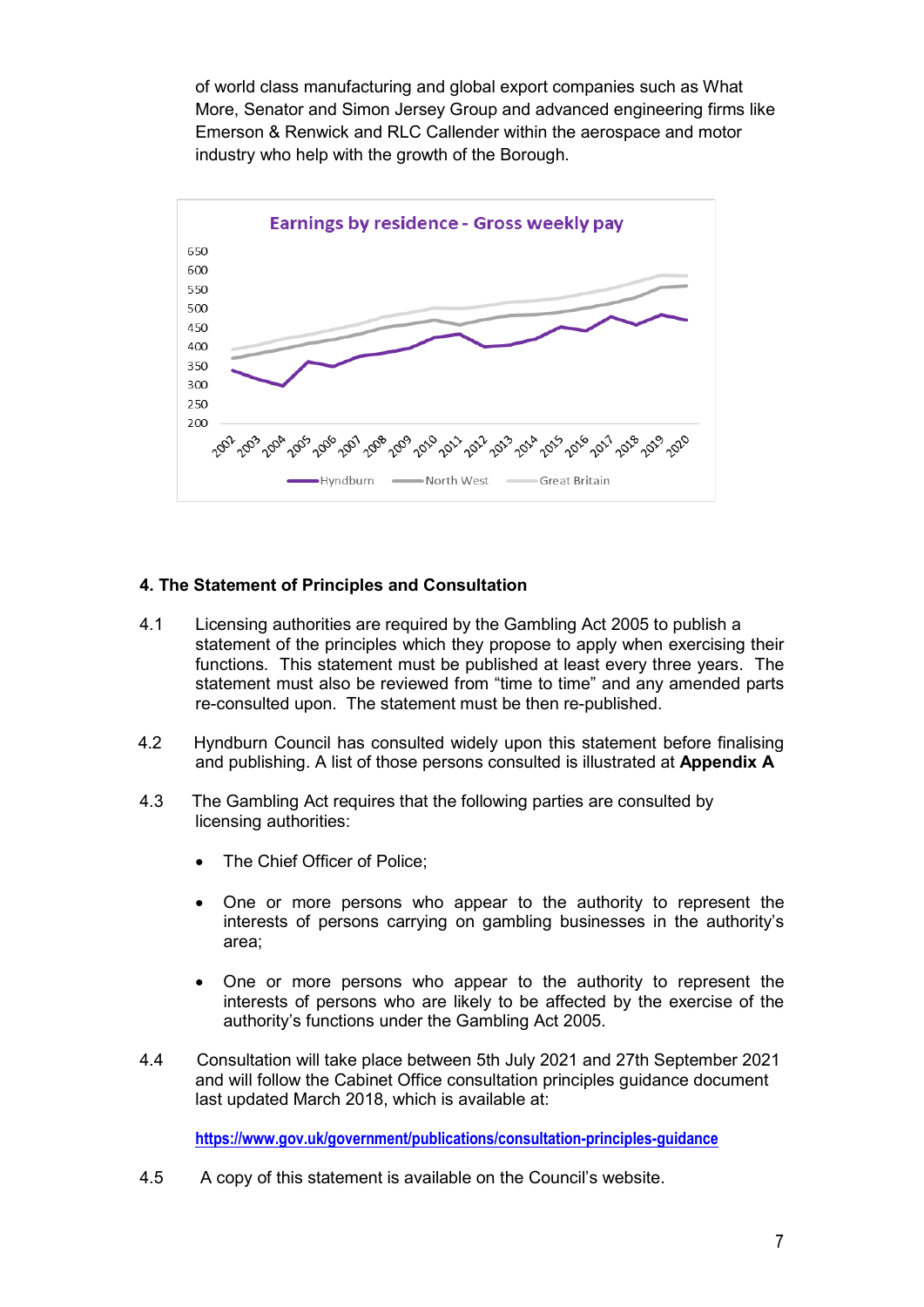4.6 It should be noted that this statement of licensing principles will not override the right of any person to make an application, make representations about an application, or apply for a review of a licence, as each will be considered on its own merits and according to the statutory requirements of the Gambling Act 2005.

#### 5. Declaration

5.1 In producing the final statement, this licensing authority declares that it will have regard to the licensing objectives of the Gambling Act 2005, the Guidance to Licensing Authorities issued by the Gambling Commission, and any responses from those consulted on this statement.

#### 6. Responsible Authorities

- 6.1 The licensing authority is required by regulations to state the principles it will apply in exercising its powers under Section 157(h) of the Act to designate, in writing, a body which is competent to advise the authority about the protection of children from harm.
- 6.2 The principles are:
	- the need for the body to be responsible for an area covering the whole of the licensing authority's area; and
	- the need for the body to be answerable to democratically elected persons, rather than any particular vested interest group.
- 6.3 In accordance with the suggestion in the Gambling Commission's Guidance to Licensing Authorities, this authority designates the Lancashire Safeguarding Children Board for this purpose.
- 6.4 The body has county wide responsibility, is democratically accountable.
- 6.5 The Responsible Authorities under the Gambling Act 2005 are:
	- Hyndburn Borough Council Licensing Authority
	- The Gambling Commission;
	- The Chief Constable, Lancashire Constabulary
	- Lancashire Fire and Rescue Service Authority
	- Hyndburn Borough Council Planning and Transportation Section
	- Hyndburn Borough Council Environmental Health Section
	- Lancashire Area Child Protection Committee, Lancashire County Council Social Services Section
	- H.M. Revenue & Customs

subject to any other person being prescribed in Regulation by the Secretary of State. The contact addresses for these authorities are set out in Appendix B.

#### 7. Interested Parties

7.1 "Interested parties" can make representations about licence applications, or apply for a review of an existing licence. These parties are defined in the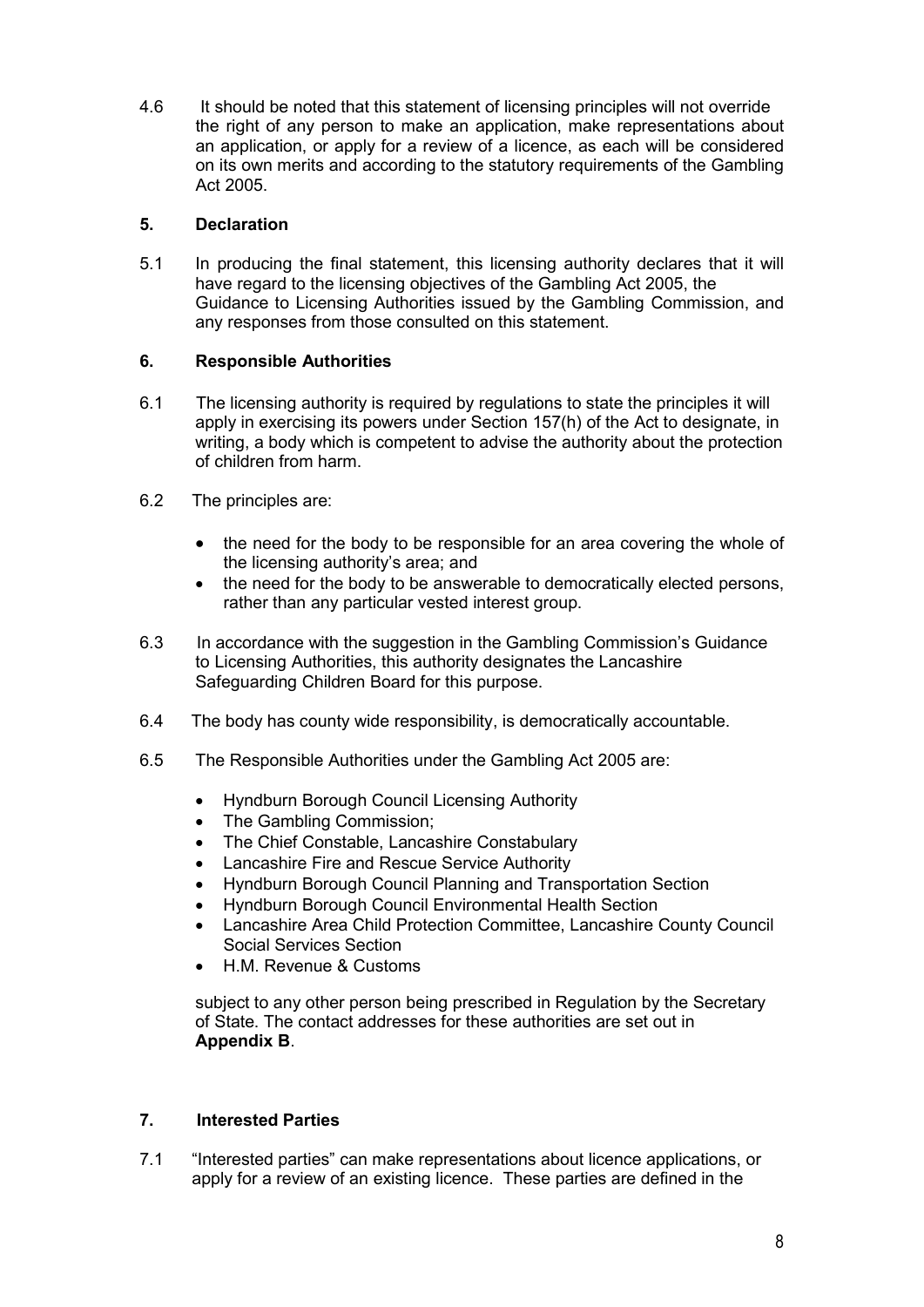Gambling Act 2005 as follows:

 "For the purposes of this Part a person is an interested party in relation to an application for or in respect of a premises licence if, in the opinion of the licensing authority which issues the licence or to which the applications is made, the person-

- a) lives sufficiently close to the premises to be likely to be affected by the authorised activities,
- b) has business interests that might be affected by the authorised activities, or
- c) represents persons who satisfy paragraph (a) or (b)"
- 7.2 We will have regard to anything people say about their status to make representations as an interested party.
- 7.3 The licensing authority is required by regulations to state the principles it will apply in exercising its powers under the Gambling Act 2005 to determine whether a person is an interested party.
- 7.4 Each case will be decided upon its merits. This authority will adopt the principles of natural justice and decide each case on its merits. We will not apply a rigid rule to our decision making. We will have regard to the examples of considerations provided in the Gambling Commission's Guidance to Licensing Authorities
- 7.5 The following gives further advice on how we can determine whether someone is an interested party.

#### People living close to the premises

- 7.6 When considering whether persons are interested parties in relation to any individual application we will consider issues such as:
	- The size of the premises:
	- The nature of the premises;
	- The distance of the premises from the location of the person making the representation;
	- The potential impact of the premises (number of customers, routes likely to be taken by those visiting the establishment);
	- The type of complainant
	- The catchment area of the premises (i.e. how far people to travel to visit it)
- 7.7 Relevant factors will depend on the particular application. For example, we believe it is reasonable for us to consider that living sufficiently close to the premise so as to likely be affected could have a different meaning for (a) a private resident, (b) a residential school for children with truanting problems and (c) a residential hostel for vulnerable adults.

#### The nature and scope of business interests that could be affected.

7.8 It could be argued that any gambling business could be affected by another gambling business expanding into any part of Great Britain. But that is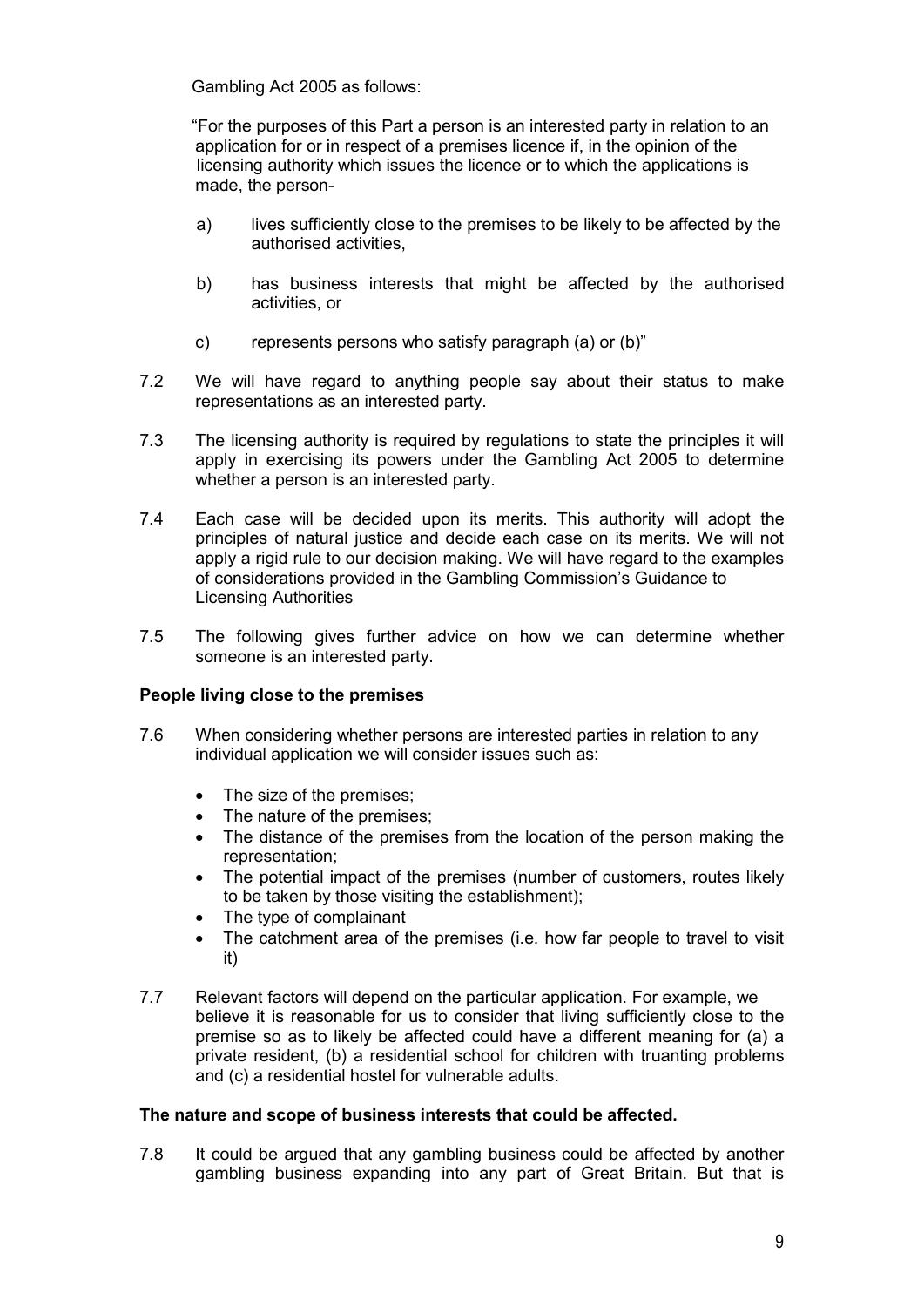unlikely to be enough to satisfy the test of being ""a person with business interests that might be affected by the premises" under consideration. For example, an operator in a particular sector be it casino, bingo, betting etc, should not be able to lodge representations on every application put in by a rival operator anywhere in the country, simply because they are in competition within the same gambling sector. Specifically, we recognise that the "demand test" from previous gambling legislation does not apply under the Act.

- 7.9 We must be satisfied that the relevant business is likely to be affected. Factors that are likely to be relevant include:
	- The size of the premises
	- The catchment area of the premises, that is, how far people travel to visit the premises
	- Whether the person making the representation has business interests in that catchment area that might be affected.
	- The potential impact of the premises (number of customers, routes likely to be taken by those visiting the premises)

#### People representing those in the above categories

7.10 Interested parties can be people who are democratically elected, as persons representing individuals in the other categories, such as councillors and MP's This would include county, parish and town councillors. Other representatives might include bodies such as trade associations and trade unions, and residents' and tenants' associations. A school head or governor might act to represent the interests of pupils or parents in their school and a community group might represent vulnerable people living near to the proposed premises.

 Save for democratically elected persons, licensing authorities should satisfy themselves on a case by case basis that a person does represent interested parties, and request written evidence where necessary. A letter from the interested person(s) they are representing would be sufficient.

7.11 If individuals wish to approach councillors to ask them to represent their views then care should be taken that the councillors are not part of the Licensing Committee which will deal with the licence application. If there are any doubts then please contact the licensing department at:

Hyndburn Borough Council Licensing Authority Scaitcliffe House Ormerod Street **Accrington** Lancs BB5 0PF

licensing@hyndburnbc.gov.uk

#### 8. Exchange of information

8.1 Licensing authorities are required to include in their statements the principles to be applied by the authority in exercising its functions under sections 29 and 30 of the Act with respect to the exchange of information between it and the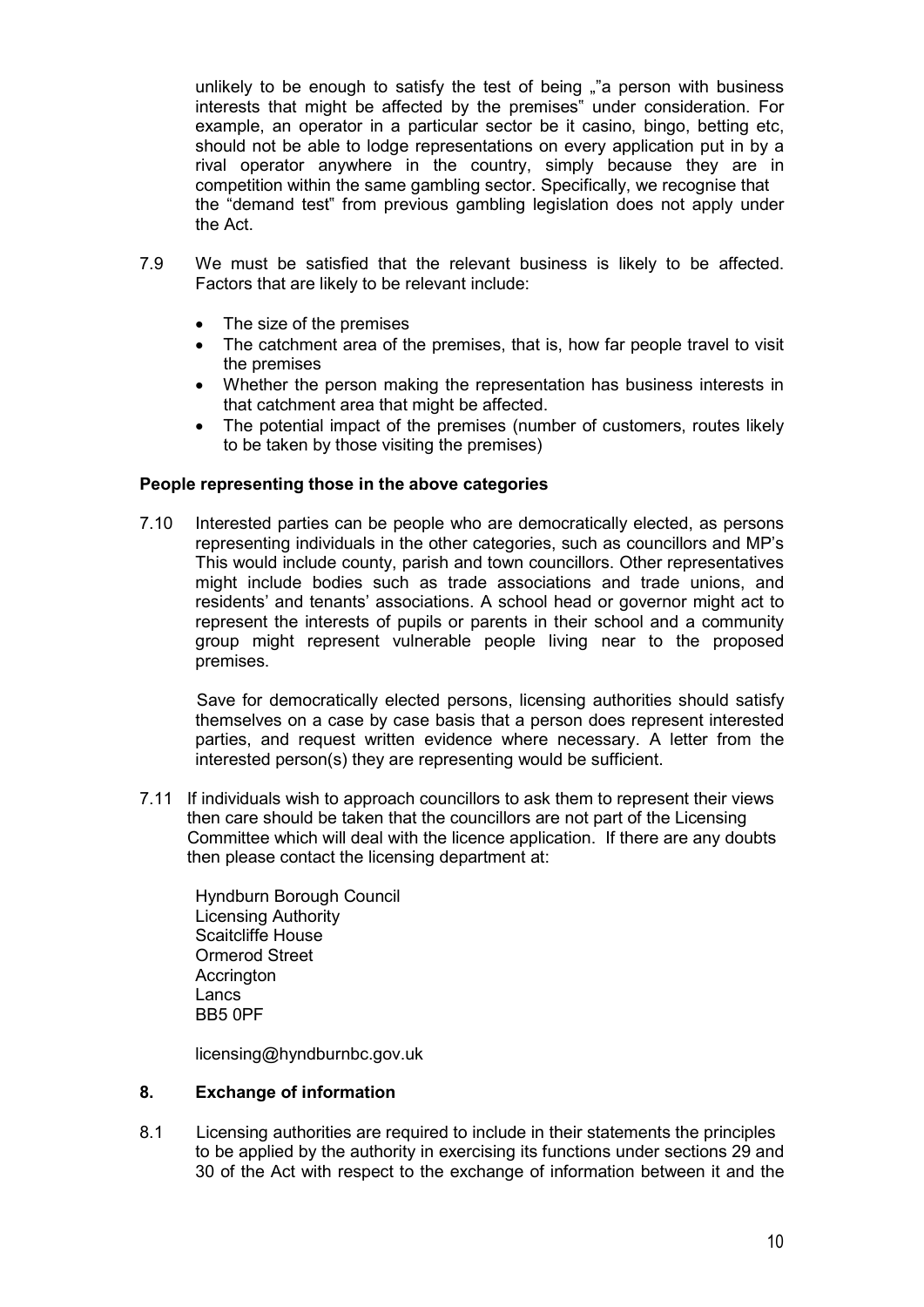Gambling Commission, and the functions under section 350 of the Act with respect to the exchange of information between it and the other persons listed in Schedule 6 to the Act.

- 8.2 The principle that this licensing authority applies is that it will act in accordance with the provisions of the Gambling Act 2005 in its exchange of information, which includes the provision that the Data Protection Act 1998 will not be contravened.
- 8.3 The licensing authority will also have regard to any Guidance issued by the Gambling Commission on this matter, as well as any relevant regulations issued by the Secretary of State under the powers provided in the Gambling Act 2005.
- 8.4 Should any protocols be established in respect of information exchange with other bodies, then they will be made available.

#### 9. Enforcement

- 9.1 Licensing authorities are required by regulation under the Gambling Act 2005 to state the principles to be applied by the authority in exercising its functions under Part 15 of the Act with respect to the inspection of premises; and the powers under section 346 of the Act to institute criminal proceedings in respect of the offences specified.
- 9.2 Where appropriate, we will work with the Gambling Commission and other responsible authorities in our enforcement activity.
- 9.3 This licensing authority's principles are that it will be guided by the Gambling Commission's Guidance to Licensing Authorities and will endeavour to be:
	- Proportionate: we will only intervene when necessary: remedies will be appropriate to the risk posed, and costs identified and minimised
	- Accountable: we will must be able to justify our decisions, and be subject to public scrutiny;
	- Consistent: our rules and standards will be joined up and implemented fairly;
	- Transparent: we will should be open, and keep regulations simple and user friendly; and
	- Targeted: regulation will be focused on the problem, and will seek to minimise side effects.
- 9.4 The Licensing Authority works in partnership with the Gambling Commission to regulate gambling. In doing so, the Commission will tend to focus on operators and issues of national or regional significance, and licensing authorities will take the lead on regulating gambling locally. The Commission and licensing authorities may work directly together on particular issues, for example where it may establish a precedent or help build capacity and learning to be rolled out more widely.
- 9.5 The Commission draws on, and shares, the intelligence and insights of its regulatory partners, in particular licensing authorities, who may well be better positioned to identify emerging risks to the licensing objectives or instances of illegality which can start at a local level. By working closely together we are able to prevent such risks growing into a more widespread problem and to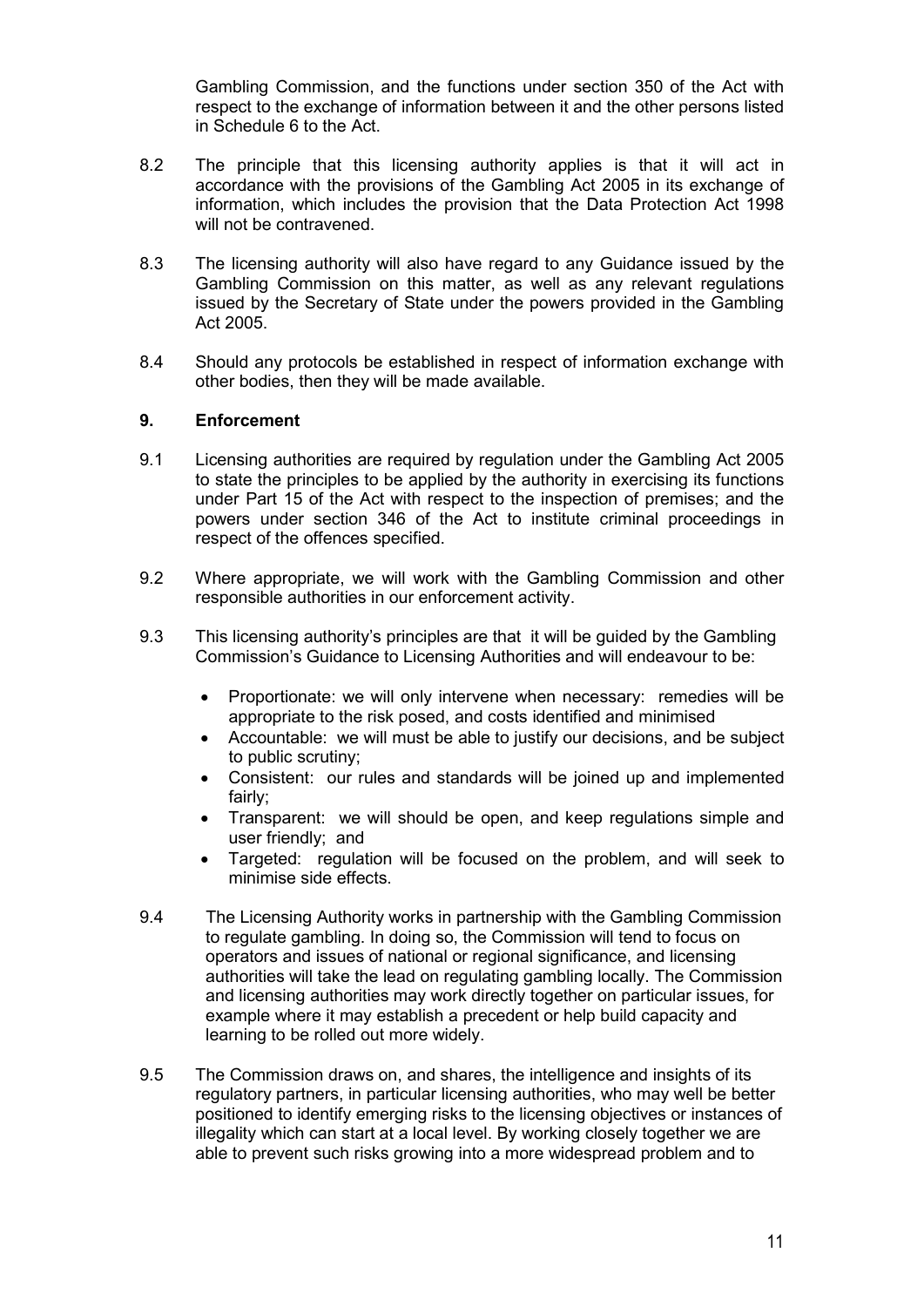ensure that both the Commission and licensing authority resources are used efficiently.

- 9.6 It is the view that the statutory duty to aim to permit gambling, subject to reasonable consistency with the licensing objectives, is best delivered through partnership working between industry and regulator, including licensing authorities. Licensing authorities should aim to work with local businesses to reduce the risk to the licensing objectives to acceptable levels. The Act does not envisage regulation by either the Commission or licensing authorities being aimed at preventing legitimate gambling
- 9.7 As per the Gambling Commission's Guidance to Licensing Authorities, this licensing authority will endeavour to avoid duplication with other regulatory regimes so far as possible.
- 9.8 This licensing authority has adopted and implemented a risk-based inspection programme, based on;
	- The licensing objectives
	- Relevant codes of practice
	- Part 36 of the quidance issued by the Gambling Commission
	- The principles set out in this statement of licensing policy
- 9.9 The main enforcement and compliance role for this licensing authority in terms of the Gambling Act 2005 is to ensure compliance with the premises licences and other permissions which it authorises.
- 9.10 The Gambling Commission is the enforcement body for the operating and personal licences. It is also worth noting that concerns about manufacture, supply or repair of gaming machines are not dealt with by the licensing authority and should be notified to the Gambling Commission.
- 9.11 This licensing authority also keeps itself informed of developments arising from the work of the Better Regulation Executive in its consideration of the regulatory functions of local authorities.
- 9.12 Bearing in mind the principle of transparency, this licensing authority's enforcement/compliance protocols/written agreements are available upon written request to the Licensing Manager.
- 9.13 Any prosecution will only be commenced in accordance with the sufficiency of evidence and public interest criteria referred to in the Prosecution of Offences Act 1985.
- 9.14 The Licensing Authority will liaise with a qualified solicitor of the authority prior to the commencement of criminal proceedings to seek a second objective opinion prior to a prosecution being instigated by this authority.

#### 10. Licensing Authority Functions

10.1 Licensing authorities have responsibility for licensing gambling premise within their area, as well as undertaking functions in relation to lower stake gaming machines in clubs and miners' welfare institutes. In England and Wales, local authorities have these responsibilities; in Scotland they have been given to licensing boards. The Act also provides a system of temporary and occasional use notices. These enable licensing authorities to authorise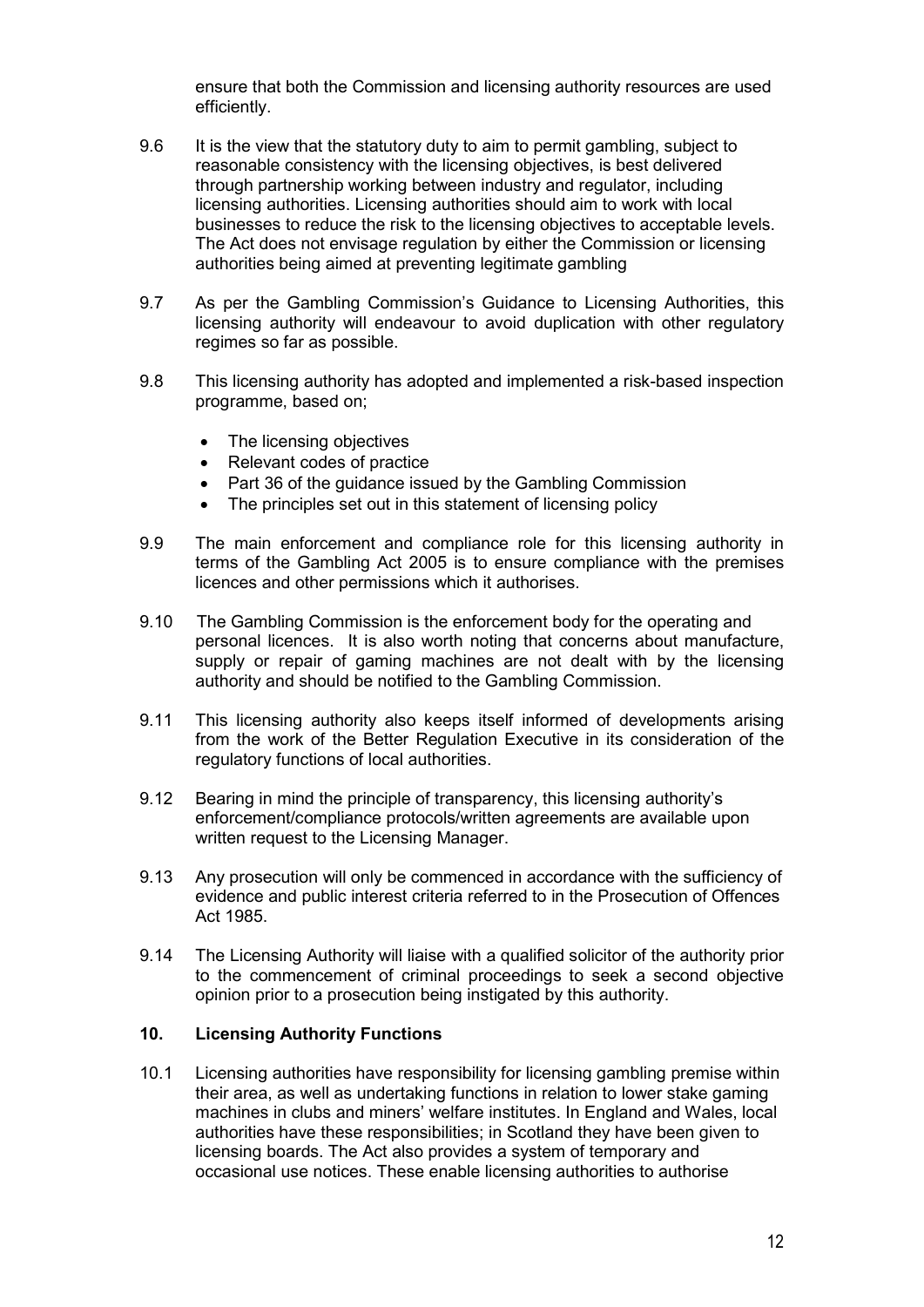premises that are not licensed generally for gambling purposes, to be used for certain types of gambling for limited periods.

- 10.2 Licensing Authorities are required under the Act to :
	- Be responsible for the licensing of premises where gambling activities are to take place by issuing Premises Licences
	- Issue Provisional Statements
	- Regulate members' clubs and miners' welfare institutes who wish to undertake certain gaming activities by issuing Club Gaming Permits and/or Club Machine Permits
	- Issue Club Machine Permits to Commercial Clubs
	- Grant permits for the use of certain lower stake gaming machines at unlicensed Family Entertainment Centres
	- Receive notifications from alcohol licensed premises (under the Licensing Act 2003) of the use of two or fewer gaming machines
	- Grant Licensed Premises Gaming Machine Permits for premises licensed to sell/supply alcohol for consumption on the licensed premises, under the Licensing Act 2003, where more than two machines are required
	- Register small society lotteries below prescribed thresholds
	- Issue Prize Gaming Permits
	- Receive and Endorse Temporary Use Notices
	- Receive Occasional Use Notices
	- Provide information to the Gambling Commission regarding details of licences issued (see Section 7 above on 'information exchange)
	- Maintain registers of the permits and licences that are issued under these functions
	- Exercise its powers of compliance and enforcement under the Act, in partnership with the Gambling Commission via Operating Licenses.
- 10.3 We as the licensing authority will not be involved in licensing remote gambling. Regulation will fall to the Gambling Commission by the grant of Operator Licences.
- 10.4 In accordance with the Act and Guidance, this authority will :
	- Refer the decision whether to make a resolution not to issue casino licences within the Borough to Full Council.
	- Refer approval of this three-year licensing policy to Full Council
	- Refer any delegated power under forthcoming Regulations to set fees to Cabinet.
	- Delegate all decisions relating to premises licences to the Licensing Committee where representations have been received and not withdrawn.
	- Further delegate decision making to officers in accordance with the law and guidance, attached at Appendix C.

#### 11. Safeguarding against Child Sexual Exploitation (CSE)

11.1 The Council acknowledges children are not permitted access to most gambling premises. However where children are permitted access to for example Family Entertainment Centres, Tracks etc. applicants should ensure that suitable management controls are in place to safeguard chlidren against the risk of CSE. Applicants should be equally aware of children in the proximity of the premises that may be waiting for, or seeking, older persons.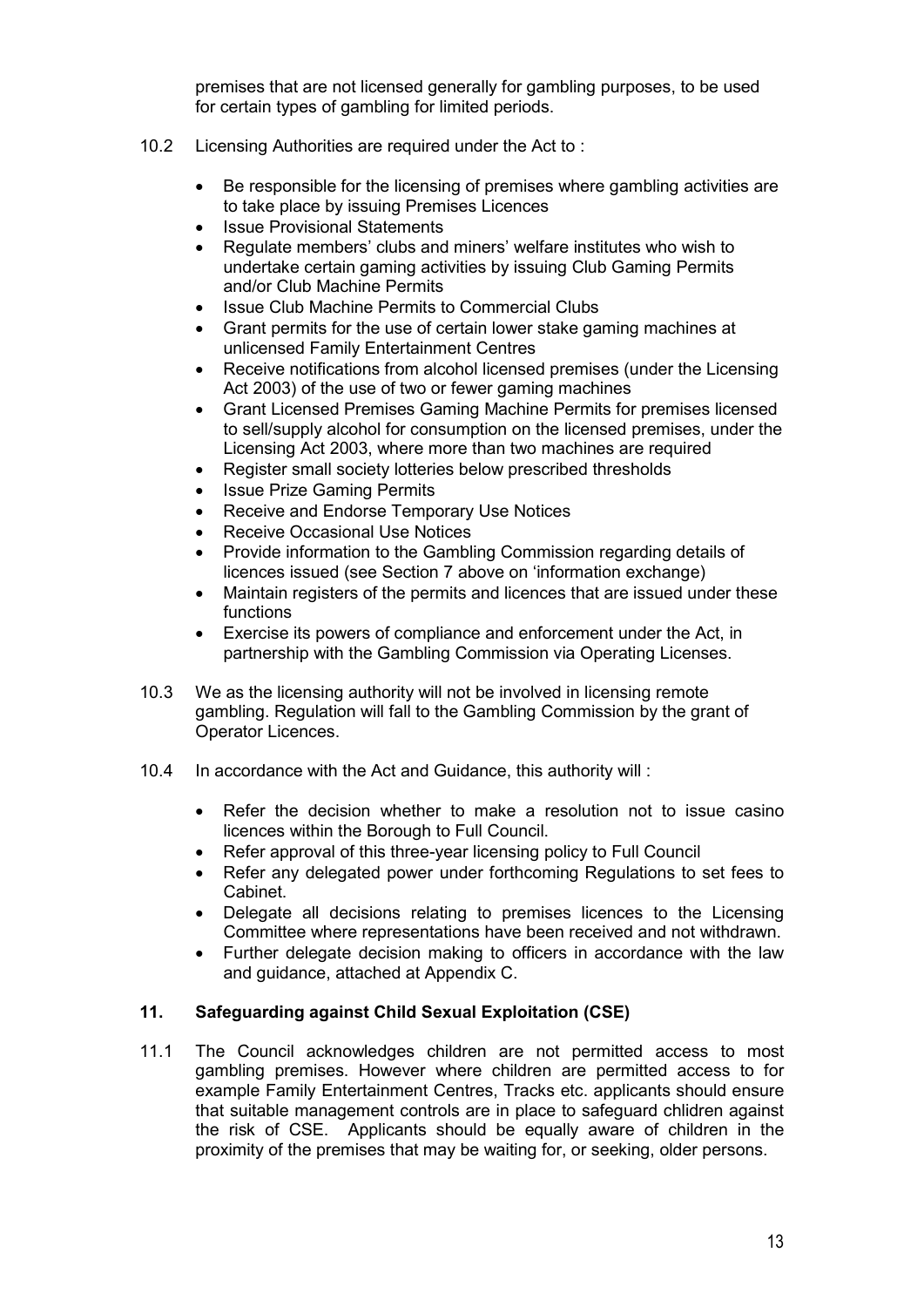- 11.2 Suitable management controls which could be put in place to safeguard children against the risk of CSE, may include, but are not limited to:
	- awareness training for staff;
	- recording concerns and reporting these to the police.
- 11.3 The Council expects applicants to be aware of 'risk indicators' of CSE which include, but are not limited to:
	- developing relationships between a child and an older person;
	- children in the company of a group of older persons;
	- children regularly attending premises and meeting with a number of different older persons, particularly where older persons may be facilitating gambling for children;
	- children outside of licensed premises developing relationships with an older person, particularly an older person facilitating gambling for children;
	- children leaving the locality of the premises with older people, particularly with a group of older persons;
	- children looking uncomfortable in the company of, or leaving with, older people, particularly groups of older persons.
- 11.4 Whilst the Council does not wish to create the impression that all contact between children and older people is inappropriate, it is strongly of the view that licence holders should be aware of the risks of CSE and should proactively manage their premises to minimise the risks.
- 11.5 Whilst the licensing authority acknowledges that CSE falls outside of the requirement of the licensing objective which is to protect children from the harm of gambling, the authority considers that we all have a moral duty to protect children from CSE and regard should be given to this in areas where children and adults may congregate together socially. The licensing authority are requesting that operators consider this matter when dealing with staff training etc.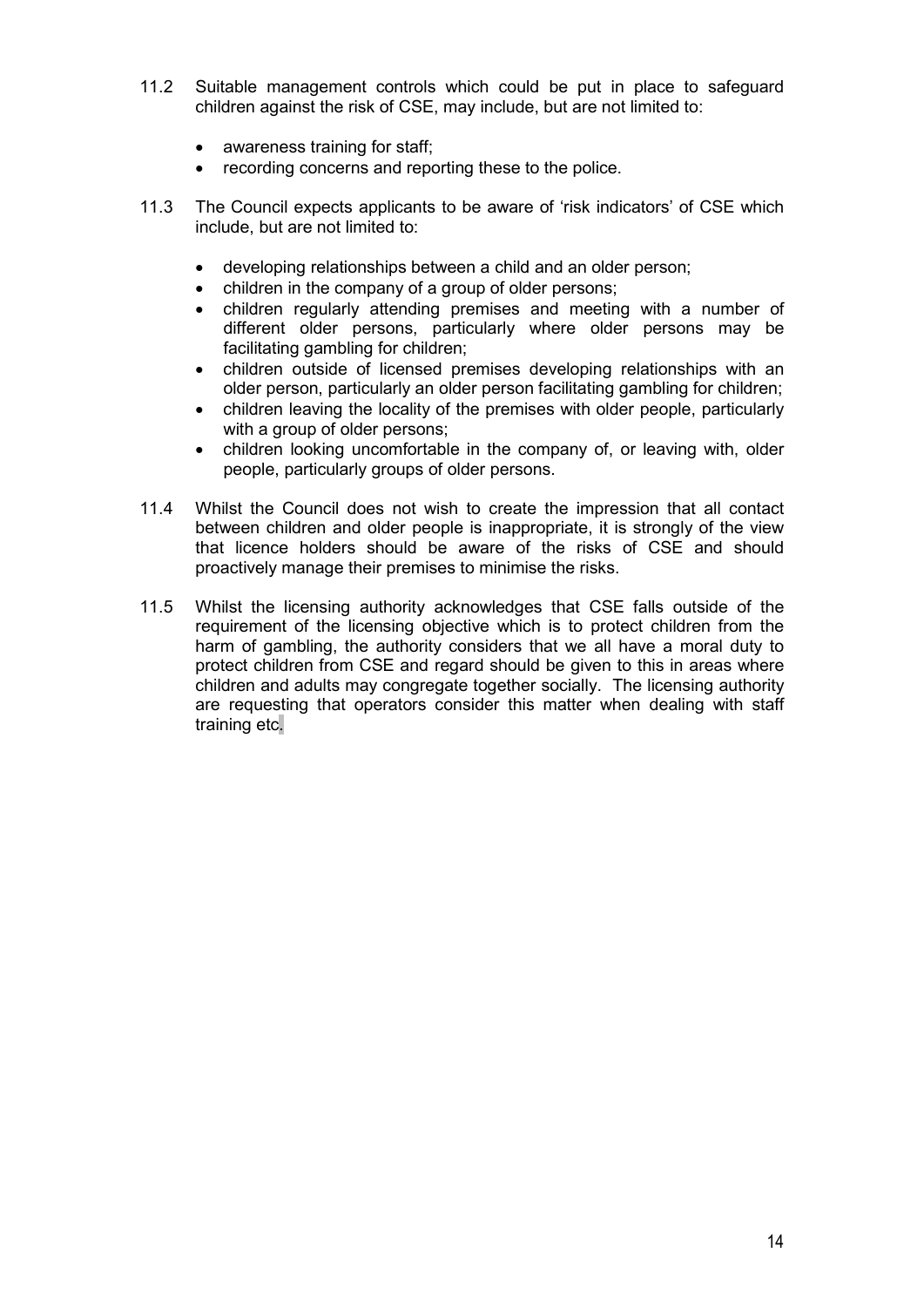# PART B

#### 12.0 Premises Licences

#### General Principles

- 12.1 Considering applications for premises licences is the main business of the licensing authority in terms of local gambling regulation. Where an individual or company uses premises, or causes or permits premises to be used to offer gambling, a premises licence is required.
- 12.2 Premises licences are issued by the licensing authority with responsibility for the area in which the premises are situated.
- 12.3 In accordance with s.150 of the Act, premises licences can authorise the provision of facilities on:
	- a) casino premises
	- b) bingo premises

• c) betting premises, including tracks and premises used by betting intermediaries

• d) adult gaming centre (AGC) premises (for category B3, B4, C and D machines)

• e) family entertainment centre (FEC) premises (for category C and D machines) – the licensing authority may issue a FEC gaming machine permit, which authorises the use of category D machines only.

- 12.4 By distinguishing between premises types, the Act makes it clear that the gambling activity of the premises should be linked to the premises described. Thus, in a bingo premises, the gambling activity should be bingo, with gaming machines as an ancillary offer on the premises. This principle also applies to existing casino licences (but not to licences granted under the Gambling Act 2005) and betting premises licences. The Licence conditions and codes of practice (LCCP) sets out in full the requirements on operators. Subject to the gaming machine entitlements which various types of licence bring with them (except in the case of tracks), the Act does not permit premises to be licensed for more than one of the above activities.
- 12.5 Premises licences are subject to the requirements set-out in the Gambling Act 2005 and regulations, as well as specific mandatory and default conditions which are detailed in regulations issued by the Secretary of State.
- 12.6 We as the licensing authority will be able to exclude default conditions and also attach other conditions, where we believe it to be appropriate.
- 12.7 This licensing authority is aware that in making decisions about premises licences it should aim to permit the use of premises for gambling in so far as it thinks it:
	- in accordance with any relevant code of practice issued by the Gambling Commission;
	- in accordance with any relevant guidance issued by the Gambling Commission;
	- reasonably consistent with the licensing objectives; and
	- in accordance with the authority's statement of licensing policy.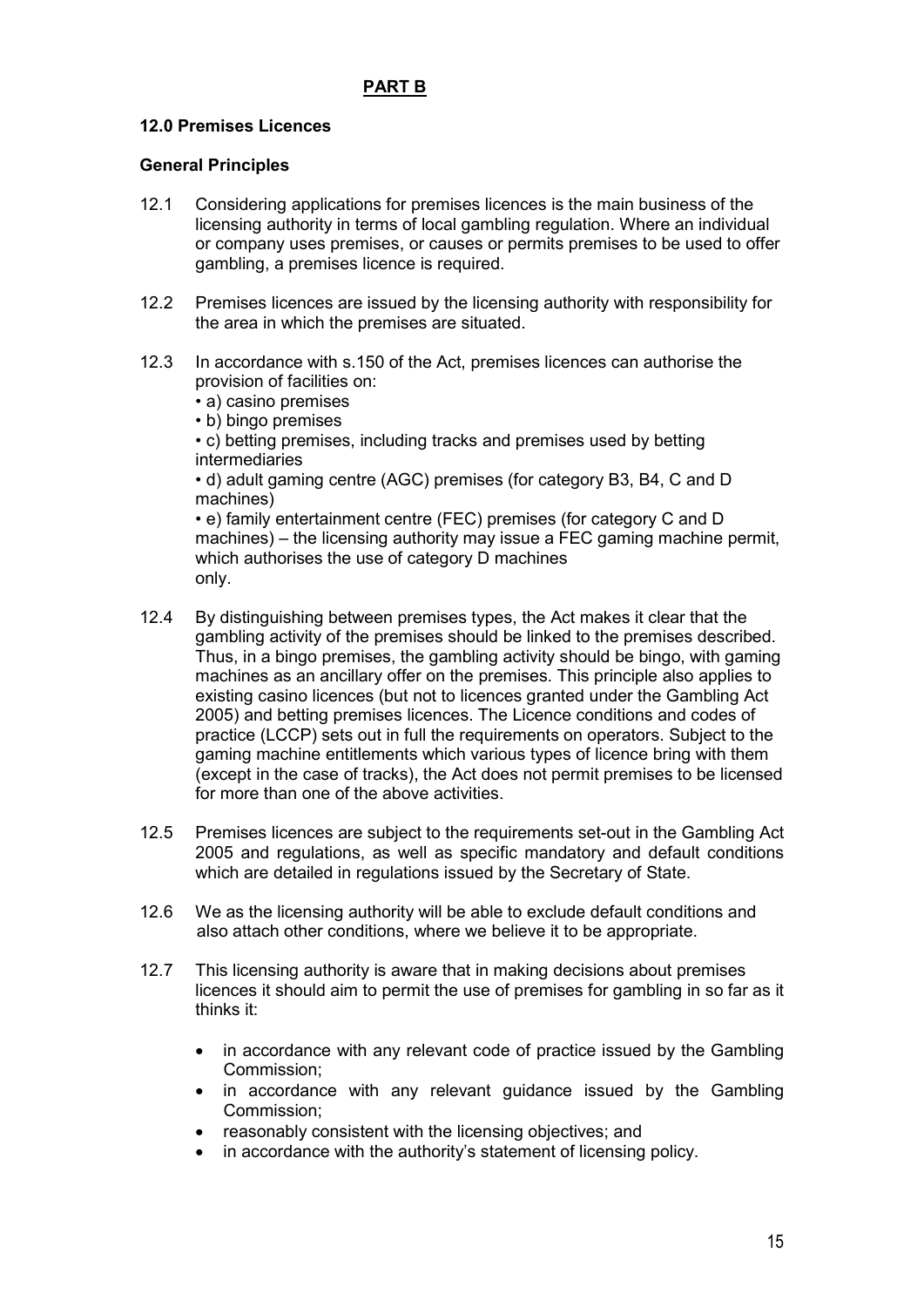- 12.8 In accordance with the Gambling Commission's Guidance to Licensing Authorities "moral objections to gambling are not a valid reason to reject applications for premises licences", except in respect of a Casino resolution and also that unmet demand is not a criterion for a Licensing Authority. Issues of nuisance and the likelihood of planning permission or building regulations approval being obtained are not issues that can be taken into account when considering an application for a premises licence.
- 12.9 Licence conditions are one method by which it is possible to mitigate risks associated with particular premises. The imposition of licence conditions might be prompted by locality specific evidence based risks. If additional conditions are to be imposed, they will be imposed in response to evidence of risk to the licensing objectives not already addressed by the mandatory and default conditions.
- 12.10 Wherever possible and where there are justifiable concerns the licensing authority will have proactive engagement with local operators to encourage them to mitigate risks to the licensing objectives effective. Such engagement can facilitate an open and constructive partnership which, in turn, can improve compliance and reduce regulatory costs.
- 12.11 The Gambling Commissions Licensing Conditions and Code of Practice (LCCP) document contains two types of code provisions:
	- Social responsibility code provisions: compliance with these is a condition of licences
	- Ordinary code provisions: These do not have the status of operator licence conditions but set out good practice. Operators may adopt alternative approaches to those set out in ordinary code provisions if they have actively taken account of the ordinary code provisions and can demonstrate that an alternative approach is reasonable in the operator's particular circumstances; or that to take an alternative approach would be acting in a similar effective manner.
- 12.12 To improve the exchange of information between licensing authorities and operators, the Commission has introduced social responsibility code provisions that require operators of premises-based businesses to conduct local risk assessments (SR 10.1.1), and an ordinary code provision that says licensees should share their risk assessments with licensing authorities in certain circumstances (OC 10.1.2).
- 12.13 SR 10.1.1 which came into force on 6th April 2016 applies to non-remote licensees who hold or are applying for premise licences. The provision requires licensees to assess and have policies, procedures and control measures to mitigate local risks to the licensing objectives, taking account of the licensing authority's statement of licensing policy. It goes on to require local risk assessments to be reviewed when there are significant changes in local circumstances or at the premises, or when applying for a new licence or a variation of a licence. The risk assessments should be carried out to identify specific risks to the licensing objectives in the local area and to assess whether control measures going beyond standard control measures are needed.
- 12.14 The licensing authority when considering an application in relation to the grant or variation of the premise licence will expect to see a risk assessment that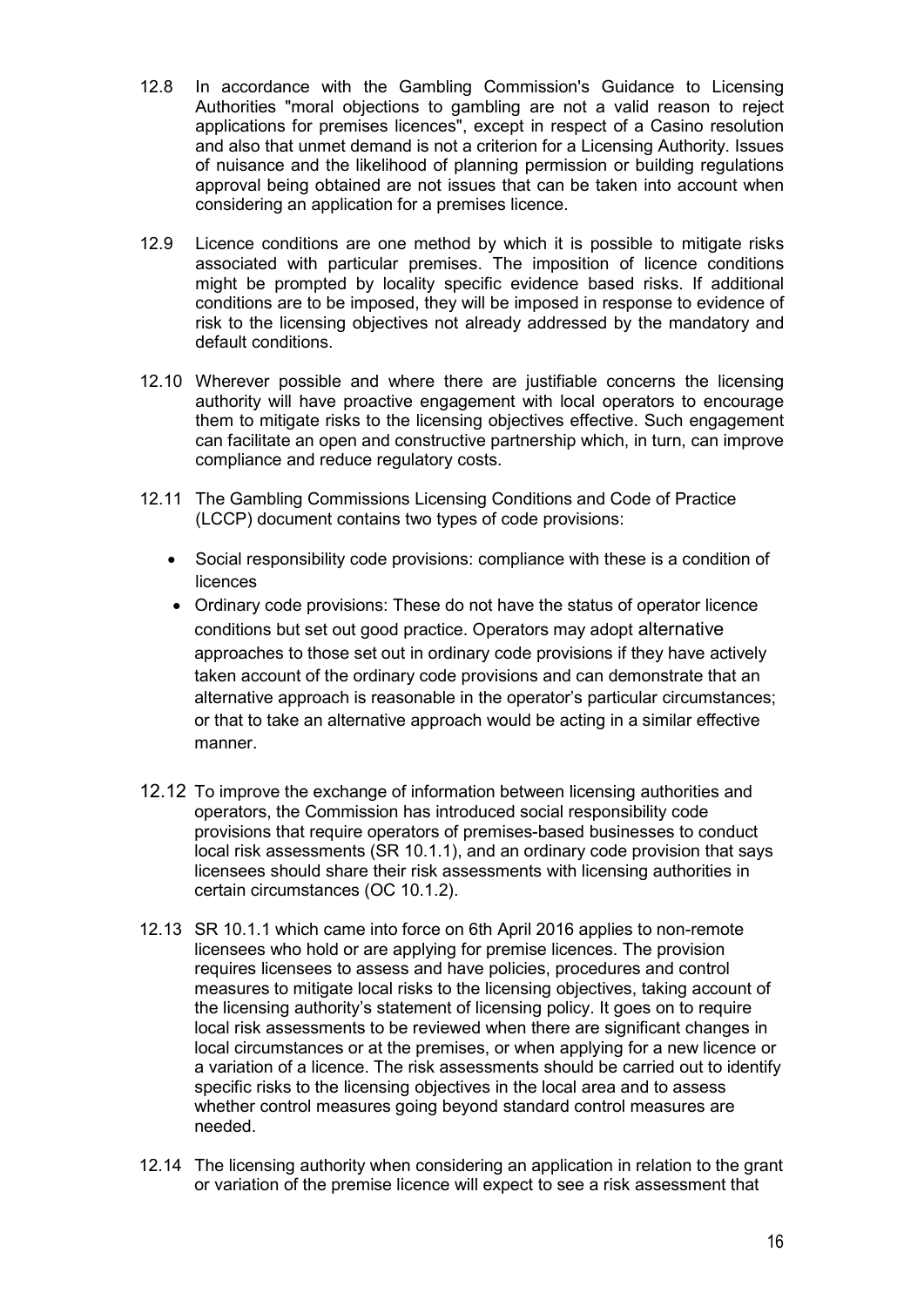has been carried out as per the above provision and will give consideration to that risk assessment before making a decision.

- 12.15 This licensing authority will expect applicants for a new licence to submit the completed assessment with their application. It must identify risks and state what control mechanisms are to be employed at the premises to ensure that the licensing objectives are being met having regard to the local area profiles produced by this Authority. The assessment must consider as a minimum –
	- The local area, including but not restricted to; the types of premises and operation in the area surrounding the gambling premises; the character of the area (for example is it predominantly residential or commercial, is it a family orientated area); transport links, educational facilities; centres for vulnerable people; ethnicity, age, economic make-up of the local community; high crime area; high unemployment area; or not a pawn broker/pay day loan businesses in the vicinity, other gambling premises in the vicinity
	- The gambling operation, including but not restricted to: what gambling products it provides in the premises, the staffing levels within the premises; the level and requirement for staff training; whether loyalty or account cards are used or not; the security and crime prevention arrangements it has in place; how it advertises locally and on the premises, the marketing material within the premises; the display and provision of information.
	- The design and layout of the premises, including but not restricted to: whether the staff have obstructed views of gaming machines or entrances; whether the design is such that gambling can't take place.
	- Measures that could be considered to be put in place to mitigate the risks where necessary could be for example the use of CCTV cameras, the provision of magnetic door locks, employment of door supervisors, employing a challenge 25 scheme, number of trained staff.
- 12.16 Operators are required to review their local risk assessments if significant changes in local circumstances occur, when there are significant changes at a licensee's premises that may affect their mitigation of local risks and when applying for the variation of a licence. The following list sets out what are considered to be significant changes in local circumstances-
	- Any substantial building development or conversion of existing premises in the local area which may increase or decrease the number of visitors.
	- A new pay day loan or pawn broker opening in the local area.
	- An increase in educational facilities in the local area, e.g. the opening of new schools, colleges or the extension of an existing establishment.
	- The local area is identified as a crime hotspot by the police and/or Licensing Authority
	- Venues serving or supporting vulnerable groups are opened in proximity to the gambling premises.
	- New gambling premises open in the local area.
- 12.17 An operator submitting a variation application to the licensing authority will be expected to provide a copy of the reviewed local risk assessment with the application.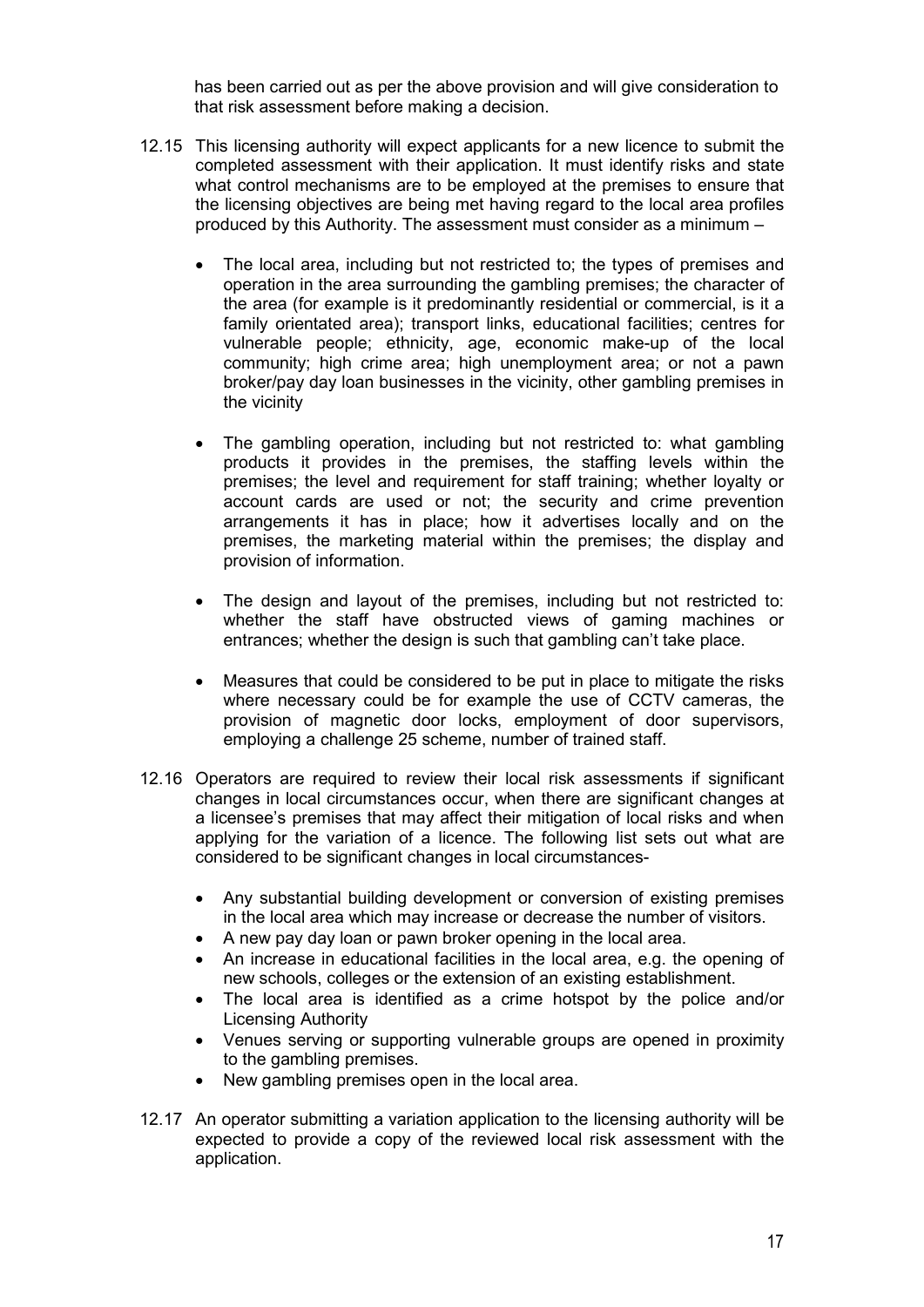- 12.18 When a completed assessment is provided with a new application or with a variation application, the licensing authority will consider the assessment in the course of determining whether to grant the application or not. Some control mechanisms identified in the assessment may be added to the licence as conditions to address any significant local concerns. The licensing authority is particularly concerned –
	- to ensure that staff are trained and supported to identify and work with problem gamblers.
	- to ensure that measures are in place to prevent underage gambling
- 12.19 The list above is not exhaustive and every risk assessment should be based on the individual premises and the issues in the local area.
- 12.20 The Council will expect a copy of the risk assessment to be kept on the premises when open for business and made available for inspection by an authorised officer upon reasonable request.

#### Definition of 'premises'

- 12.21 In the Act, "premises" is defined as including "any place". Section 152 of the act therefore prevents more than one premises licence applying to any place. But a single building could be subject to more than one premises licence, provided they are for different parts of the building, and the different parts of the building can be reasonably regarded as being different premises.
- 12.22 This approach has been taken to allow large, multiple unit premises such as a pleasure park, pier, track or shopping mall to obtain discrete premises licences, where appropriate safeguards are in place. However, we will pay particular attention if there are issues about sub-divisions of a single building or plot and we will ensure that mandatory conditions relating to access between premises are observed.
- 12.23 The Gambling Commission states in the fifth edition of its Guidance to Licensing Authorities that: "In most cases the expectation is that a single building / plot will be the subject of an application for a licence, for example, 32 High Street. But, that does not mean 32 High Street cannot be the subject of separate premises licences for the basement and ground floor, if they are configured acceptably. Whether different parts of a building can properly be regarded as being separate premises will depend on the circumstances. The location of the premises will clearly be an important consideration and the suitability of the division is likely to be a matter for discussion between the operator and licensing. However, the Commission does not consider that areas of a building that are artificially or temporarily separated, for example by ropes or moveable partitions can properly be regarded as different premises."
- 12.24 The licensing authority takes particular note of the Gambling Commission's Guidance to Licensing Authorities which states that: licensing authorities should take particular care in considering applications for multiple licences for a building and those relating to a discrete part of a building used for other (non-gambling) purposes. In particular they should be aware of the following:
	- The third licensing objective seeks to protect children from being harmed by gambling. In practice that means not only preventing them from taking part in gambling (with the exception of the access and permitted use of Category D machines in UFEC's and FEC's), but also preventing them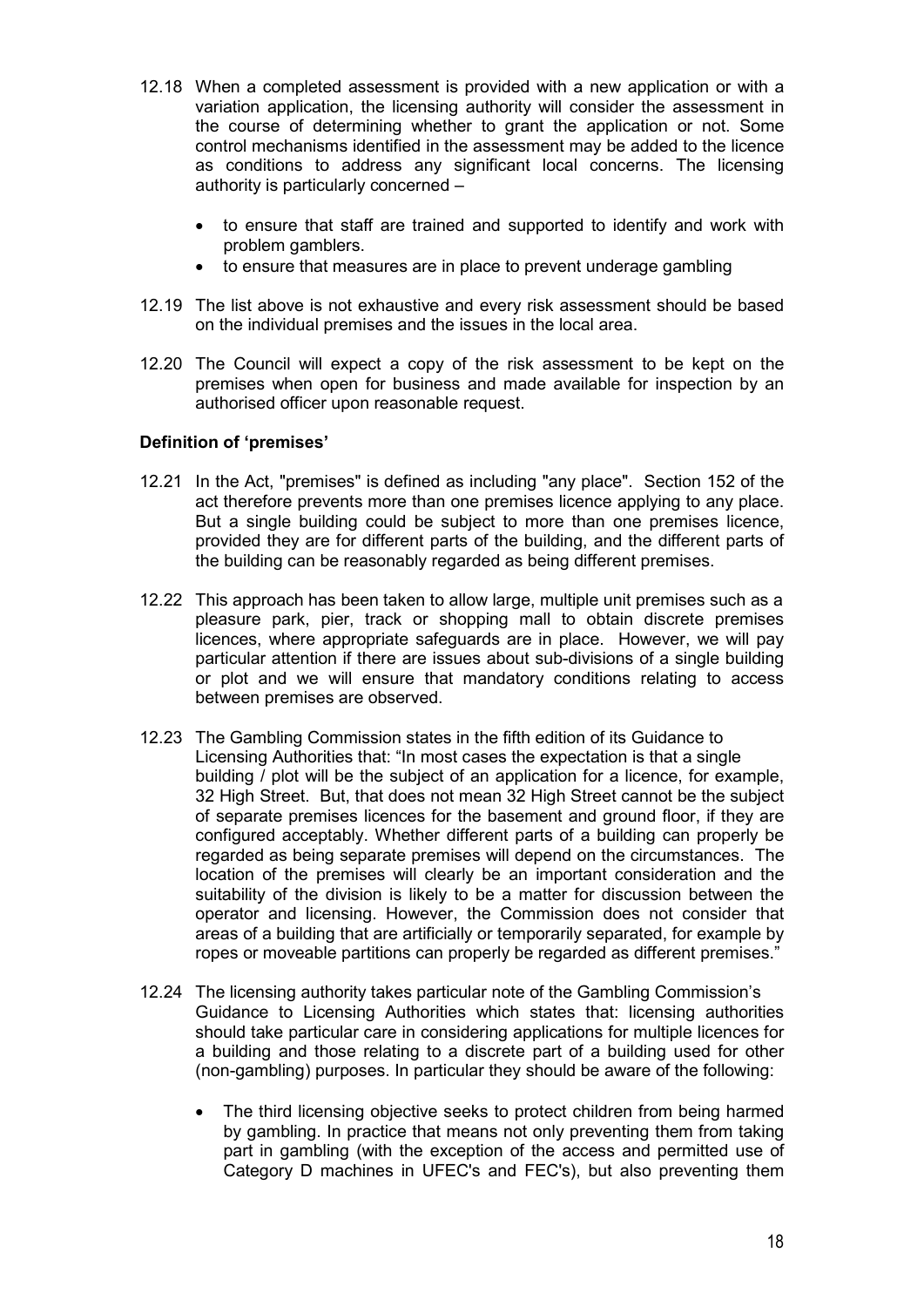from being in close proximity to gambling. Therefore premises should be configured so that children are not invited to participate in, have accidental access to or closely observe gambling where they are prohibited from participating.

- Entrances to and exits from parts of a building covered by one or more premises licences should be separate and identifiable so that the separation of different premises is not compromised and people do not "drift" into a gambling area. In this context it should normally be possible to access the premises without going through another licensed premises or premises with a permit.
- Customers should be able to participate in the activity named on the premises licence.
- 12.25 The Guidance also gives a list of factors which we the licensing authority should be aware of, which may include:
	- do the premises have a separate registration for business rates?
	- is the premises' neighbouring premises owned by the same person or someone else?
	- can each of the premises be accessed from the street or a public passageway?
	- can the premises only be accessed from any other gambling premises?
- 12.26 This licensing authority will consider these and other relevant factors in making its decision, depending on all the circumstances of the case.
- 12.27 The Gambling Commission's relevant access provisions for each premises type are reproduced below -

#### Casinos

- The principal access entrance to the premises must be from a street (as defined at 7.23 of the guidance)
- No entrance to a casino must be from premises that are used wholly or mainly by children and/or young persons
- No customer must be able to enter a casino directly from any other premises which holds a gambling premises licence

#### Adult Gaming Centre

 No customer must be able to access the premises directly from any other licensed gambling premises

#### Betting Shops

- Access must be from a street or from another premises with a betting premises licence.
- No direct access from a betting shop to another premises used for the retail sale of merchandise or services. There cannot be an entrance to a betting shop from a shop of any kind and a betting shop cannot be located at the back of a cafe – the whole area would have to be licensed.

#### **Tracks**

No customer should be able to access the premises directly from: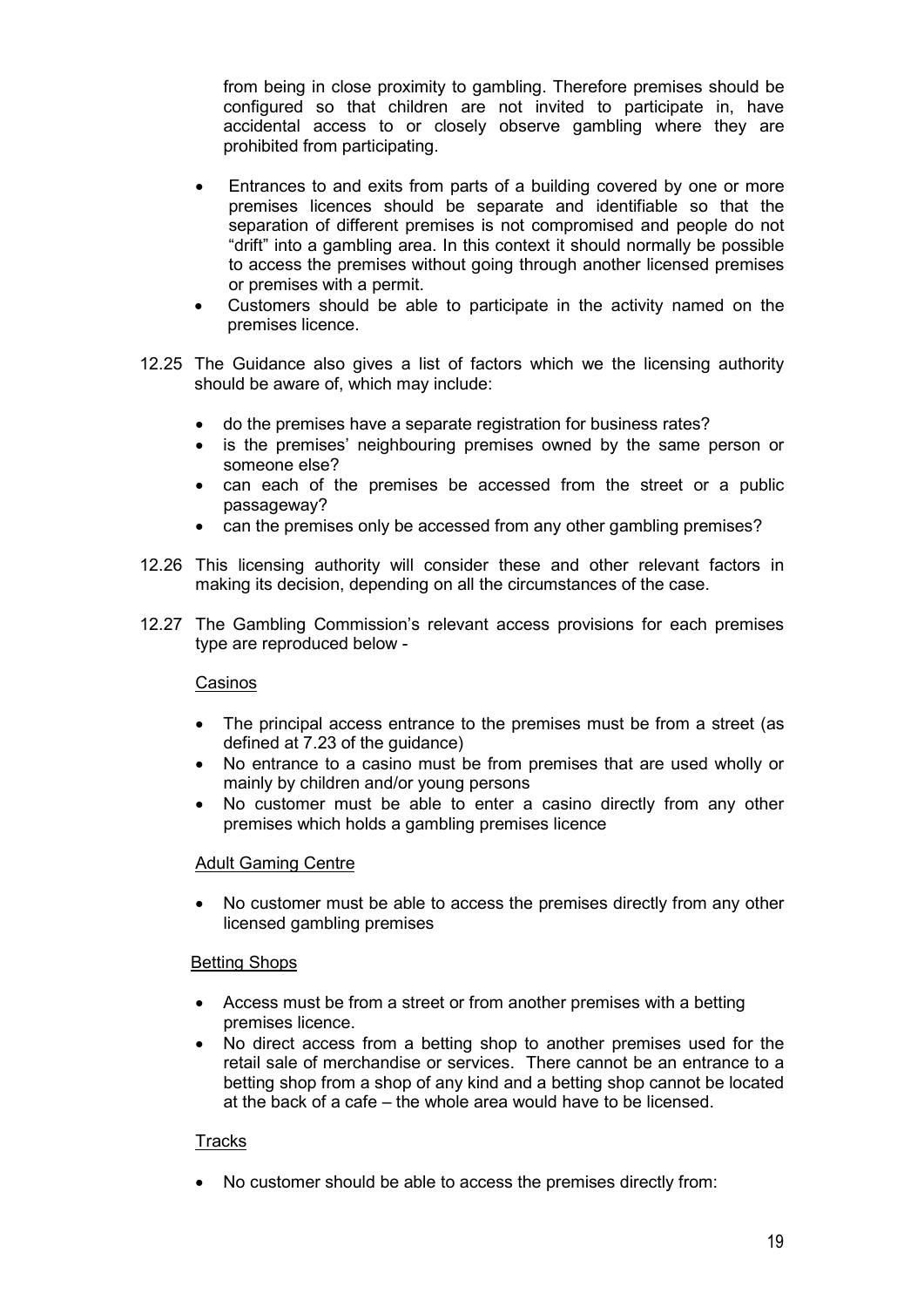- a casino
- an adult gaming centre

#### Bingo Premises

- No customer must be able to access the premises directly from:
	- a casino
	- an adult gaming centre
	- betting premises, other than a track

#### Family Entertainment Centre

- No customer must be able to access the premises directly from:
	- a casino
	- an adult gaming centre
	- a betting premises, other than a track

The Gambling Commission's Guidance to Licensing Authorities contains further guidance on this issue, which the licensing authority will also take into account in its decision-making.

#### Premises 'ready for gambling'

- 12.28 In determining applications, the licensing authority will not take into consideration matters that are not related to gambling and the licensing objectives. One example would be the likelihood of the applicant obtaining planning permission or building regulations approval for their proposal. will bear in mind that a premises licence, once it comes into effect, authorises premises to be used for gambling. Accordingly, a licence to use premises for gambling will only be issued in relation to premises that the licensing authority can be satisfied are going to be ready to be used for gambling in the reasonably near future, consistent with the scale of building or alterations required before the premises are brought into use. (Equally, licences should only be issued where they are expected to be used for the gambling activity named on the licence). This is why the Act allows a potential operator to apply for a provisional statement if construction of the premises is not yet complete, or they need alteration, or he does not yet have a right to occupy them.
- 12.29 As the Court has held in a 2008 case, operators can apply for a premises licence in respect of premises which have still to be constructed or altered, and licensing authorities are required to determine any such applications on their merits. Such cases will be considered in a two stage process; first, we will decide whether, as a matter of substance after applying the principles in s.153 of the Act, the premises ought to be permitted to be used for gambling; second, in deciding whether or not to grant the application we will need to consider if appropriate conditions can be put in place to cater for the situation that the premises are not yet in the state in which they ought to be before gambling takes place.
- 12.30 For example, where the operator has still to undertake final fitting out of the premises but can give a reasonably accurate statement as to when the necessary works will be completed, it may be sufficient to simply issue the licence with a future effective date, as is possible under the Regulations. The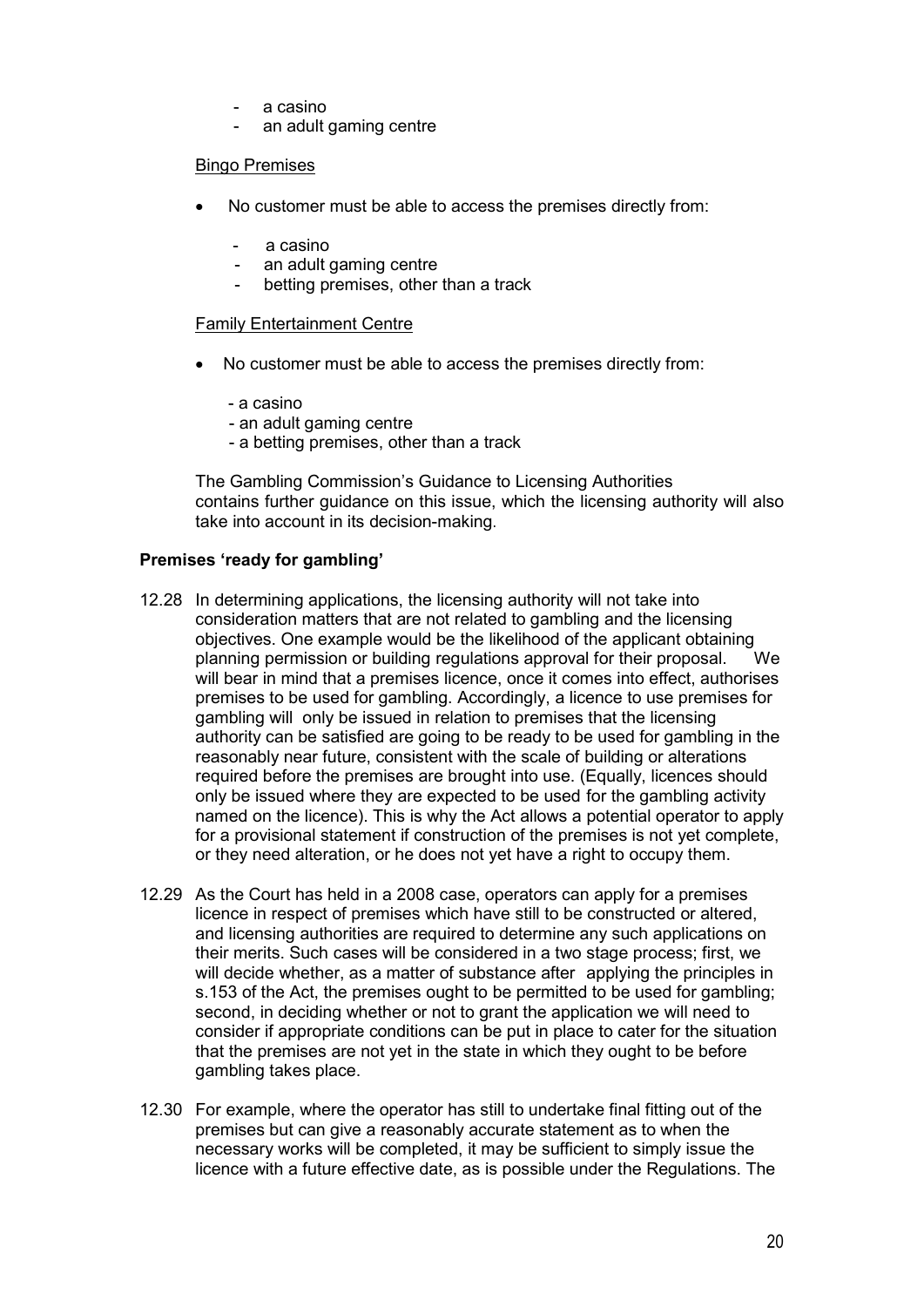application form allows the applicant to suggest a commencement date and the notice of grant allows the licensing authority to insert a date indicating when the premises licence comes into effect. In other cases, it may be appropriate to issue the licence subject to a condition that trading in reliance on it shall not commence until the premises have been completed in all respects in accordance with the scale plans that accompanied the licence application. If changes to the pre-grant plans are made, then parties who have made representations will be able to comment on the changes made.

- 12.31 If the plans submitted at the time of the application for a premises licence are changed in any material respect during the fitting out of the premises after the grant of the licence, then the applicant will be in breach of the licence. If the applicant wishes to change the proposed plans after grant then, in order to avoid breaching the licence, it will be necessary for the applicant to either make a fresh application under s.159 or seek an amendment to a detail of the licence under s.187 of the Act. If there are substantive changes to the plans then this may render the premises different to those for which the licence was granted. In such a case, variation of the licence under s.187 is not possible. For this reason it would be more appropriate in the case of any material post grant change, for the applicant to make a fresh application under s.159 to preserve the rights of interested parties and responsible authorities to make representations in respect of the application.
- 12.32 If faced with an application in respect of uncompleted premises which it appears are not going to be ready to be used for gambling for a considerable period of time, we will consider whether – applying the two stage approach advocated above – we should grant a licence or whether the circumstances are more appropriate to a provisional statement application. For example, the latter would be the case if there was significant potential for circumstances to change before the premises opens for business. In such cases, the provisional statement route would ensure that the limited rights of responsible authorities and interested parties to make representations about matters arising from such changes of circumstance are protected. We may choose to discuss with individual applicants which route is appropriate, to avoid them having to pay a fee for an application that we did not think was grantable.

#### Location

- 12.33 The licensing authority is aware that demand issues cannot be considered with regard to the location of premises but that considerations in terms of the licensing objectives are relevant to its decision-making.
- 12.34 As per the Gambling Commission's Guidance to Licensing Authorities, we will pay particular attention to the protection of children and vulnerable persons from being harmed or exploited by gambling, as well as issues of crime and disorder.

#### Planning

12.36 The Gambling Commission Guidance to Licensing Authorities states:

"7.56 – In determining applications the licensing authority has a duty to take into consideration all relevant matters and not to take into consideration any irrelevant matters, i.e. those not related to gambling and the licensing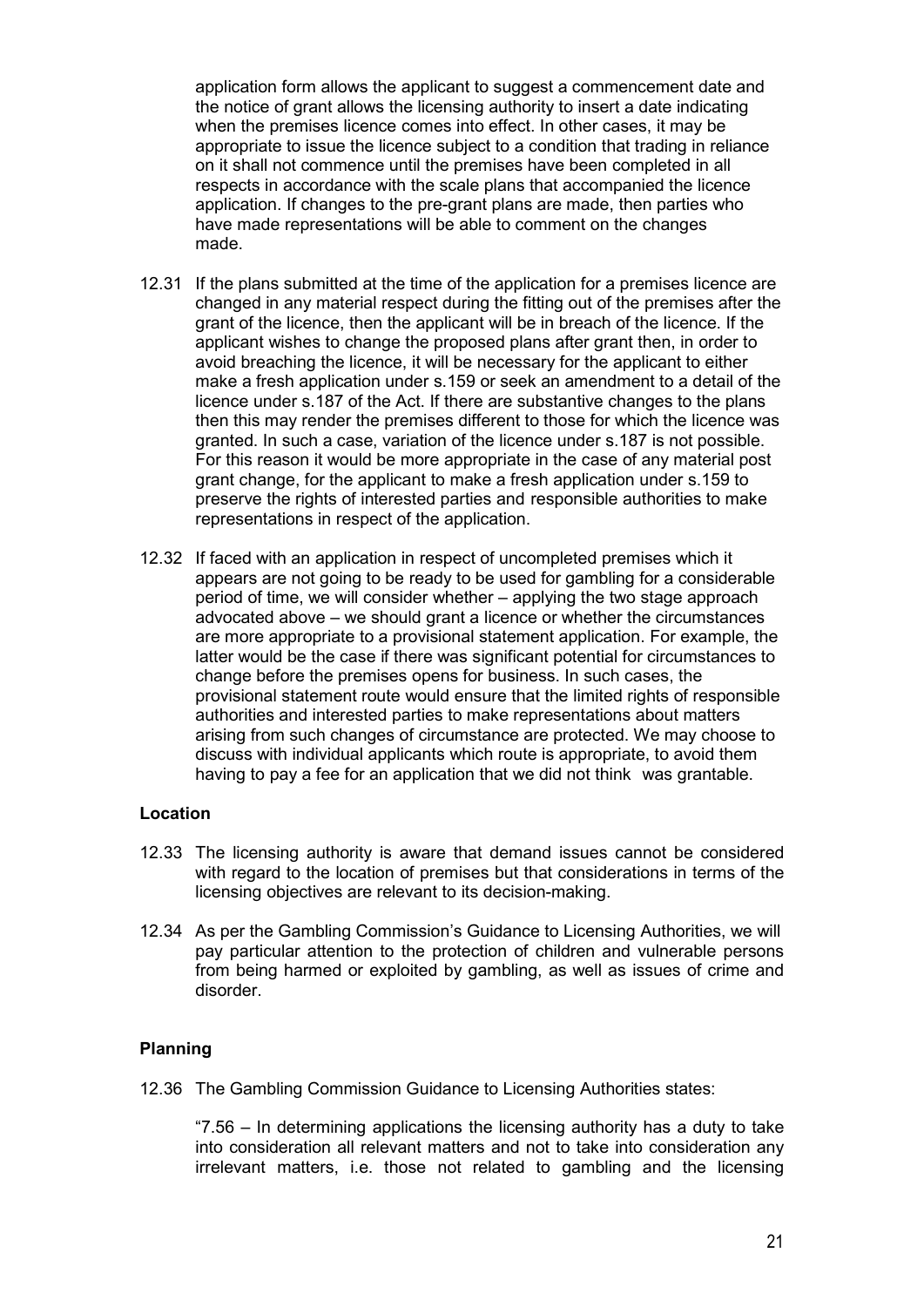objectives. One example of an irrelevant matter would be the likelihood of the applicant obtaining planning permission or building regulations approval for their proposal".

12.37 The licensing authority will not take into account irrelevant matters as per the above guidance. In addition the licensing authority notes the following excerpt from the Guidance:

7.63 - When dealing with a premises licence application for finished buildings, the licensing authority should not take into account whether those buildings have or comply with the necessary planning or building consents. Those matters should be dealt with under relevant planning control and building regulation powers, and not form part of the consideration for the premises licence.

12.38 Section 210 of the 2005 Act prevents licensing authorities taking into account the likelihood of the applicant obtaining planning or building consent when considering a premises licence application. Equally the grant of a gambling premises licence does not prejudice or prevent any action that may be appropriate under the law relating to planning or building.

#### Duplication with other regulatory regimes

- 12.39 We will seek to avoid any duplication with other statutory / regulatory systems where possible, including planning. The licensing authority will not consider whether a premise is likely to be awarded planning permission or building regulations approval, in its consideration of licence application it. It will though, listen to, and consider carefully, any concerns about licence conditions which are not able to be met by licensees due to planning restrictions.
- 12.40 When dealing with a premises licence application for finished buildings, the licensing authority will not take into account whether those buildings comply with the necessary planning or buildings consents. Fire or health and safety risks will also not be taken into account, as these matters are dealt with under relevant planning control, buildings and other regulations.

#### Licensing Objectives

12.41 Premises licences must be reasonably consistent with the licensing objectives. With regard to these objectives, this licensing authority has considered the Gambling Commission's Guidance to Licensing Authorities and some comments on how we will endeavour to ensure the licensing objectives can be met are set out below below:-

#### Preventing gambling from being a source of crime or disorder, being associated with crime or disorder or being used to support crime –

The licensing authority is aware that the Gambling Commission takes a leading role in preventing gambling from being a source of crime. The Gambling Commission's Guidance does however envisage that licensing authorities should pay attention to the proposed location of gambling premises in terms of this licensing objective.

Therefore, where an area has known high levels of organised crime the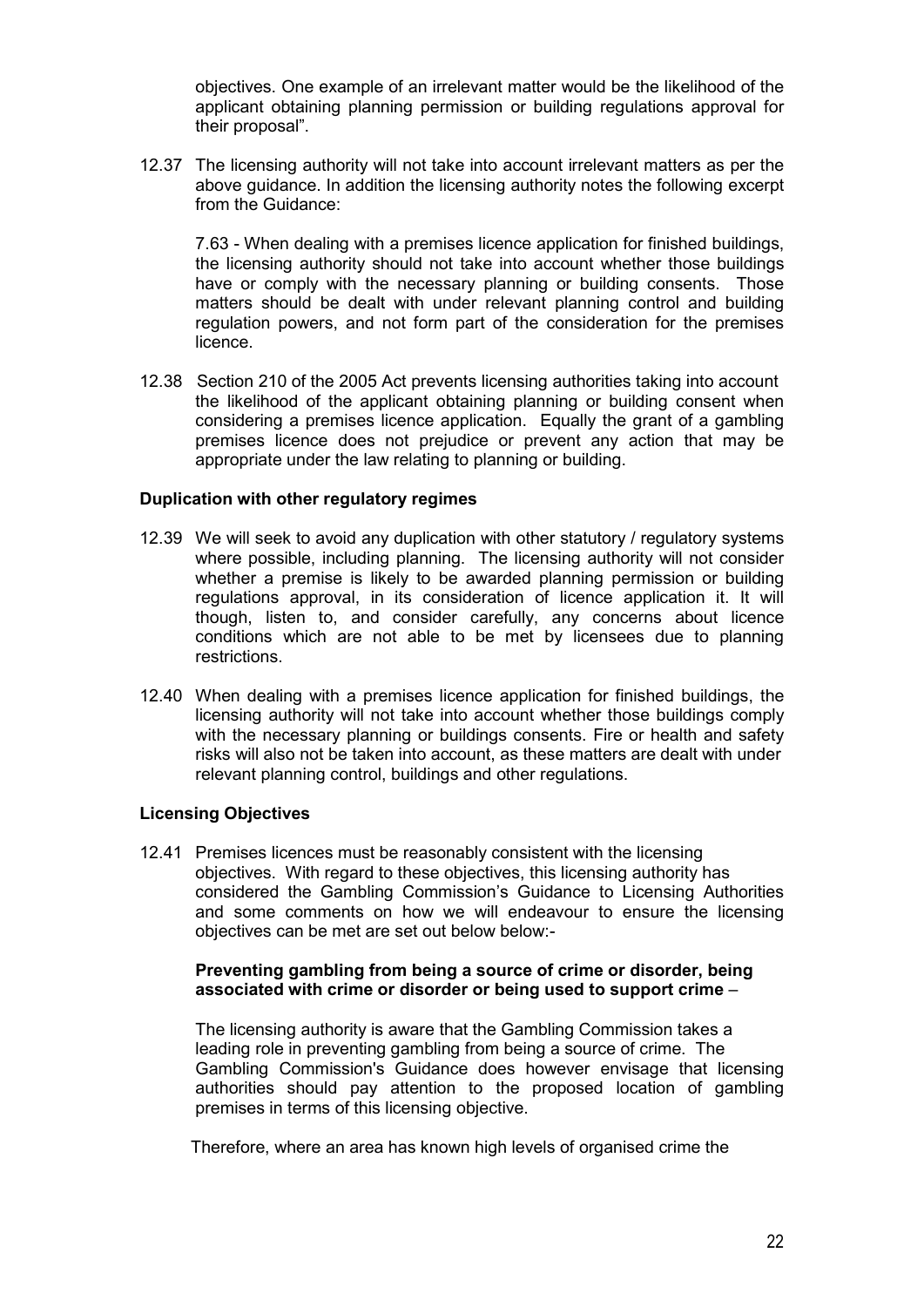Licensing authority will consider carefully whether gambling premises are suitable to be located there and whether conditions may be suitable such as the provision of door supervisors. This licensing authority is aware of the distinction between disorder and nuisance and will consider factors (for example whether police assistance was required and how threatening the behaviour was to those who could see it) so as to make that distinction.

#### Ensuring that gambling is conducted in a fair and open way

The licensing authority notes that the Gambling Commission generally does not expect licensing authorities to be concerned with ensuring that gambling is conducted in a fair and open way as this will be addressed by operating and personal licences. For Local Authorities with tracks: There is however, more of a role with regard to tracks which is explained in more detail in the 'tracks' section– see page 28).

#### Protecting children and other vulnerable persons from being harmed or exploited by gambling

The licensing authority has noted the Gambling Commission's Guidance that this objective means preventing children from taking part in gambling (save for the use of Caregory D machines in FEC's, UFEC's, etc.)

The licensing authority will therefore consider, as suggested in the Gambling Commission's Guidance, whether specific measures are required at particular premises, with regard to this licensing objective.

Appropriate measures may include supervision of entrances / machines, segregation of areas etc.

- 12.42 We will also take into account the codes of practice as regards to this licensing objective, in relation to specific premises.
- 12.43 The term "vulnerable persons" is not defined by the Gambling Commission or statute law does, but the Commission states that "it will for regulatory purposes assume that this group includes:
	- people who gamble more than they want to;
	- people who gamble beyond their means;
	- and people who may not be able to make informed or balanced decisions about gambling due to a mental impairment, alcohol or drugs."
- 12.44 The licensing authority will consider promotion of this licensing objective on a common sense, case by case basis. Should this term be further defined the Commission or case law in the future then this policy statement will be updated accordingly.

#### Conditions on Premises Licences

12.45 Any conditions we attach to licences will be proportionate. Licence conditions are one method by which it is possible to mitigate risks associated with particular premises. The imposition of licence conditions might be prompted by locality specific evidence based risks.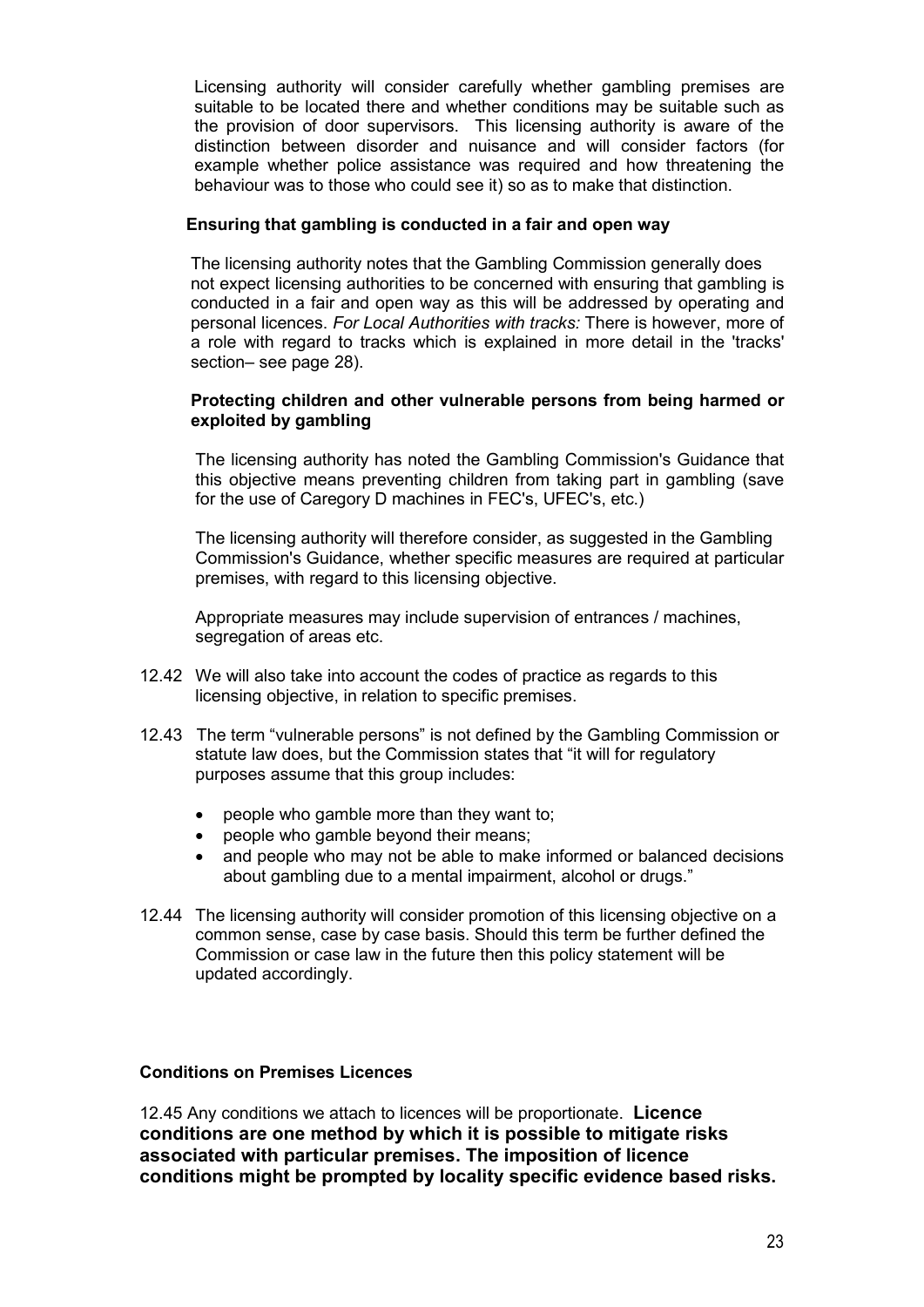## If additional conditions are to be imposed, they will be imposed in response to evidence of risk to the licensing objectives not already addressed by the mandatory and default conditions.

Any conditions imposed will be:

- relevant to the need to make the proposed building suitable as a gambling facility
- directly related to the premises and the type of licence applied for;
- fairly and reasonably related to the scale and type of premises: and
- reasonable in all other respects.

#### The Licensing Authority acknowledge that the mandatory and default conditions are designed to be, and usually are, sufficient to ensure operation that is reasonably consistent with the licensing objectives.

- 12.46 Decisions upon individual conditions will be made on a case by case basis, although there will be a number of conditions the licensing authority will consider utilising should there be a perceived need, such as the use of door supervisors, appropriate signage for adult only areas etc., There are specific comments made under some of the licence types below. The licensing authority will also expect the licence applicant to offer their own suggestions about how the licensing objectives can be met effectively.
- 12.47 The Gambling Commission advises in its Guidance to Licensing Authorities that if a licensing authority is concerned that a premises may attract disorder or be subject to attempts at unauthorised access (for example by children and young persons) then it may require that the entrances to the premises are controlled by a door supervisor, and is entitled to impose a premises licence to this effect.
- 12.48 We will, where considered necessary, also consider specific measures for buildings which are subject to multiple premises licences. Such measures may include the supervision of entrances, segregation of gambling and nongambling areas frequented by children and the supervision of gaming machines in non-adult gambling specific premises, in accordance with Gambling Commission Guidance.
- 12.49 The licensing authority will ensure that where category C or above machines are on offer in premises to which children are admitted:
	- all such machines are located in an area of the premises which is separated from the remainder of the premises by a physical barrier which is effective to prevent access other than through a designated entrance
	- only adults are admitted to the area where these machines are located
	- access to the area where these machines are located is supervised
	- the area where these machines are located is arranged so that it can be observed by the staff or the licence holder, and
	- at the entrance to and inside any such areas there are prominently displayed notices indicating that access to the area is prohibited to persons under 18 years of age.
- 12.50 These considerations will apply to premises including buildings where multiple premises licences are applicable.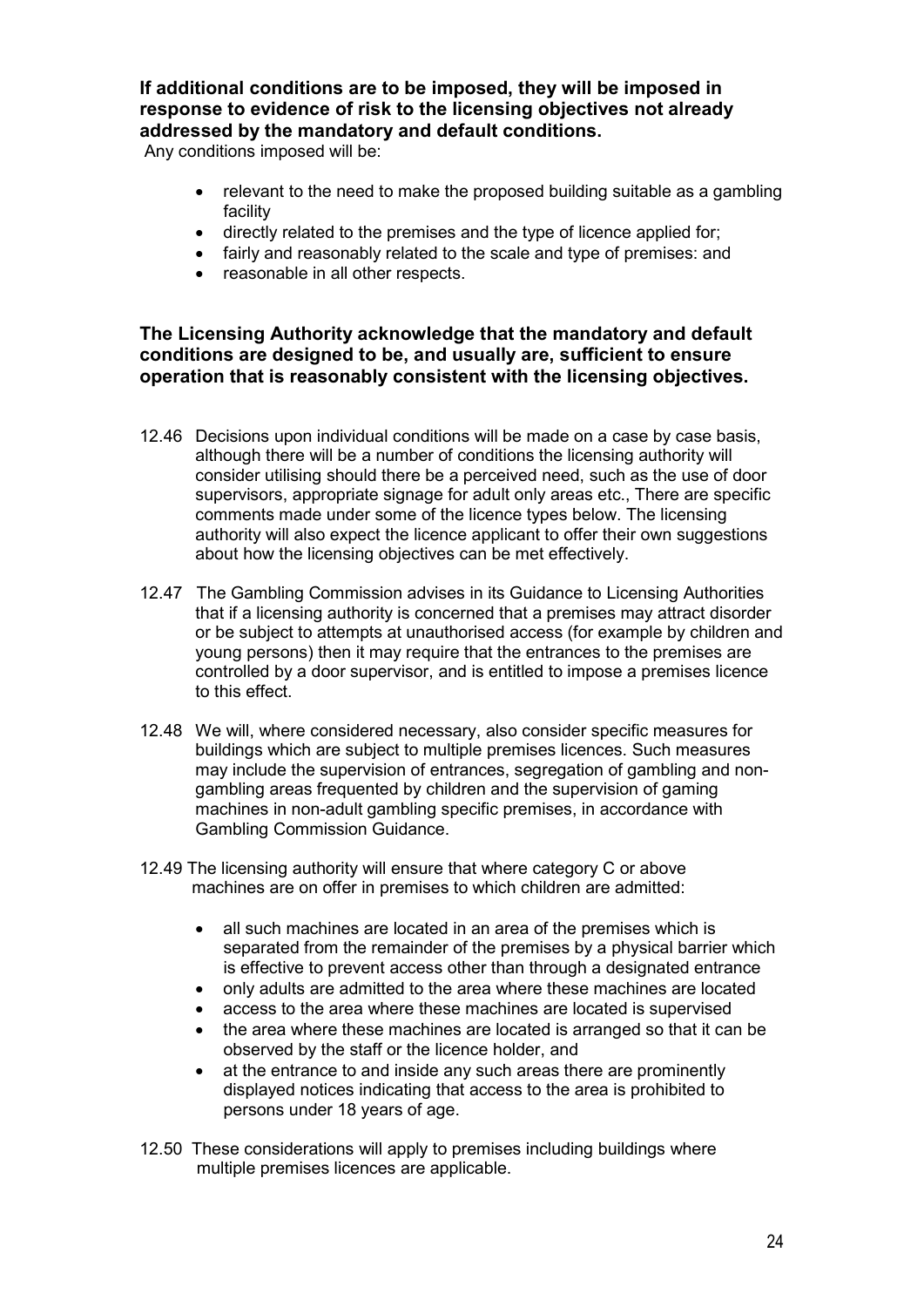- 12.51 We are aware that tracks may be subject to one or more premises licences, provided that each licence relates to a specified area of the track.
- 12.52 We will, in accordance with the Gambling Commission's Guidance, consider the impact upon the third licensing objective and the need to ensure that the entrances to each type of premises are distinct from each other and that children are excluded from gambling areas where they are not permitted by law or condition, to enter.
- 12.53 It is noted that there are conditions which the licensing authority cannot by law attach to premises licences which are:
	- any condition on the premises licence which makes it impossible to comply with an operating licence condition
	- conditions relating to gaming machine categories, numbers, or method of operation;
	- conditions which provide that membership of a club or body be required (the Gambling Act 2005 specifically removes the membership requirement for casino and bingo clubs) and
	- conditions in relation to stakes, fees, winning or prizes

#### Door Supervisors

- 12.54 The Gambling Commission advises in its Guidance to Licensing Authorities that if a licensing authority is concerned that a premises may attract disorder or be subject to attempts at unauthorised access (for example by children and young persons) then it may require that the entrances to the premises are controlled by a door supervisor, and is entitled to impose a premises licence to this effect.
- 12.55 Where it is decided that supervision of entrances/machines is appropriate we will consider whether the supervisors need to be SIA licensed or not will be necessary. It will not be automatically assumed that they need to be licensed, as the statutory requirements for different types of premises vary (as per the Guidance, Part 33).
- 12.56 This licensing authority therefore has specific requirements for door supervisors working at casinos or bingo premises which are that a book is maintained in which is recorded:
	- the identity of the door staff deployed
	- the time they commenced duty and left duty, and
	- any incidents that they dealt with

each day, and such a book shall be maintained and available for inspection for a period of 3 months from the date of the record entry.

12.57 This is in recognition of the nature of the work in terms of searching individuals, dealing with potentially aggressive, young and vulnerable persons, etc.

#### 13. Adult Gaming Centres

13.1 Gaming machine provisions by premises are set out at Appendix A. S.172(1) of the Act, as amended, provides that the holder of an AGC premises licence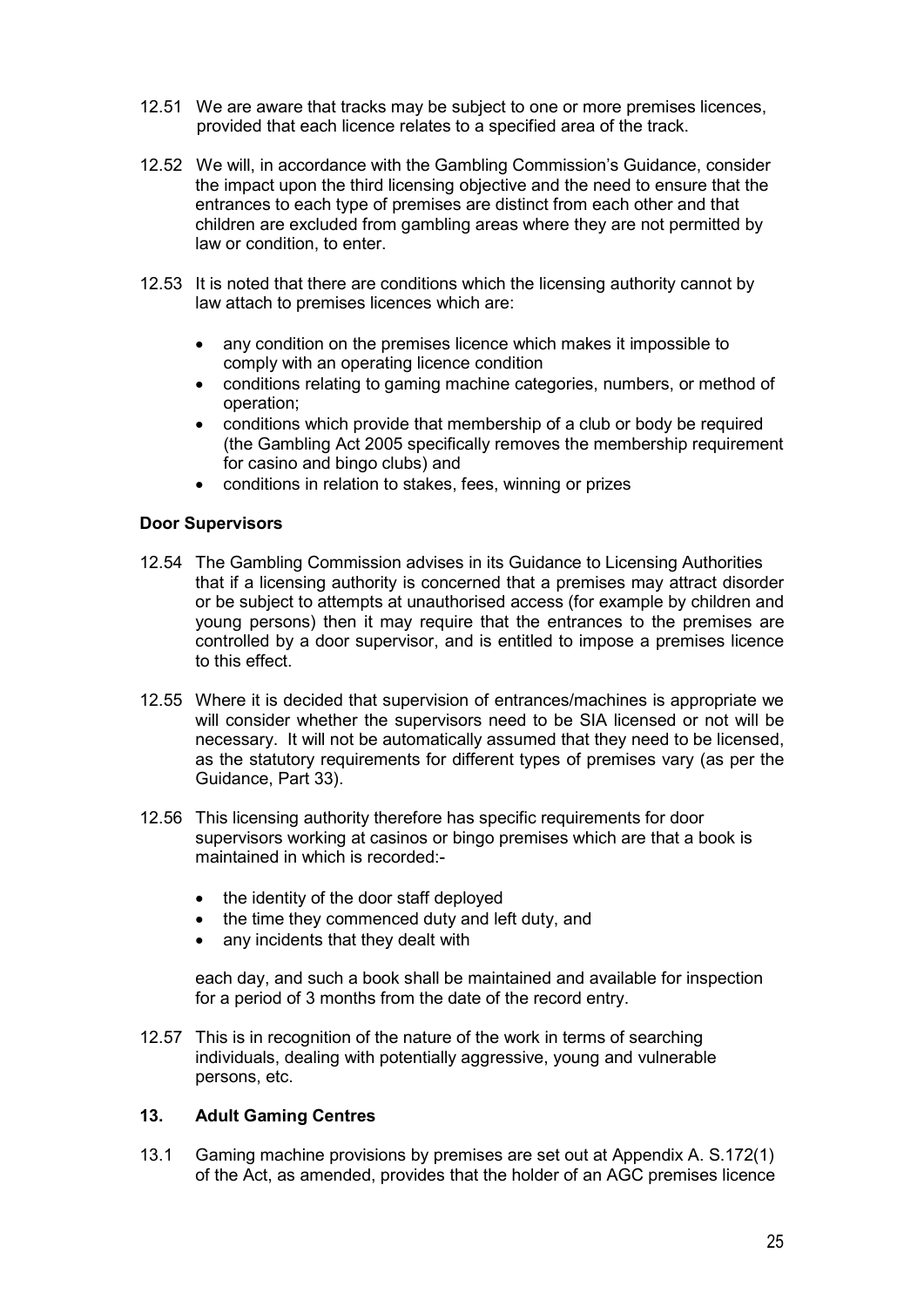may make available for use a number of category B gaming machines not exceeding 20% of the total number of gaming machines which are available for use on the premises and any number of category C or D machines. For example, a premises with a total of 25 gaming machines available for use can make five or fewer category B3 gaming machines available on those premises.

- 13.2 Premises subject to a licence granted before 13 July 2011 are entitled to make available four category B3/B4 gaming machines, or 20% of the total number of gaming machines, whichever is the greater. AGC premises licences granted on or after 13 July 2011 are entitled to 20% of the total number of gaming machines only. Regulations specify that the category B machines should be restricted to subcategory B3 and B4 machines, but not B3A machines (S1 2158 The Categories of Gaming Machine Regulations 2007
- 13.3` The licensing authority will specifically have regard to the need to protect children and vulnerable persons from harm or being exploited by gambling and will expect the applicant to satisfy it that there will be sufficient measures in place to, for example, ensure that under 18 year olds do not have access to the premises.
- 13.4 The licensing authority may consider imposing conditions to meet the licensing objectives such as:
	- proof of age schemes
	- **CCTV**
	- supervision of entrances / machine areas
	- physical separation of areas
	- location of entry
	- notices / signage
	- specific opening hours
	- self-exclusion schemes
	- provision of information leaflets / helpline numbers for organisations such as GamCare.

This list is not exhaustive, and is merely indicative of possible conditions.

13.5 Social Responsibility Code Provision 3.5.6 requires that all non-remote casino and bingo and betting licences (except those at a track) and holders of gaming machine general operating licences for adult gaming centres must offer self-exclusion schemes to customers requesting such a facility. There is also an Ordinary Code provision at 3.5.7.

#### 14. (Licensed) Family Entertainment Centres

- 14.1 The licensing authority will specifically have regard to the need to protect children and vulnerable persons from harm or being exploited by gambling and will expect the applicant to satisfy it, for example, that there will be sufficient measures in place to ensure that under 18 year olds do not have access to the adult only gaming machine areas.
- 14.2 The licensing authority may consider imposing conditions to meet the licensing objectives such as:
	- CCTV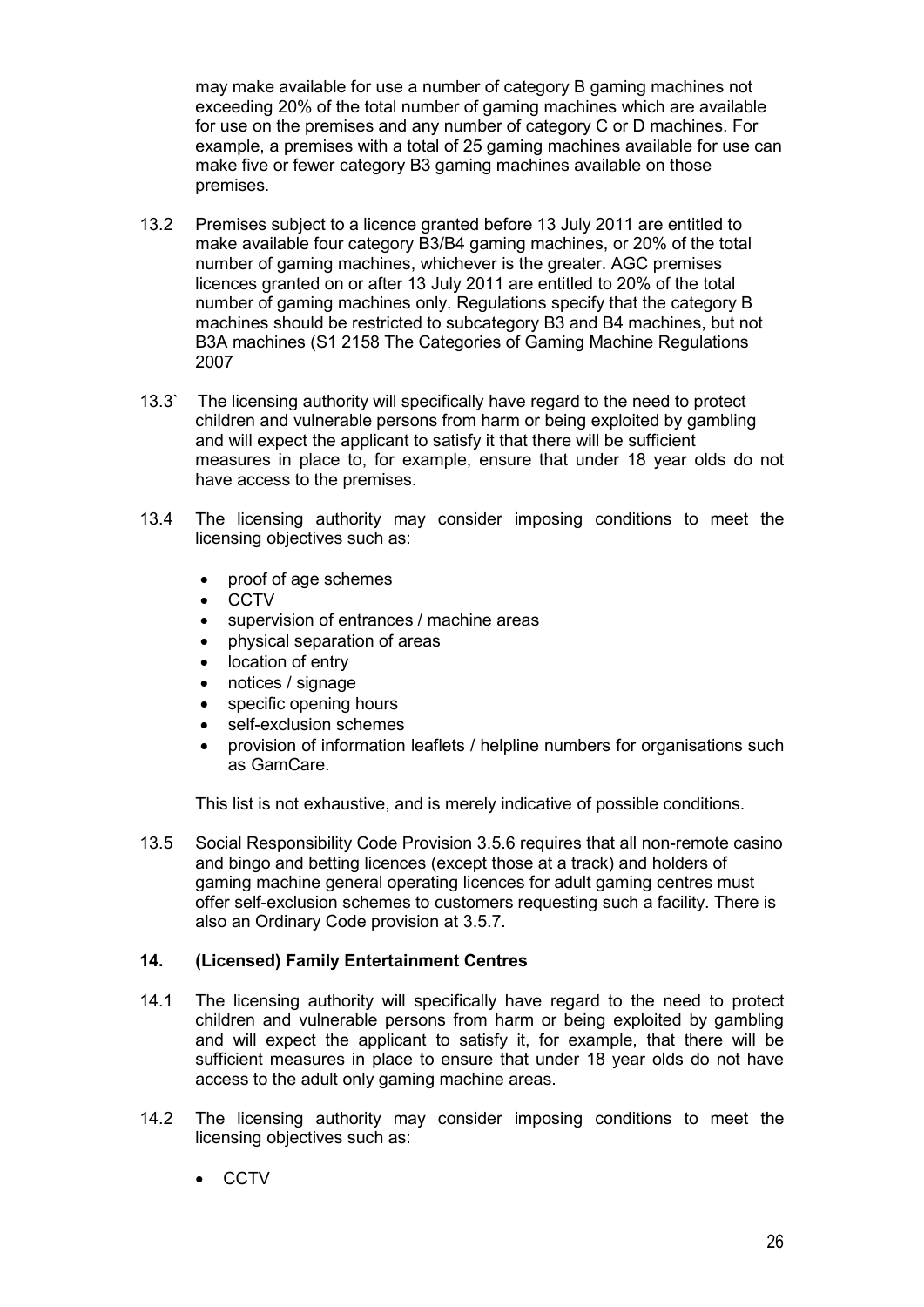- supervision of entrances / machine areas
- physical separation of areas
- location of entry
- notices / signage
- specific opening hours
- self-exclusion schemes
- provision of information leaflets / helpline numbers for organisations such as GamCare.
- measures / training for staff on how to deal with suspected truant school children on the premises

This list is not exhaustive, and is merely indicative of possible conditions.

- 14.3 The licensing authority will consider any conditions published from time to time on the Gambling Commission's website in respect of the way in which the area containing the category C machines should be delineated.
- 14.4 The licensing authority will also take account of any mandatory or default conditions on these premises licences, when they have been published.

#### 15. Casino

Proposal for a casino

15.1 This licensing authority does not have an existing licensed casino within the Borough. We did not submit a proposal for a premises licence for any new type of casino to the Independent Casinos Advisory Panel.

#### No Casino Resolution

15.2 This licensing authority has not passed a 'no casino' resolution under Section 166 of the Gambling Act 2005, but is aware that it has the power to do so. Should this licensing authority decide in the future to pass such a resolution, it will update this policy statement with details of that resolution. Any such decision will be made by the Full Council.

#### Casinos and competitive bidding

- 15.3 This licensing authority is aware that where a licensing authority is enabled to grant a premises licence for a new style casino (i.e. the Secretary of State has made such regulations under Section 175 of the Gambling Act 2005) there are likely to be a number of operators which will want to run the casino.
- 15.4 Should these circumstances arise, we will address the matter by running a 'competition' in line with any Regulations and/or Code of Practice under the Gambling Act 2005.

#### Licence considerations/conditions

15.5 This Licensing Authority will attach conditions to casino premises licenses according to principles set out in the Gambling Commissions Guidance at paragragh 9, bearing in mind the mandatory conditions listed in paragraph 17 of the Guidance, and the licence conditions and Codes of Practice published by the Gambling Commission.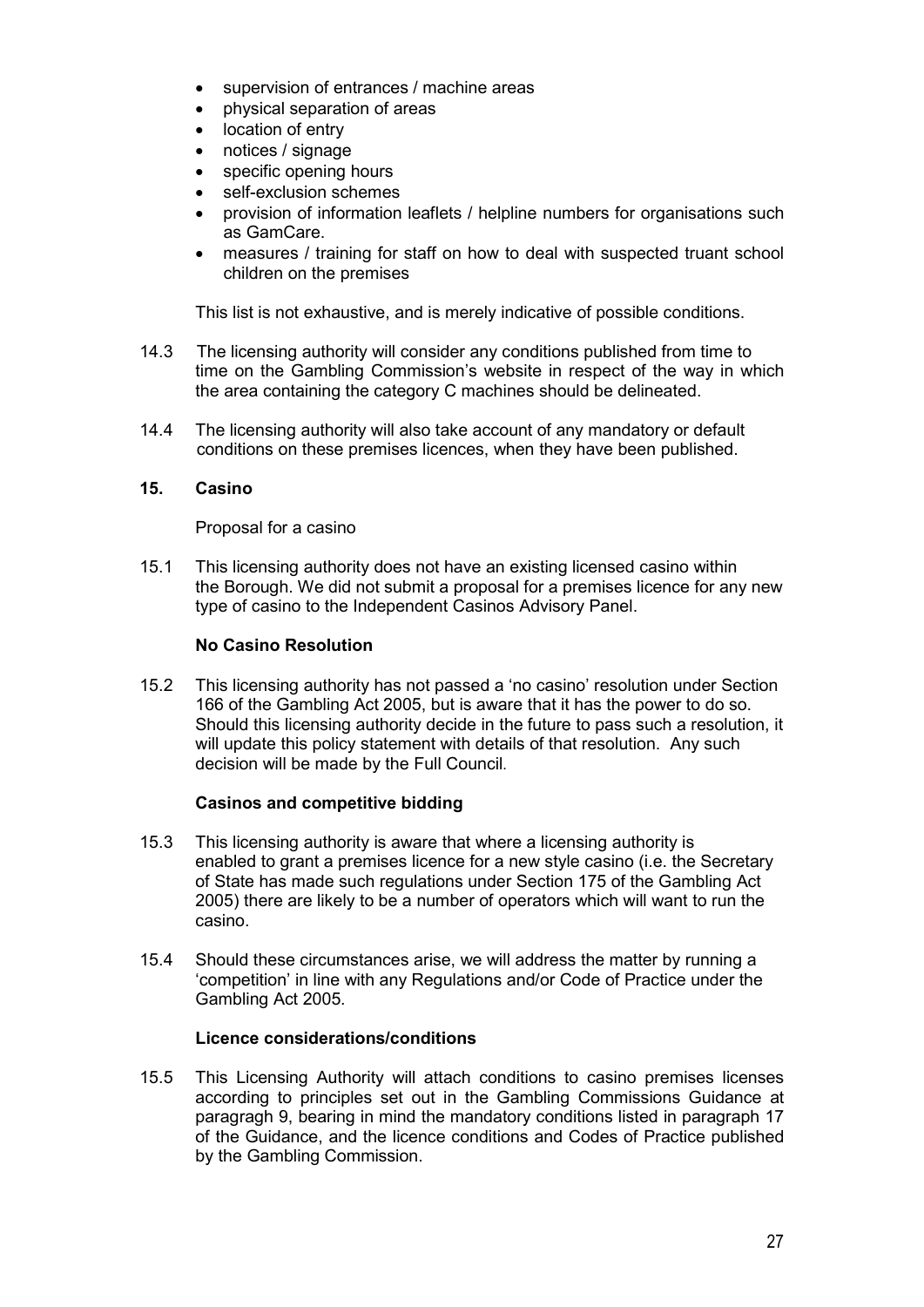#### 16. Bingo Premises

16.1 This licensing authority notes that the Gambling Commission's Guidance states:

Licensing authorities will need to satisfy themselves that bingo can be played in any bingo premises for which they issue a premises licence. This will be a relevant consideration where the operator of an existing bingo premises applies to vary their licence to exclude an area of the existing premises from its ambit and then applies for a new premises licence, or multiple licences, for that or those excluded premises.

 S.172(7), as amended, provides that the holder of a bingo premises licence may make available for use a number of category B gaming machines not exceeding 20% of the total number of gaming machines on the premise. For example, a premises with a total of 25 gaming machines available for use can make five or fewer category B3 gaming machines available on that premises. Premises that were licensed before 13 July 2011 are entitled to make available eight category B gaming machines, or 20% of the total number of gaming machines, whichever is the greater. There are no restrictions on the number of category C or D machines that can be made available. Regulations state that category B machines at bingo premises are restricted to sub category B346 (but not B3A) and B4 machines.

- 16.2 The licensing authority also notes the Commissions Guidance at paragraph 18.9 regarding the unusual circumstances in which the splitting of pre-existing premises into two adjacent premises might be permitted, and, in particular that it is not permissible to locate eight category B3 gaming machines in one of the resulting premises, as the gaming machine entitlement for that premises would be exceeded.
- 16.3 Equipment operated by a bingo operating licence for the purpose of playing bingo, for example what are currently known as mechanised cash bingo, electronic bingo terminal (EBTs) and video bingo terminals (VBTs), will be exempt from controls on gaming machines provided they comply with any conditions set by the Commission and, in the case of EBTs, do not hold gaming machine content.
- 16.4 An EBT that offers gaming machine content in addition to bingo content is considered to be a gaming machine and would count towards the total number of gaming machines or towards the offering of bingo. Any EBTs that do not offer gaming machine content would not count towards the number of gaming machines.
- 16.5 Children and young people are allowed into bingo premises; however they are not permitted to participate in bingo and if category B or C machines are made available for use these must be separated from areas where children and young people are allowed.
- 16.6 Gaming machines on Bingo premises There is a requirement that gaming machines are only made available in combination with the named non – remote activity of the operating licence. So unless a bingo operator offers substantive facilities for non- remote bingo it should not be making gaming machines available for use on the premises in question. To control the risk to the licensing objectives associated with gaming machines, premises which offer machines must be appropriately supervised.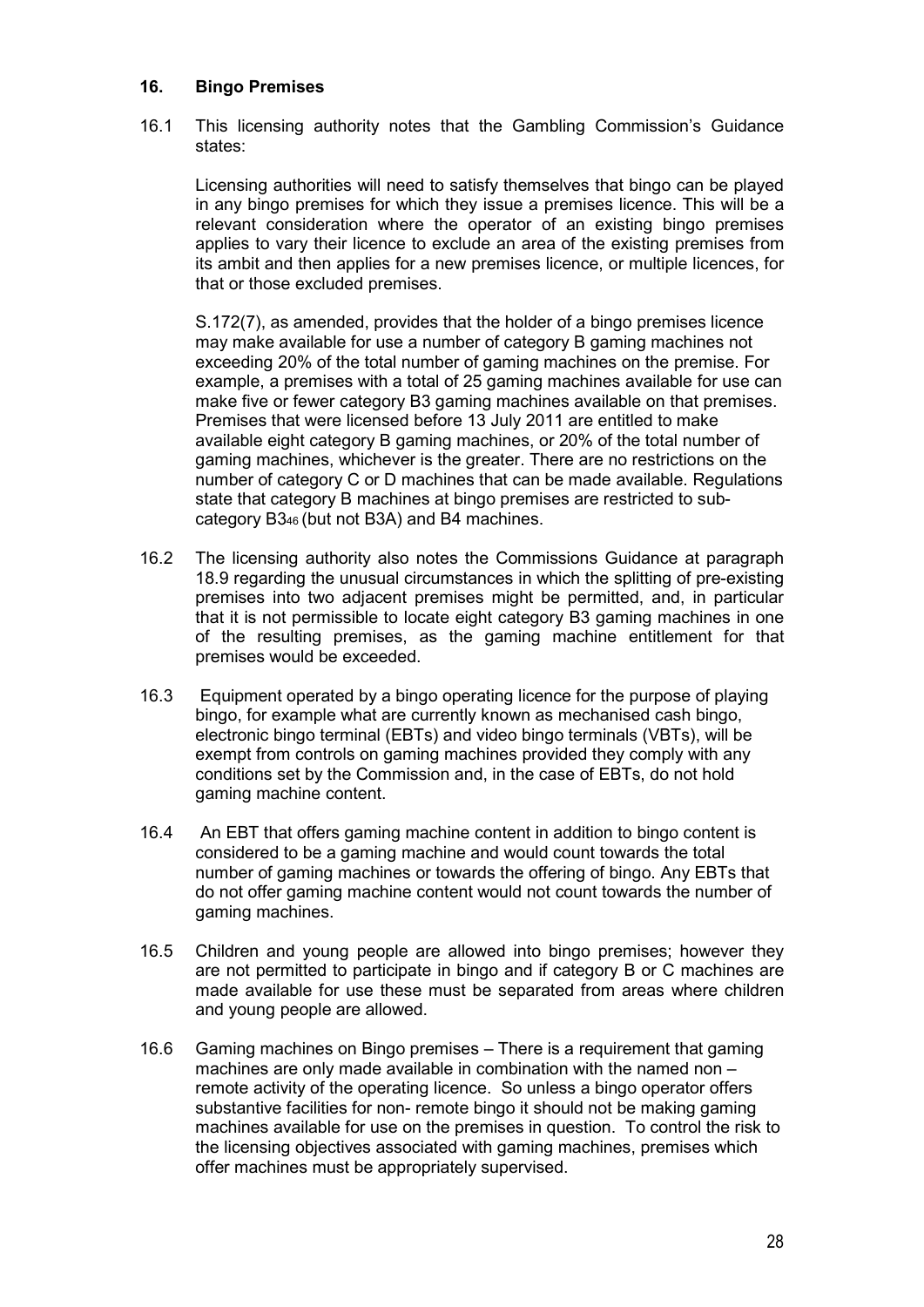- 16.7 In carrying out our functions under the act the Licensing Authority will satisfy ourselves that a premise applying for, or licensed for bingo is operating or will operate in a manner which a customer would reasonably be expected to recognise as a premise licensed for the purpose of providing facilities for bingo. The Licensing Authority will always aim to ensure that a premise that is licensed for the purpose of providing facilities for bingo is operating as such and is not merely a vehicle to offer high stake and prize gaming machined.
- 16.8 In exercising our functions under the Act the licensing authority will take account or the relevant code of practice on 'controlling where gaming machines may be played'. The Licensing Authority is specifically obliged to do so when exercising its functions under section 153 of the Act. In circumstance where the licensing authority considers that an existing premise is not compliant with these general requirements, we will report the matter to the Gambling Commission.
- 16.9 Both the Commission and the licensing authority have the power to attach specific conditions to premise or operator licences where additional assurance is required. However the licensing authority is aware that the Commission favours the approach of general conditions for all supplemented by operator specific conditions were contentious operating models are used which include the provision of gaming machines. The approach of adding case specific conditions can equally be deployed in the respect of an existing unit where concerns arise or when changes are made to the operating model.
- 16.10 The licensing authority may consider imposing conditions to meet the licensing objectives such as:
	- proof of age schemes
	- **CCTV**
	- supervision of entrances / machine areas
	- physical separation of areas
	- location of entry
	- notices / signage
	- specific opening hours
	- self-exclusion schemes
	- provision of information leaflets / helpline numbers for organisations such as GamCare.

#### 17. Betting Premises

17.1 Anyone wishing to operate a betting office will require a betting premises licence from the licensing authority. Children and young persons will not be able to enter premises with a betting premise licence.

#### Betting/Gaming machines

- 17.2 Betting premises will be able to provide a limited number of gaming machines and some betting machines
- 17.3 Gaming machines may be made available for use in licensed betting premises only at times when there are also sufficient facilities for betting available. The Gambling Commission have introduced some social responsibility codes and the one in relation to the provision of gaming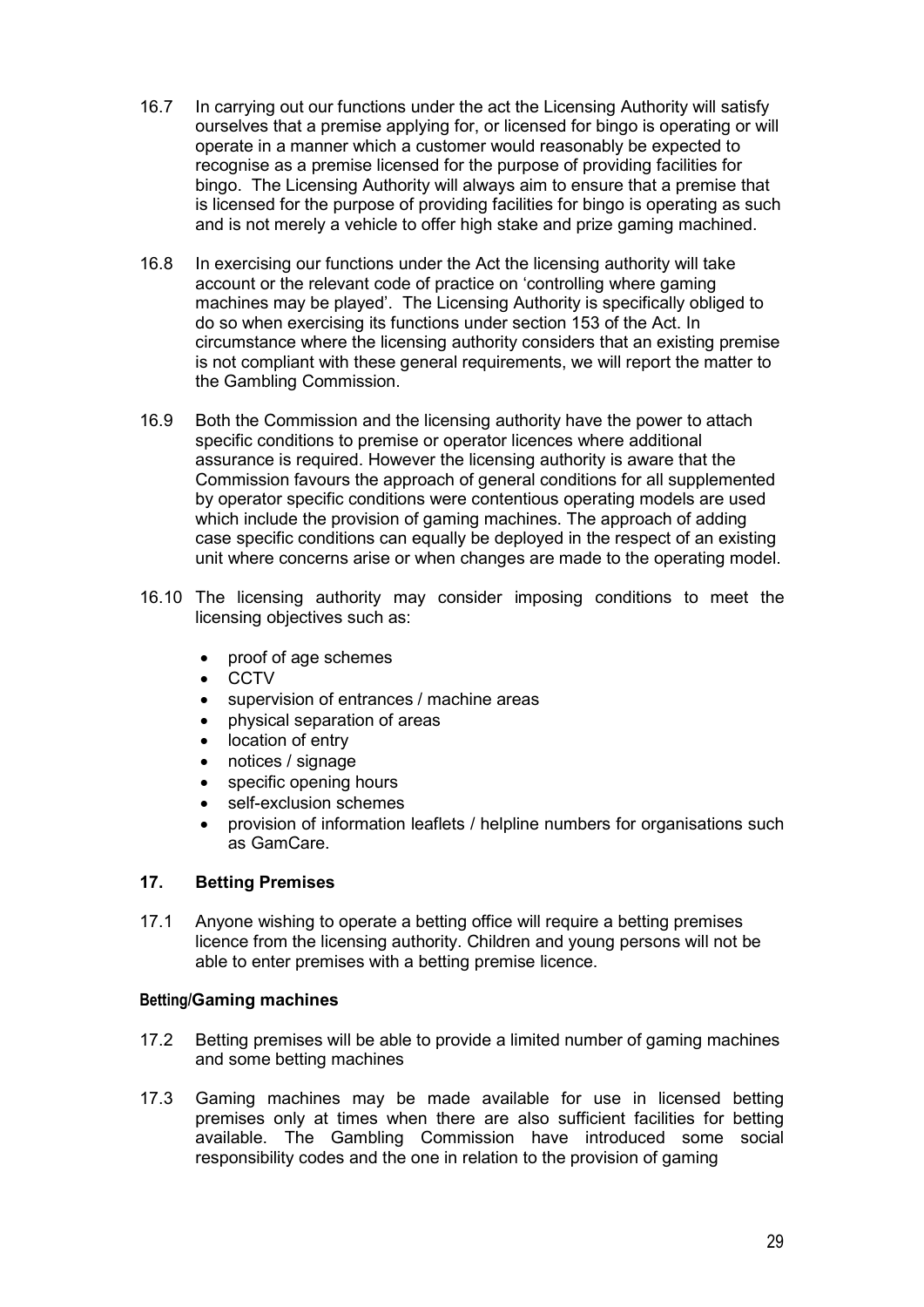machines in licensed betting premises is set out below:-

#### 17.4 Social responsibility code provision 9.1.1 Gaming machines in gambling premises – betting

#### All non-remote general betting operating licences, except where betting is offered under a 2005 Act casino premises licence

 1 Gaming machines may be made available for use in licensed betting premises only where there are also substantive facilities for non-remote betting, provided in reliance on this licence, available in the premises.

 2 Facilities for gambling must only be offered in a manner which provides for appropriate supervision of those facilities by staff at all times.

 3 Licensees must ensure that the function along with the internal and/or external presentation of the premises are such that a customer can reasonably be expected to recognise that it is a premises licensed for the purposes of providing betting facilities.

17.5 B2 gaming machines (commonly referred to as fixed odds betting terminals (FOBT'S), where provided, should be situated in locations where they can be effectively supervised at all times.

Leaflets and posters aimed at customers and their families/friends. These posters and leaflets must give advice about identifying signs of problem gambling and pathways to advice and assistance e.g. helpline number and information about online counselling facility and shall be provided in close proximity to the location of any FOBT'S.

Number, type and availability of betting machines

The licensing authority has the power to restrict the number of betting machines, their nature and the circumstances in which they are made available (as per s181 Gambling Act 2005). This may be done by attaching a licence condition to a betting premise, licence or to a casino premises licence. S.172(8) provides that the holder of a betting premises licence may make available for use up to four gaming machines of category B, C or D. Regulations state that category B machines at betting premises are restricted to sub-category B2, B3 and B4 machines (the terminals commonly in use are able to provide both B2 and B3 content).

In determining whether the application meets the licensing objectives or other policies consideration will be given to appropriate measures/licensing conditions to address the matters listed below.

- size of the premises
- the physical layout of the premise
- the number of counter positions available for person to person transactions
- the ability of staff to monitor the use of machines by vulnerable persons
- proof of age schemes
- **CCTV**
- entry control system
- supervision of entrances/ machine areas
- physical separation of areas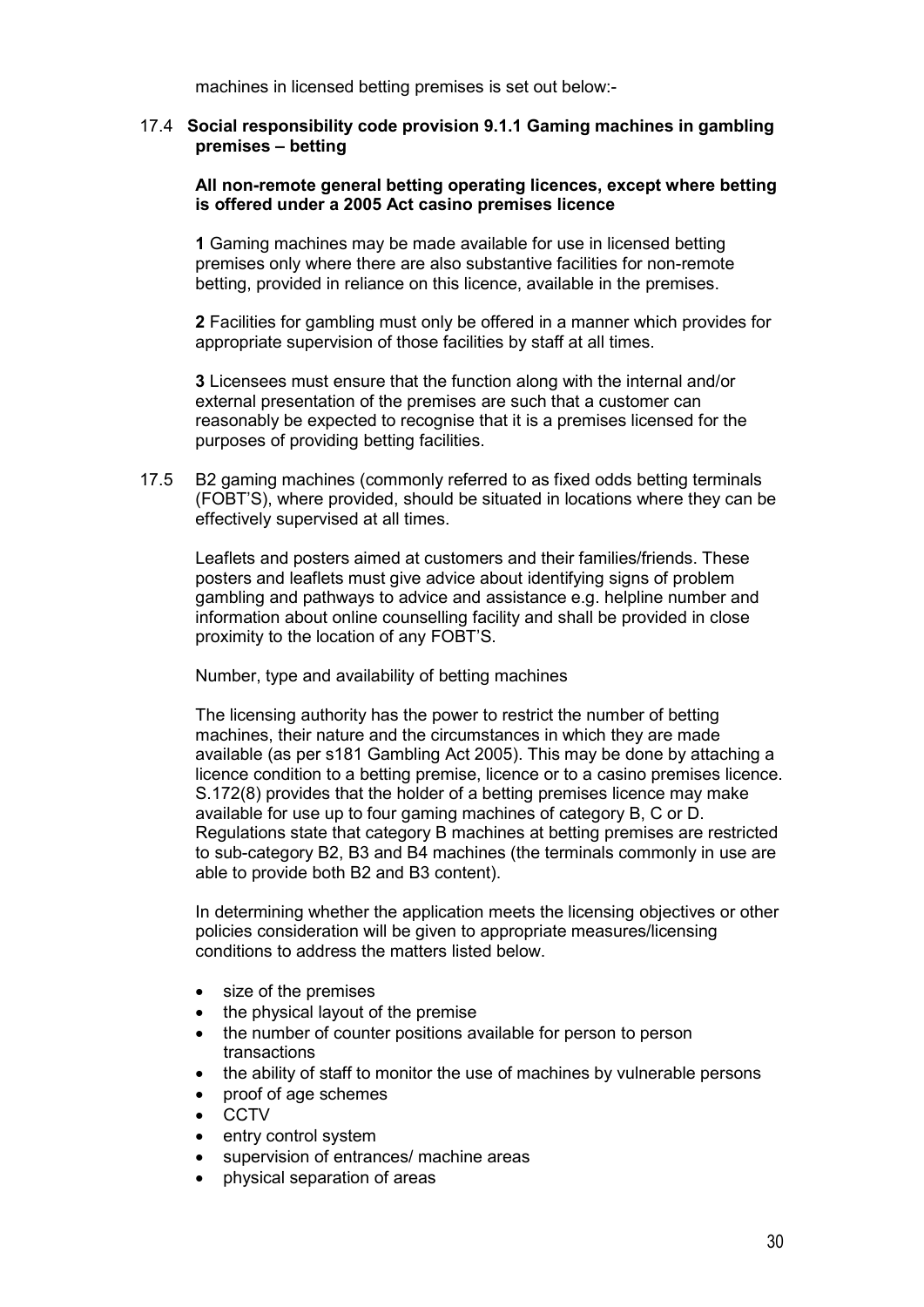- location of entry
- notices/ signage
- specific opening hours
- self-barring schemes
- provision of information leaflets / helpline numbers for organisations such as GamCare

This list is not exhaustive, and is merely indicative of examples of measures and possible licence conditions the licensing authority will expect applicants to offer their own measures to meet the licensing objectives:

#### 17.11 Self Exclusion

Social Responsibility Code Provision 3.5.6 requires that all non-remote casino (and bingo and betting licences except those at a track) and holders of gaming machine general operating licences for adult gaming centres must offer self-exclusion schemes to customers requesting such a facility. There is also an Ordinary Code provision at 3.5.7.

#### 18. Tracks

- 18.1 S.353 of the Act defines a track as a horse racecourse, greyhound track or other premises on any part of which a race or other sporting event takes place or is intended to take place.
- 18.2 The licensing authority is aware that tracks may be subject to one or more than one premises licence, provided each licence relates to a specific area of the track.
- 18.3 When dealing with applications relating to tracks this licensing authority will give particular attention to the impact upon the third licensing objective (i.e. the protection of children and vulnerable persons from being harmed or exploited by gambling) and the need to ensure that entrances to each type of premises are distinct and that children are excluded from gambling areas where they are not permitted to enter.
- 18.4 The licensing authority will expect the premises licence applicants to demonstrate suitable measures to ensure that children do not have access to adult only gaming facilities.
- 18.5 Children and young persons will by law be permitted to enter track areas where facilities for betting are provided on days when dog-racing and/or horse racing takes place, although they are still prevented from entering areas where gaming machines (other than category D machines) are provided.
- 18.6 The Act creates offences relating to gambling by children and young people and the operating licence conditions require operators to have policies and procedures in place to prevent betting from persons who are under 18 years old. As under-18s are permitted to enter betting areas on tracks on event days, the licensing authority will expect the policies and procedures to mitigate the likelihood of underage betting occurring. The track premises licence holder is also required to display a notice in a prominent place at every public entrance stating that no person under the age of 18 is permitted to bet on the premises.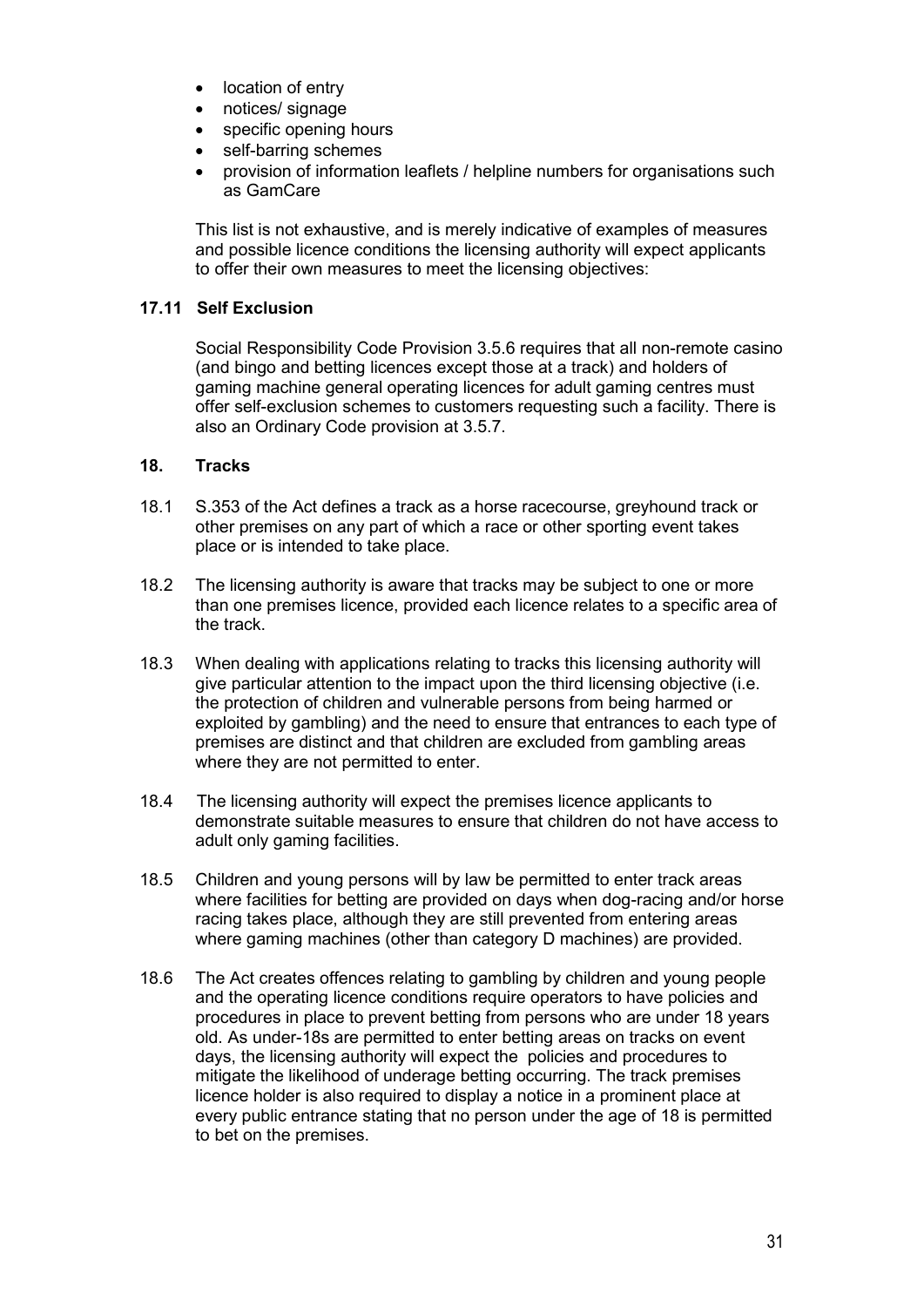- 18.7 The licensing authority may consider measures/licence conditions to meet the licensing objectives such as:
	- proof of age schemes
	- CCTV
	- supervision of entrances / machine areas
	- physical separation of areas
	- location of entry
	- notices / signage
	- specific opening hours
	- self-exclusion schemes
	- provision of information leaflets / helpline numbers for organisations such as GamCare

This list is not exhaustive, and is merely indicative of example measures/possible licence conditions.

- 18.8 S.179 provides that a betting premises licence in respect of a track may not authorise pool betting to take place, other than in respect of dog or horse racing and only where the acceptance of bets is by the holder of the betting premises licence, or in accordance with arrangements made by them. In the case of dog racing, this preserves the existing arrangements at dog tracks where the totalisator is operated by or on behalf of the occupier of the track.
- 18.9 It is expressly prohibited in the Gambling Act to employ children and young people to work on tracks.

#### Gaming machines on tracks

18.10 Where the applicant holds a pool betting operating licence and is going to use the entitlement to four gaming machines, machines (other than category D machines) should be located in areas from which children are excluded.

#### Betting machines on tracks

- 18.11 Licensing authorities have a power under the Gambling Act 2005 to restrict the number of betting machines, their nature and the circumstances in which they are made available, by attaching a licence condition to a betting premise licence.
- 18.12 Similar considerations apply in relation to tracks, where the potential space for such machines may be considerable, bringing with it significant problems in relation to the proliferation of such machines, the ability of track staff to supervise them if they are scattered around the track and the ability of the track operator to comply with the law and prevent children betting on the machines.
- 18.13 The licensing authority will, as per Part 6 of the Gambling Commission's Guidance, take into account the size of the premises and the ability of staff to monitor the use of the machines by children and young persons or by vulnerable people, when considering the number/nature/circumstances of betting machines an operator wants to offer.

#### Condition on rules being displayed

18.14 A condition will normally be attached to track premises licences requiring the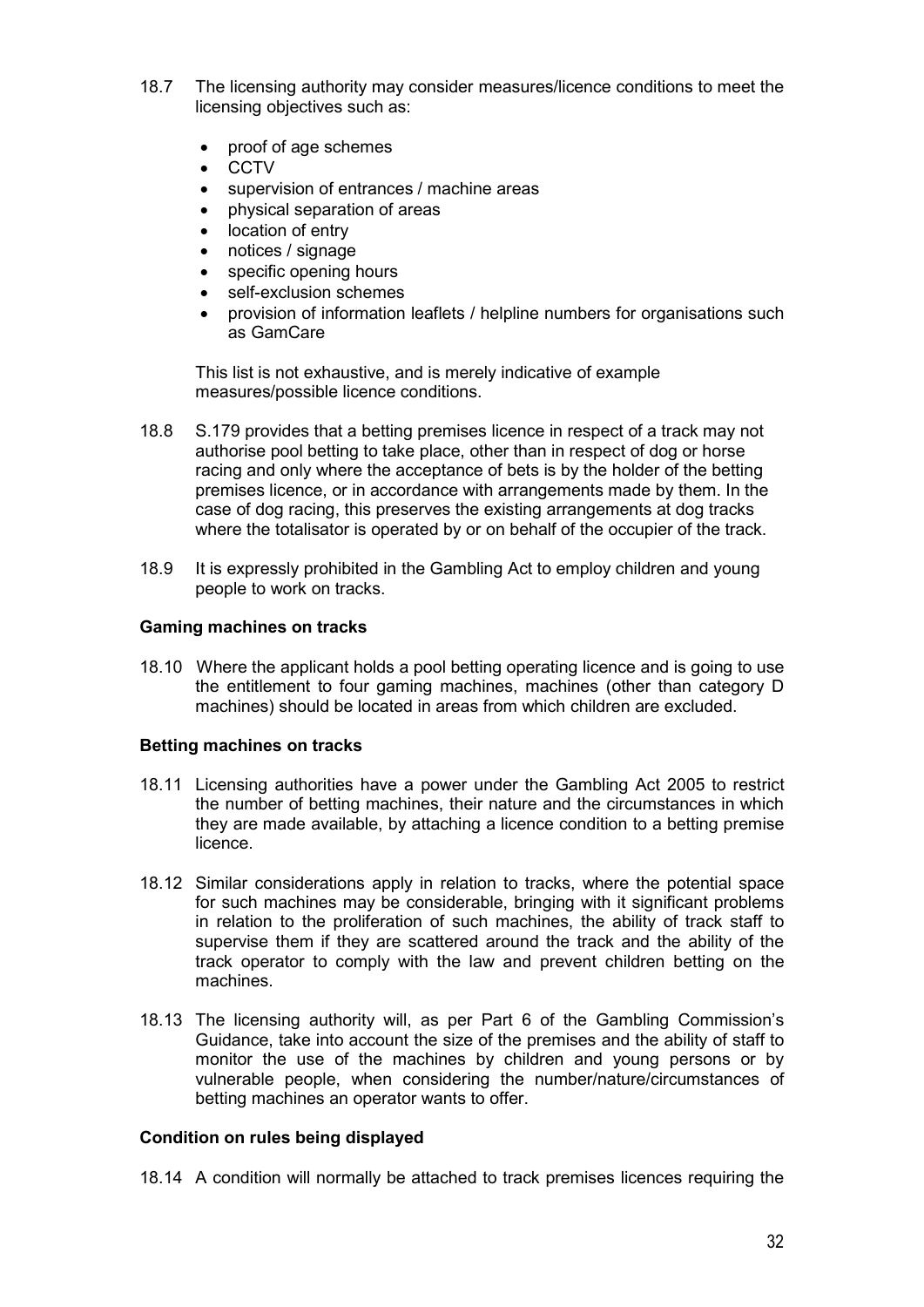track operator to ensure that the rules relating to tracks which are contained in the Act are prominently displayed in or near the betting areas, or that other measures are taken to ensure that they are made available to the public. For example, the rules could be printed in the race card or made available in leaflet form from the track office.

#### Applications and plans

- 18.15 The Gambling Act (s51) requires applicants to submit plans of the premises with their application, in order to ensure that the licensing authority has the necessary information to make an informed judgement about whether the premises are fit for gambling. The plan will also be used for the licensing authority to plan future premises inspection activity. (See Guidance to Licensing Authorities, para 20.43).
- 18.16 Plans for tracks do not need to be to a particular scale, but should be drawn to scale and should be sufficiently detailed to include the information required by regulations.
- 18.17 We appreciate that it is sometimes difficult to define the precise location of betting areas on tracks. The precise location of where betting facilities are provided is not required to be shown on track plans, both by virtue of the fact that betting is permitted anywhere on the premises and because of the difficulties associated with pinpointing exact locations for some types of track. Applicants should provide sufficient information to enable the licensing authority to satisfy itself that the plan indicates the main areas where betting might take place.

#### 19. Travelling Fairs

- 19.1 Where category D machines and / or equal chance prize gaming without a permit is to be made available at travelling fairs, the licensing authority will determine whether the facilities for gambling amount to no more than an ancillary amusement.
- 19.2 The licensing authority will also consider whether the applicant falls within the statutory definition of a travelling fair.

For the purposes of the Act –

 (a) "fair" means a fair consisting wholly or principally of the provision of amusements, and

- (b) a fair held on a day in a calendar year is a "travelling fair" if provided-
	- (i) wholly or principally by persons who travel from place to place for the purpose of providing fairs, and
	- (ii) at a place no part of which has been used for the provision of a fair on more than 27 days in that calendar year.
- 19.3 The 27-day statutory maximum for the land being used as a fair, is per calendar year, and that it applies to the piece of land on which the fairs are held, regardless of whether it is the same or different travelling fairs occupying the land. The licensing authority will work with other departments of the Council and its neighbouring authorities to ensure that land which crosses its boundaries is monitored so that the statutory limits are not exceeded.

#### 20. Provisional Statements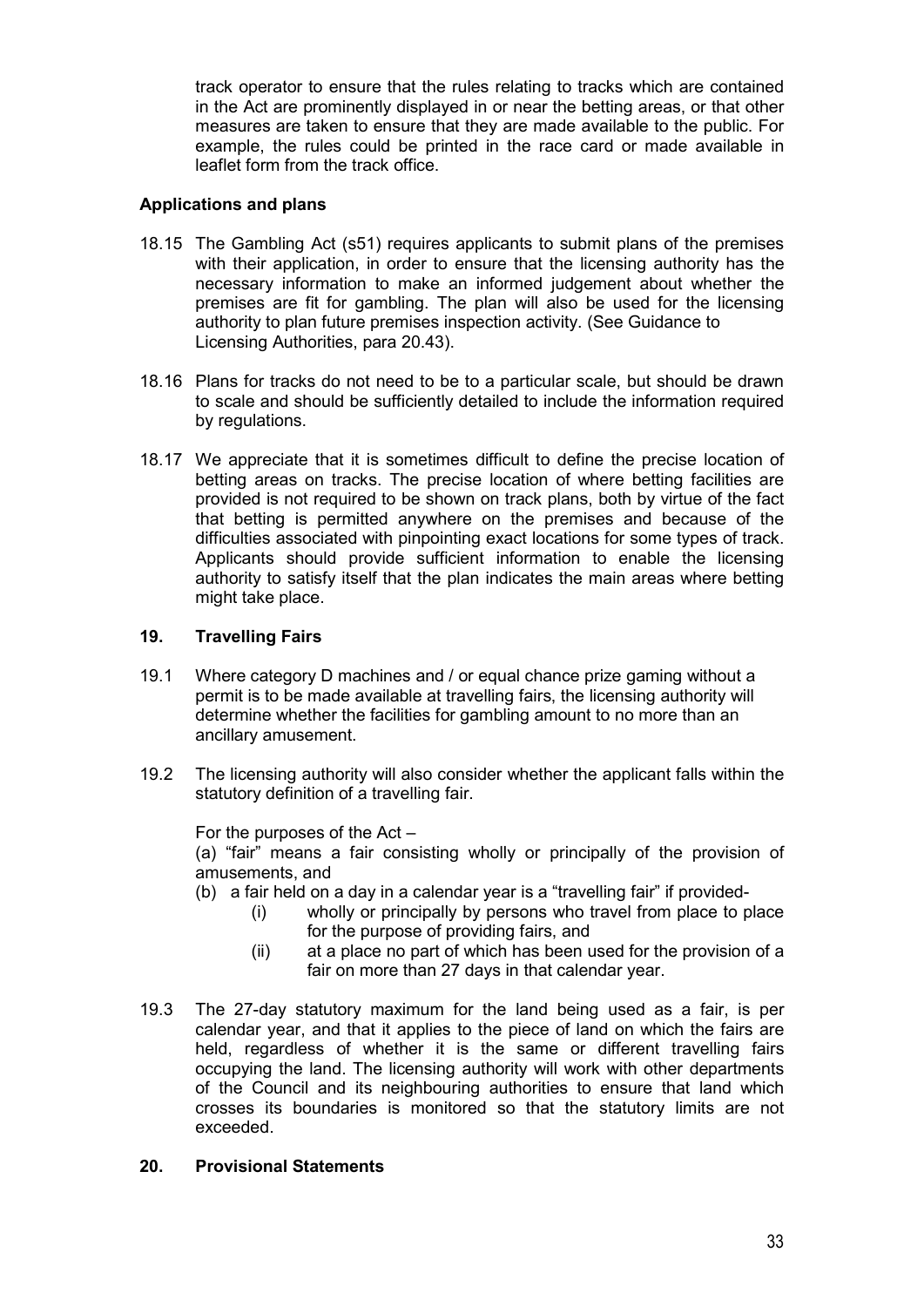- 20.1 Developers may wish to apply to the authority for provisional statements before entering into a contract to buy or lease property. There is no need for the applicant to hold an operating licence in order to apply for a provisional statement.
- 20.2 S204 of the Gambling Act provides for a person to make an application to the licensing authority for a provisional statement in respect of premises that he or she:

 -expects to be constructed; -expects to be altered; or -expects to acquire a right to occupy.

- 20.3 The process for considering an application for a provisional statement is the same as that for a premises licence application. The applicant is obliged to give notice of the application in the same way as applying for a premises licence. Responsible authorities and interested parties may make representations and there are rights of appeal.
- 20.4 In contrast to the premises licence application, the applicant does not have to hold or have applied for an operating licence from the Gambling Commission (except in the case of a track) and they do not have to have a right to occupy the premises in respect of which their provisional application is made.
- 20.5 The holder of a provisional statement may then apply for a premises licence once the premises are constructed, altered or acquired. The licensing authority will be constrained in the matters it can consider when determining the premises licence application, and in terms of representations about premises licence applications that follow the grant of a provisional statement and no further representations from relevant authorities or interested parties can be taken into account unless:
	- they concern matters which could not have been addressed at the provisional statement stage, or
	- they reflect a change in the applicant's circumstances.
- 20.6 In addition, the licensing authority may refuse the premises licence (or grant it on terms different to those attached to the provisional statement) only by reference to matters:
	- which could not have been raised by objectors at the provisional statement stage:
	- which in the licensing authority's opinion reflect a change in the operator's circumstances; or
	- where the premises have not been constructed in accordance with the plan submitted with the application. This must be a substantial change to the plan and the licensing authority may discuss any concerns it has with the applicant before making a decision.

#### 21. Reviews

- 21.1 Requests for a review of a premises licence can be made by interested parties or responsible authorities; however, it is for the licensing authority to decide whether the review is to be carried-out.
- 21.2 This will be on the basis of whether the request for the review is relevant to the matters listed below;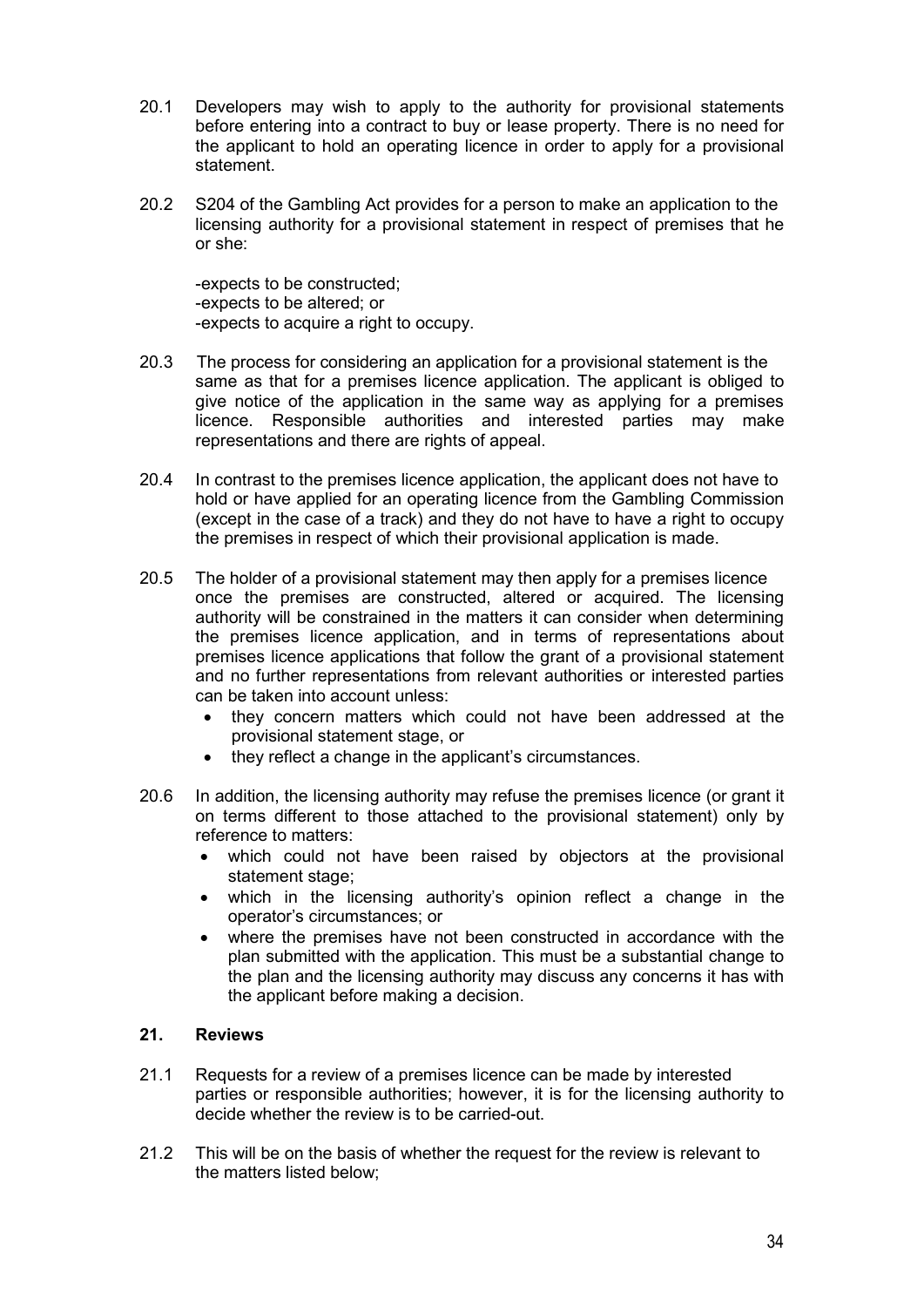- in accordance with any relevant Code of Practice issued by the Gambling Commission;
- in accordance with any relevant guidance issued by the Gambling Commission;
- reasonably consistent with the licensing objectives; and
- in accordance with the licensing authority's statement of principles.
- 21.3 The licensing authority, whether the request is frivolous, vexatious, or whether it will certainly not cause it to alter/revoke/suspend the licence, or whether it is substantially the same as previous representations or requests for review.
- 21.4 Section 200 of the Act provides that licensing authorities may initiate a review in relation to a particular class of premises licence or in relation to particular premises. Officers may be involved in the initial investigations of complaints leading to a review, or may try informal mediation or dispute resolution techniques prior to a full scale review being conducted, but the review itself, if necessary will be heard by elected members.
- 21.5 Once a valid application for a review has been received by the licensing authority, representations can be made by responsible authorities and interested parties during a 28 day period. This period begins 7 days after the application was received by the licensing authority, who will publish notice of the application within 7 days of receipt.
- 21.6 The licensing authority must carry out the review as soon as possible after the 28 day period for making representations has passed.
- 21.7 The purpose of the review will be to determine whether the licensing authority should take any action in relation to the licence. If action is justified, the options open to the licensing authority are:-
	- (a) add, remove or amend a licence condition imposed by the licensing authority;
	- (b) exclude a default condition imposed by the Secretary of State (e.g. opening hours) or remove or amend such an exclusion;
	- (c) suspend the premises licence for a period not exceeding three months; and
	- (d) revoke the premises licence.
- 21.8 In determining what action, if any, should be taken following a review, the licensing authority will have regard to the principles set out in section 153 of the Act, as well as any relevant representations.
- 21.9 In particular, the licensing authority may also initiate a review of a premises licence on the grounds that a premises licence holder has not provided facilities for gambling at the premises. This is to prevent people from applying for licences in a speculative manner without intending to use them.
- 21.10 Once the review has been completed, the licensing authority will, as soon as possible, notify its decision to:
	- the licence holder
	- the applicant for review (if any)
	- the Commission
	- any person who made representations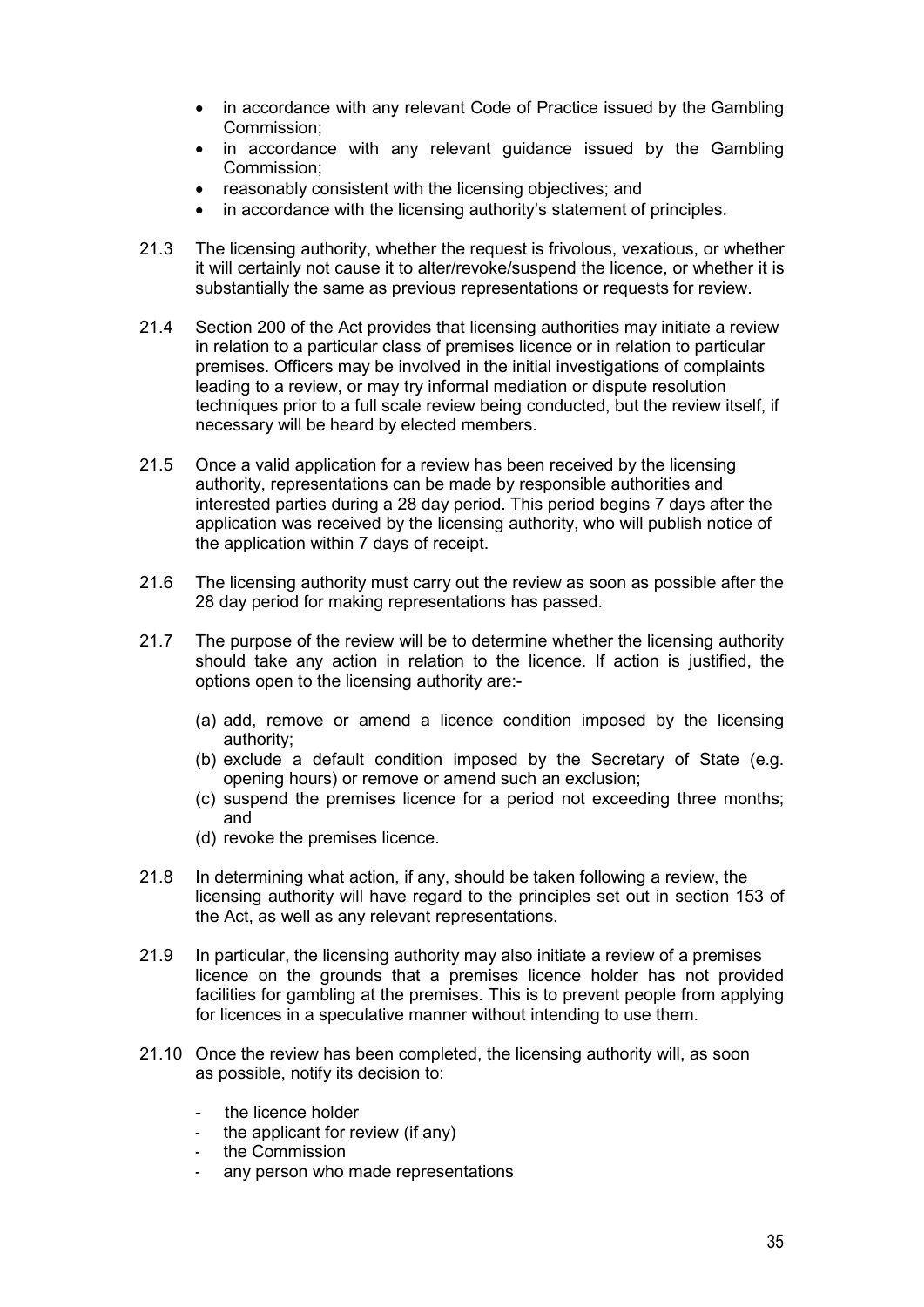- the chief officer of police or chief constable; and
- her Majesty's Commissioners for Revenue and Customs

#### PART C Permits / Temporary & Occasional Use Notice

#### 22. Unlicensed Family Entertainment Centre gaming machine permits

- 22.1 Unlicensed family entertainment centres (uFEC) are able to offer only category D machines in reliance on a gaming machine permit. Any number of category D machines can be made available with such a permit, although there may be other considerations, such as fire regulations and health and safety, to take into account. Permits cannot be issued in respect of vessels or vehicles.
- 22.2 uFECs are premises which are 'wholly or mainly' used for making gaming machines available. As a result, it is generally not permissible for such premises to correspond to an entire shopping centre, airport, motorway service station or similar. Typically, the machines would be in a designated, enclosed area.
- 22.3 Where a premises does not hold a premises licence but wishes to provide gaming machines, it may apply to the licensing authority for this permit. The applicant must show that the premises will be wholly or mainly used for making gaming machines available for use as required by Section 238 of the act.
- 22.4 The Gambling Act 2005 states that a licensing authority may prepare a Statement of Principles that they propose to consider in determining the suitability of an applicant for a permit and in preparing this statement, and/or considering applications, it need not (but may) have regard to the licensing objectives and shall have regard to any relevant guidance issued by the Commission under section 24 of the act.
- 22.5 The Gambling Commission's Guidance for local authorities also states: "In their three year licensing policy statement, licensing authorities may include a statement of principles that they propose to apply when exercising their functions in considering applications for permits…., licensing authorities will want to give weight to child protection issues". (para 24.8)
- 22.6 The Guidance also states: "...An application for a permit may be granted only if the licensing authority is satisfied that the premises will be used as an unlicensed FEC, and if the chief officer of police has been consulted on the application....licensing authorities might wish to consider asking applications to demonstrate:
	- a full understanding of the maximum stakes and prizes of the gambling that is permissible in unlicensed FECs;
	- that the applicant has no relevant convictions (those that are set out in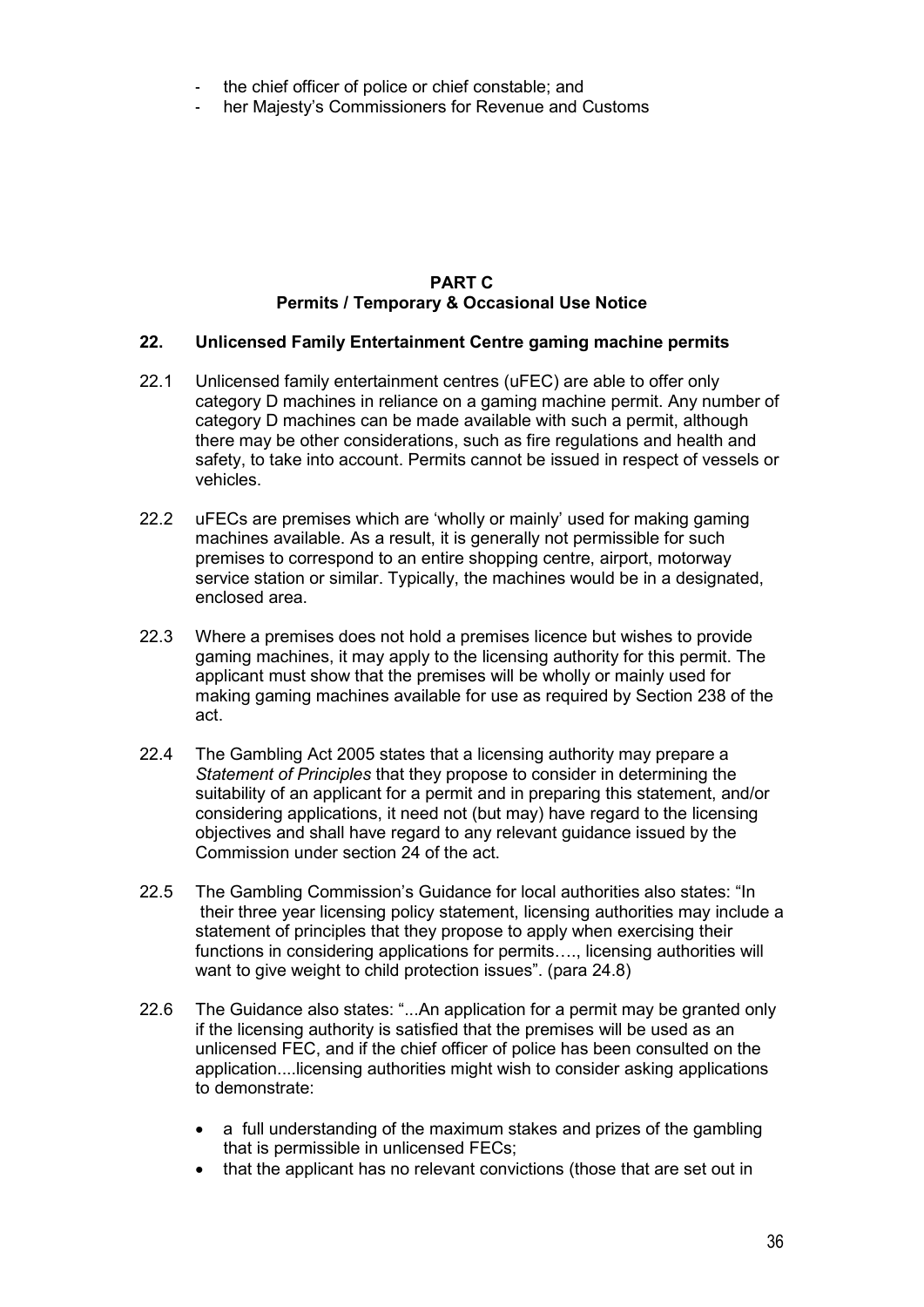Schedule 7 of the Act; and

 that staff are trained to have a full understanding of the maximum stakes and prizes. (para 24.7)

#### Statement of Principles

- 22.7 The licensing authority will expect the applicant to show that there are policies and procedures in place to protect children from harm and will expect the applicant to satisfy it that there will be sufficient measures to ensure that under 18 year olds do not have access to the adult only gaming machines. Notices and signage on the machines or in the premises may also be help. Applicants may also wish to consider the provision of information leaflets / helpline numbers for organisations such as GamCare.
- 22.8 The efficiency of such policies and procedures will each be considered on their merits, but policies and procedures may include appropriate measures / training for staff as regards suspected truant school children on the premises, measures / training covering how staff would deal with unsupervised very young children being on the premises, or children causing perceived problems on / around the premises.
- 22.9 Applicants must also demonstrate a full understanding of the maximum stakes and prizes of the gambling that is permissible in unlicensed FECs; that the applicant has no relevant convictions (those that are set out in Schedule 7 of the Act); and that staff are trained to have a full understanding of the maximum stakes and prizes.
- 22.10 The licensing authority when considering a permit application for an unlicensed family entertainment centre, may request further information from an applicant regarding any matters of concern which may include:
	- $\bullet$  the suitability of the applicant
	- the suitability of members of staff
	- the location and plan of the premises
	- evidence that a premises will only operate as an unlicensed family entertainment centre
	- the applicant'sunderstanding of the maximum stakes and prizes of the gambling that is permissible in an unlicensed family entertainment centre
	- confirmation of intended opening hours
	- details of procedures for entry to the premises
	- CCTV provisions at the premises and surveillance of the premises
	- evidence that members of staff are appropriately trained and fully understanding the maximum stakes and prizes of the gambling that is permissible in an unlicensed Family Entertainment Centre
	- evidence of policy and procedures in respect of unsupervised very young children on the premises, or children causing perceived problems on/or around the premises
	- Display of posters and information leaflets about organisations set up to assist people wishing to seek help and advice regarding gambling related issues such as GamCare
	- Any other factors that are within the control of the permit holder or designated management.
- 22.11 The licensing authority will give significant weight to issues relating to the protection of children and young persons.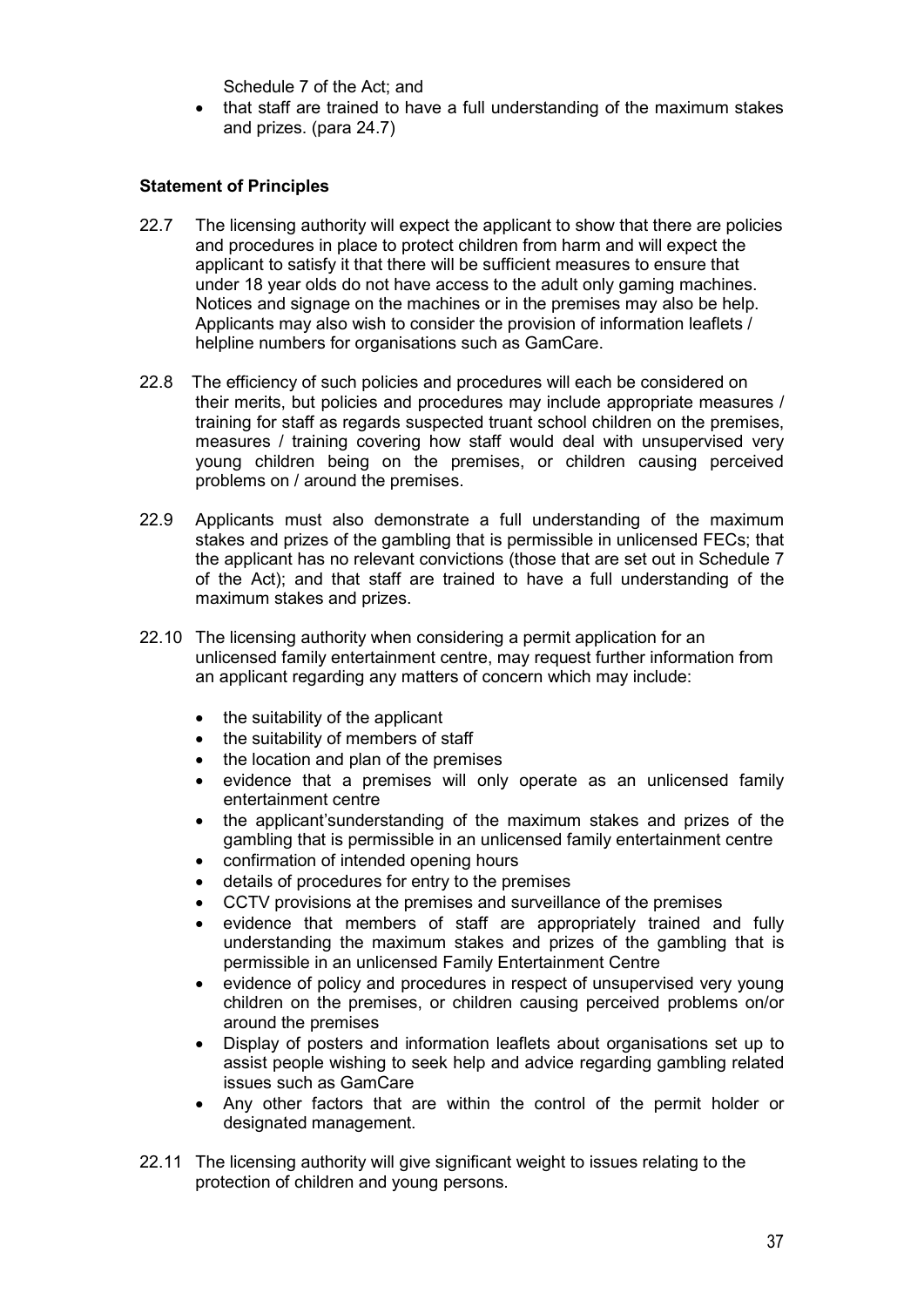- 22.12 A permit will only be issued if the licensing authority is satisfied that there are no matters of concern.
- 22.13 The licensing authority will not refuse an application for a permit unless it has notified the applicant of its intentions to refuse the application and of its reasons and given the applicant an opportunity to make representations.
- 22.14 The licensing authority can grant or refuse a licence but cannot attach conditions to this type of permit

#### 23. (Alcohol) Licensed premises gaming machine permits

#### Automatic entitlement: 2 machines

- 23.1 Section 282 of the Act provides an automatic entitlement to make available up to two gaming machines (of category C or D) for use in alcohol licensed premises.
- 23.2 To take advantage of this entitlement, the person who holds the on-premises licence must pay the prescribed fee and give notice to the licensing authority of their intention to make up to 2 Category C or D gaming machines available for use.
- 23.3 The automatic entitlement ceases if the holder of Licensing Act 2003 premises licence changes or ceases
- 23.4 We are not permitted by law to reject such a valid application or engage discretion in such an authorisation, but we can remove the automatic authorisation in respect of any particular premises if:
	- provision of the machines is not reasonably consistent with the pursuit of the licensing objectives;
	- gaming has taken place on the premises that breaches a condition of section 282 of the Gambling Act (i.e. that written notice has been provided to the licensing authority, that a fee has been provided and that any relevant code of practice issued by the Gambling Commission about the location and operation of the machine has been complied with);
	- the premises are mainly used for gaming; or
	- an offence under the Gambling Act has been committed on the premises.

#### Permit: 3 or more machines

- 23.5 If a premises licence holder wishes to have more than 2 machines, they are required to apply for a permit. A licence holder can apply for any number of machines, but the number of machines granted in a permit will be in addition to the automatic entitlement under Section 282.
- 23.6 We will determine any such application based upon the licensing objectives, any guidance issued by the Gambling Commission issued under Section 25 of the Gambling Act 2005, and "such matters as they think relevant."
- 23.7 Each case will be decided on its merits, but the licensing authority will have regard to the need to protect children and vulnerable persons from harm or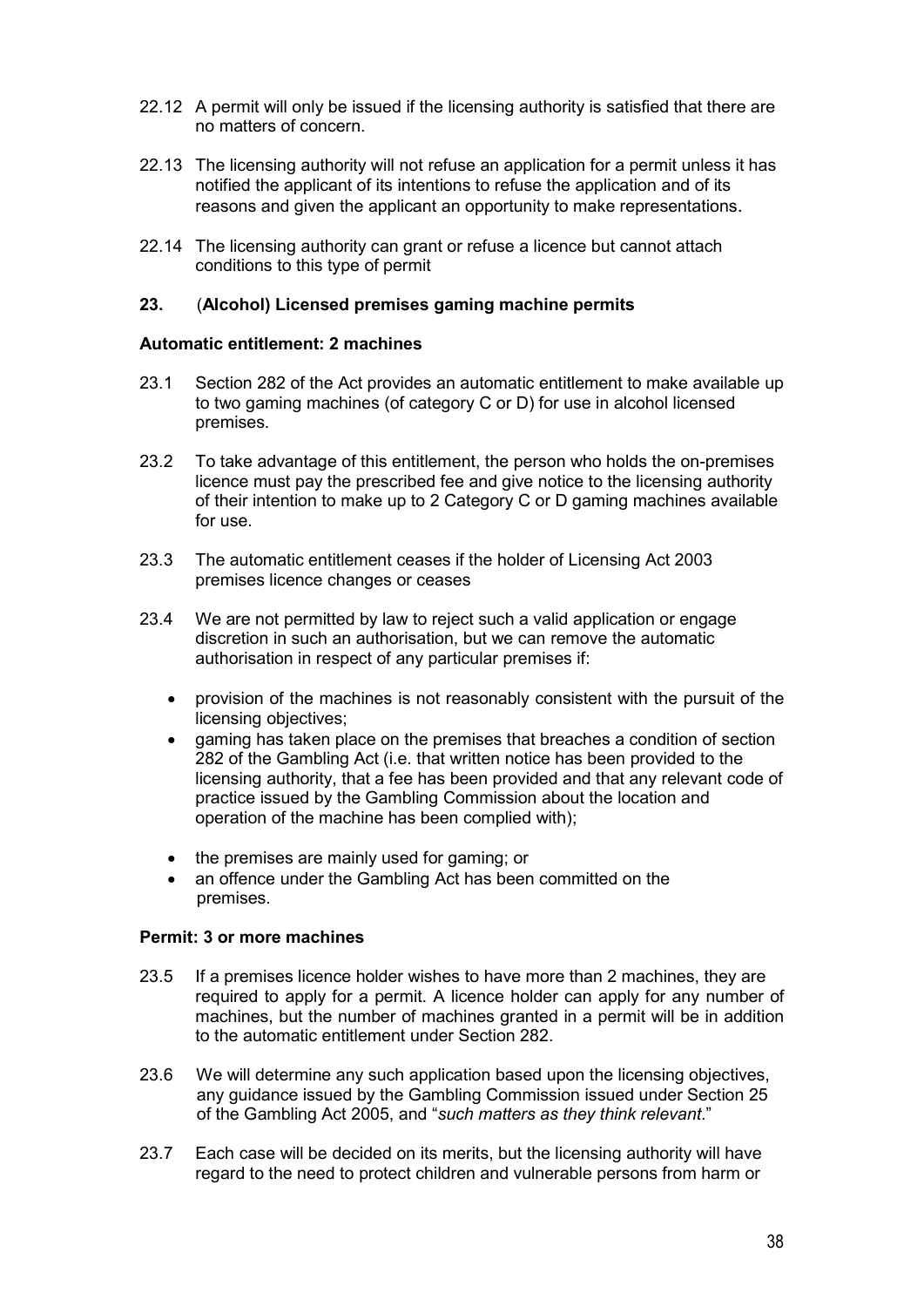being exploited by gambling and will expect the applicant to satisfy it that there will be sufficient measures to ensure that under 18 year olds do not have access to the adult only gaming machines. This may include the adult machines being in sight of the bar, or in the sight of staff who will monitor that the machines are not being used by those under 18. Notices and signage on the machines or in the premises may also be help. Applicants may also wish to consider the provision of information leaflets / helpline numbers for organisations such as GamCare.

- 23.8 The licensing authority will take account of an applicants intended compliance with the Gambling Commission publication "Licence Conditions and Code of Practice"
- 23.9 It is recognised that some alcohol licensed premises may apply for a premises licence for their non-alcohol licensed areas. Any such application would normally need to be applied for, and dealt with as an Adult Gaming Centre premises licence.
- 23.10 The licensing authority may grant a licence for a smaller number of machines and/or a different category of machines than that applied for. Conditions (other than these) cannot be attached to a permit.
- 23.11 The holder of a permit must comply with any Code of Practice issued by the Gambling Commission about the location and operation of the machine.
- 23.12 Where there are no representations, permits for up to 4 additional machines will be granted by officers under delegated powers.

#### 24. Prize Gaming Permits

- 24.1 Schedule 14 Paragraph 8 of the Gambling Act 2005 states that a licensing authority may "prepare a statement of principles that they propose to apply in exercising their functions under this Schedule" which "may, in particular, specify matters that the licensing authority propose to consider in determining the suitability of the applicant for a permit".
- 24.2 In this regard the licensing authority has determined that the applicant must set out the types of gaming that he or she is intending to offer and must be able to demonstrate:
	- that they understand the limits to stakes and prizes that are set out in regulations
	- and that the gaming offered is within the law
	- clear policies that outline the steps to be taken to protect children from harm.
- 24.3 In making its decision on an application for this permit the licensing authority does not need to have regard to the licensing objectives, but must have regard to any Gambling Commission guidance. (Gambling Act 2005, Schedule 14 paragraph 8(3).
- 24.4 There are conditions in the Gambling Act 2005 with which the permit holder must comply, but that the licensing authority cannot attach further conditions. The conditions in the Act are: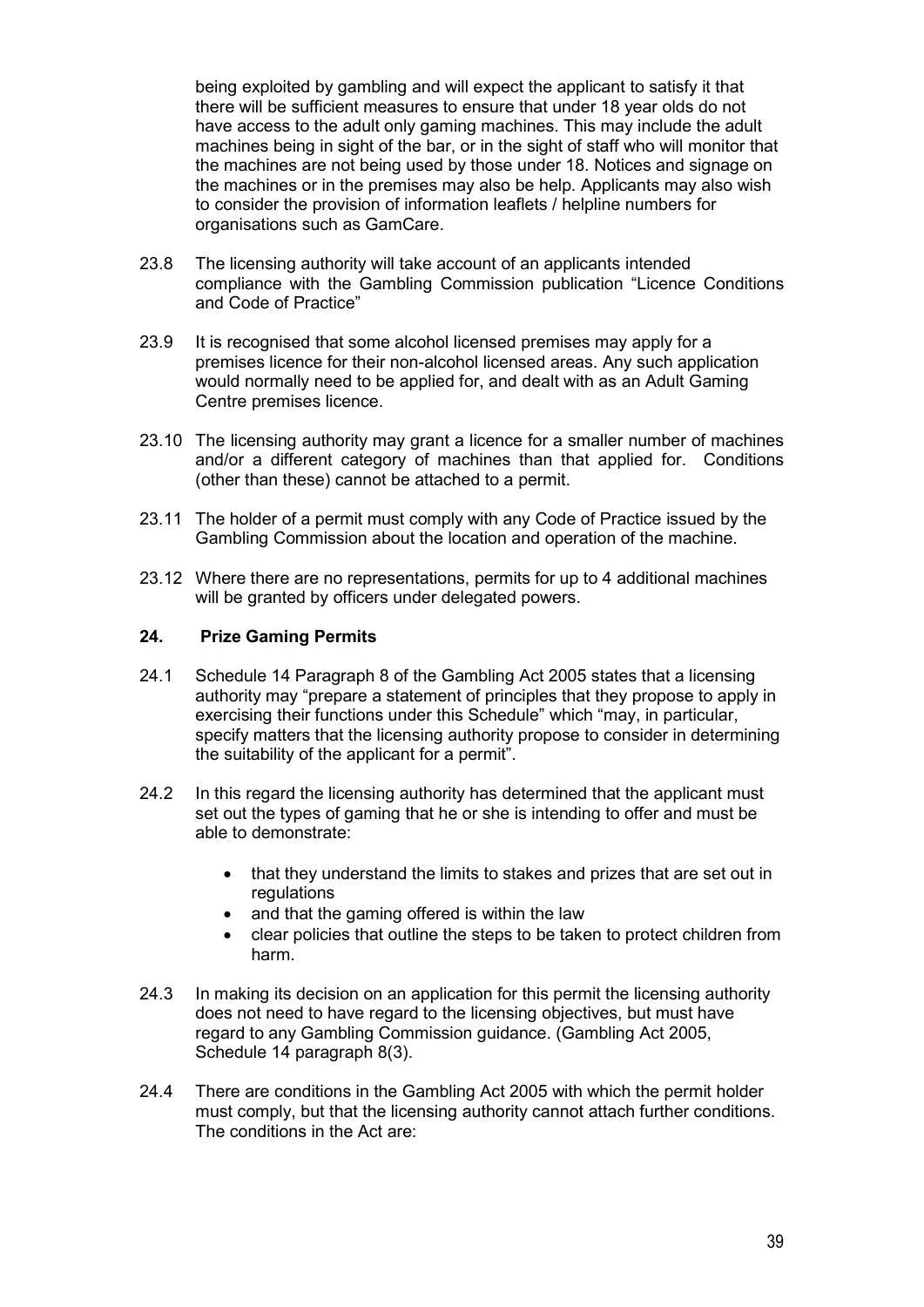- the limits on participation fees, as set out in regulations, must be complied with
- all chances to participate in the gaming must be allocated on the premises on which the gaming is taking place and on one day; the game must be played and completed on the day the chances are allocated; and the result of the game must be made public in the premises on the day that it is played
- the prize for which the game is played must not exceed the amount set out in regulations (if a money prize), or the prescribed value (if nonmonetary prize); and
- participation in the gaming must not entitle the player to take part in any other gambling

#### 25. Club Gaming and Club Machine permits

- 25.1 Bona fide members clubs and miners' welfare institutes (but not commercial clubs) may apply for a club gaming permit or a clubs gaming machines permit.
- 25.2 The club gaming permit will enable the premises to provide gaming machines (3 machines of categories B, C, or D), and equal chance gaming.
- 25.3 The Gambling Commission guidance states: "Members clubs must have at least 25 members and be established and conducted "wholly or mainly" for purposes other than gaming, unless the gaming is restricted to bridge or whist".
- 25.4 The Gambling Commission's Guidance states:

 "The LA has to satisfy itself that the club meets the requirements of the Act to obtain a club gaming permit. In doing so it will take account a number of matters as outlined in sections 25.44 - 25.48 of the Gambling Commission's Guidance. These include the constitution of the club, the frequency of gaming, and ensuring that there are more than 25 members.

The club must be conducted 'wholly or mainly' for purposes other than gaming, unless the gaming is restricted to bridge and whist.

A members' club must be permanent in nature, not established to make commercial profit, and controlled by its members equally. Examples include working men's clubs, branches of Royal British Legion and clubs with political affiliations."

- 25.5 The Commission Guidance also notes that "licensing authorities may only refuse an application on the grounds that:
	- (a) the applicant does not fulfil the requirements for a members' or commercial club or miners' welfare institute and therefore is not entitled to receive the type of permit for which it has applied;
	- (b) the applicant's premises are used wholly or mainly by children and/or young persons;
	- (c) an offence under the Act or a breach of a permit has been committed by the applicant while providing gaming facilities;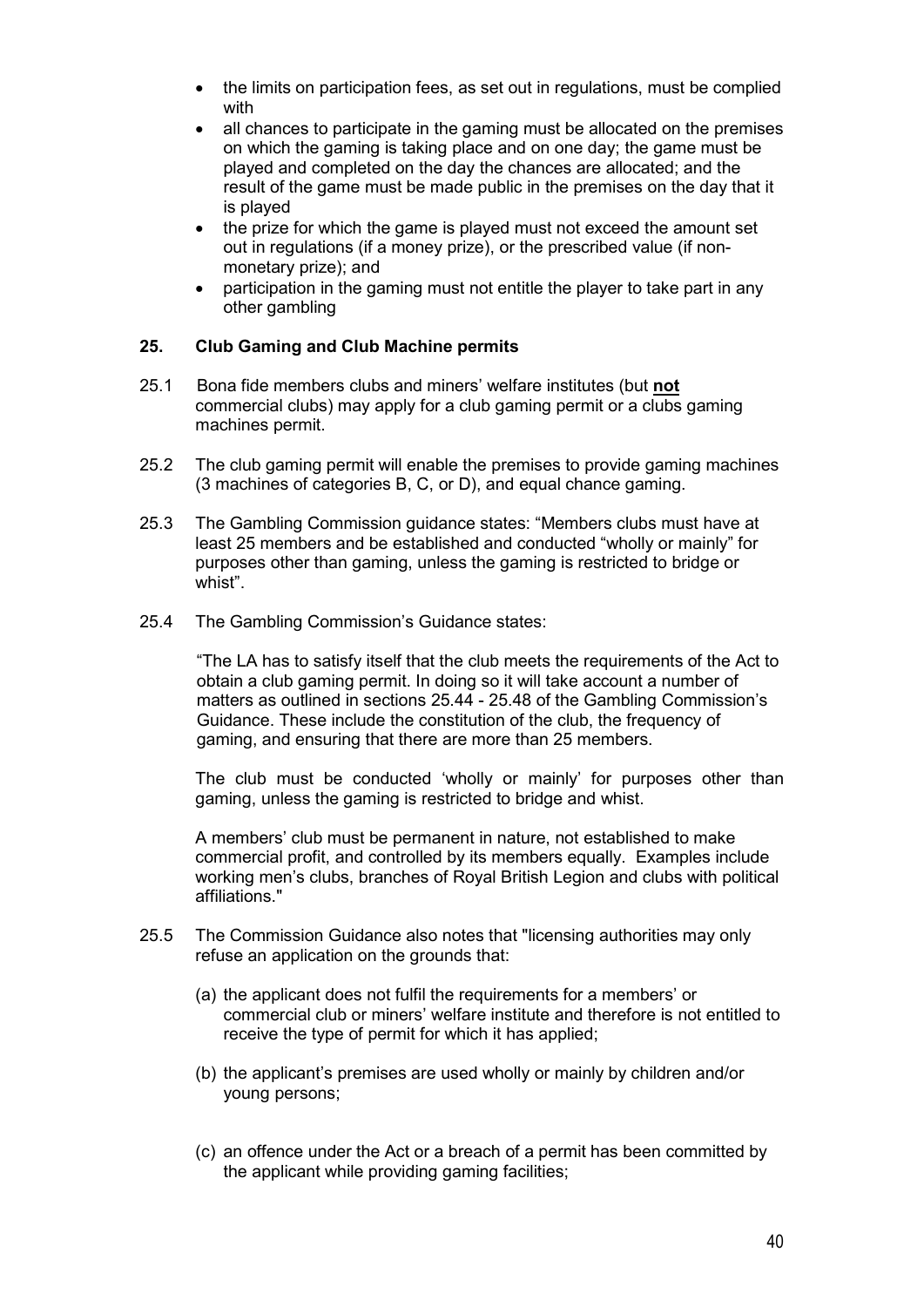- (d) a permit held by the applicant has been cancelled in the previous ten years; or
- (e) an objection has been lodged by the Commission or the police.
- 25.6 As the Gambling Commission's Guidance for local authorities states: "Under the fast-track procedure there is no opportunity for objections to be made by the Commission or the police, and the ground upon which an authority can refuse a permit are reduced." and "The grounds on which an application under the process may be refused are:
	- (a) that the club is established primarily for gaming, other than gaming prescribed under schedule 12;
	- (b) that in addition to the prescribed gaming, the applicant provides facilities for other gaming; or
	- (c) that a club gaming permit or club machine permit issued to the applicant in the last ten years has been cancelled."
- 25.7 There are statutory conditions on club gaming permits that no child uses a category B or C machine on the premises and that the holder complies with any relevant provision of a code of practice about the location and operation of gaming machines.

#### 26. Temporary Use Notices

- 26.1 Part 9 of the Act sets out the position in relation to temporary use notices. These allow the use of premises for gambling where there is no premises licence but where a gambling operator wishes to use the premises temporarily for providing facilities for gambling. Premises that might be suitable for a temporary use notice would include hotels, conference centres, and sporting venues.
- 26.2 The licensing authority can only grant a Temporary Use Notice to a person or company holding a relevant operating licence, i.e. a non-remote casino operating licence.
- 26.3 The Secretary of State has the power to determine what form of gambling can be authorised by Temporary Use Notices, and the relevant regulations (SI no 3157: The Gambling Act 2005 (Temporary Use Notices) Regulations 2007) state that Temporary Use Notices can only be used to permit the provision of facilities for equal chance gaming, where the gaming is intended to produce a single winner, which in practice means poker tournaments.
- 26.4 There are a number of statutory limits as regards Temporary Use Notices. The meaning of "premises" in Part 8 of the Act is discussed in Part 7 of the Gambling Commission Guidance to Licensing Authorities. As with "premises", the definition of "a set of premises" will be a question of fact in the particular circumstances of each notice that is given. In the Act "premises" is defined as including "any place".
- 26.5 In considering whether a place falls within the definition of "a set of premises", the licensing authority will consider, amongst other things, the ownership/occupation and control of the premises.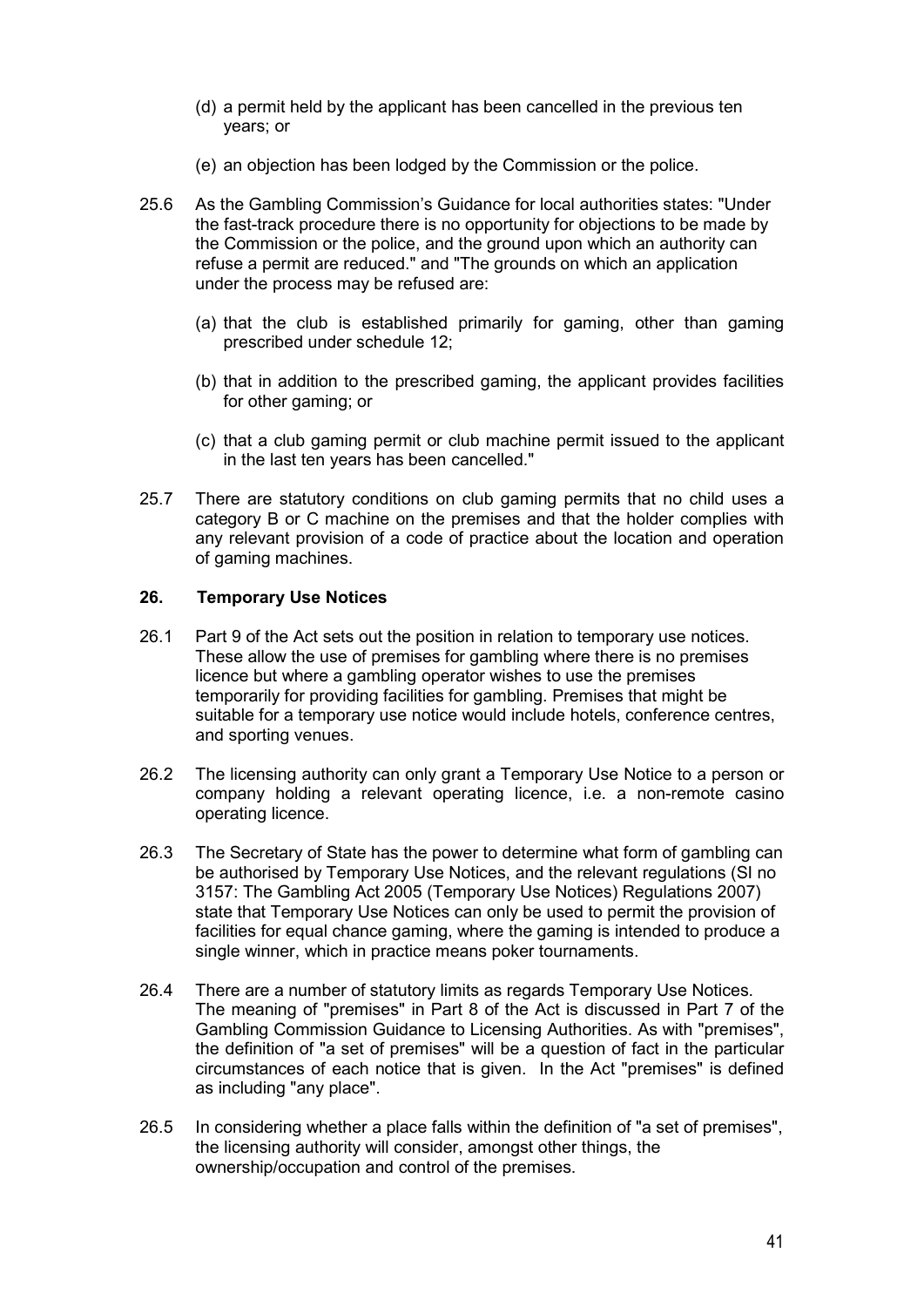26.6 The licensing authority expects to object to notices where it appears that their effect would be to permit regular gambling in a place that could be described as one set of premises, as recommended in the Gambling Commission's Guidance to Licensing Authorities.

#### 27. Occasional Use Notices

- 27.1 S.39 of the Act provides that where there is betting on a track on 8 days or fewer in a calendar year, betting may be permitted by an OUN without the need for a full premises licence. The Secretary of State has the power to increase or decrease the number of occasional use notices that an operating licence holder could apply for each calendar year. 'Day' is defined as midnight to midnight, so an event that starts on one calendar day and ends on the following day would count as two days. OUNs are designed to allow licensed betting operators to provide betting facilities at genuine sporting events (such as point-to point racecourses and golf courses for major competitions) within the boundaries of the identified venue on a specific date, without the need for a full betting premises licence. An OUN must be served by a person who is responsible for the administration of events on the track or by an occupier of the track. The following should be noted in relation to an OUN:
	- OUNs can only be relied upon for eight days or fewer in a calendar year and therefore we will keep a record of the number of notices served in relation to each track. The period of eight days applies to the venue and not the individual who has submitted the notice.
	- an OUN must be submitted for each day that betting activity will be conducted on the premises. If betting activity is to be held over a period of eight consecutive days, the operator will be required to submit eight separate notices.
	- the notice must specify the day on which it has effect. An event running past midnight and ending on the following day accounts for two occasional use days, even though in practice it is one event.
	- no objection or counter notice (refusal) is possible unless the maximum number will be exceeded.
	- notice must be given to the licensing authority and the police, in writing, before the event starts.
	- no premises licence can exist for the place which is the subject of the notice.
	- land can be used temporarily as a track, for example for a point-to-point race, provided that sporting events or races take place there. There is no need for a track to be permanently established.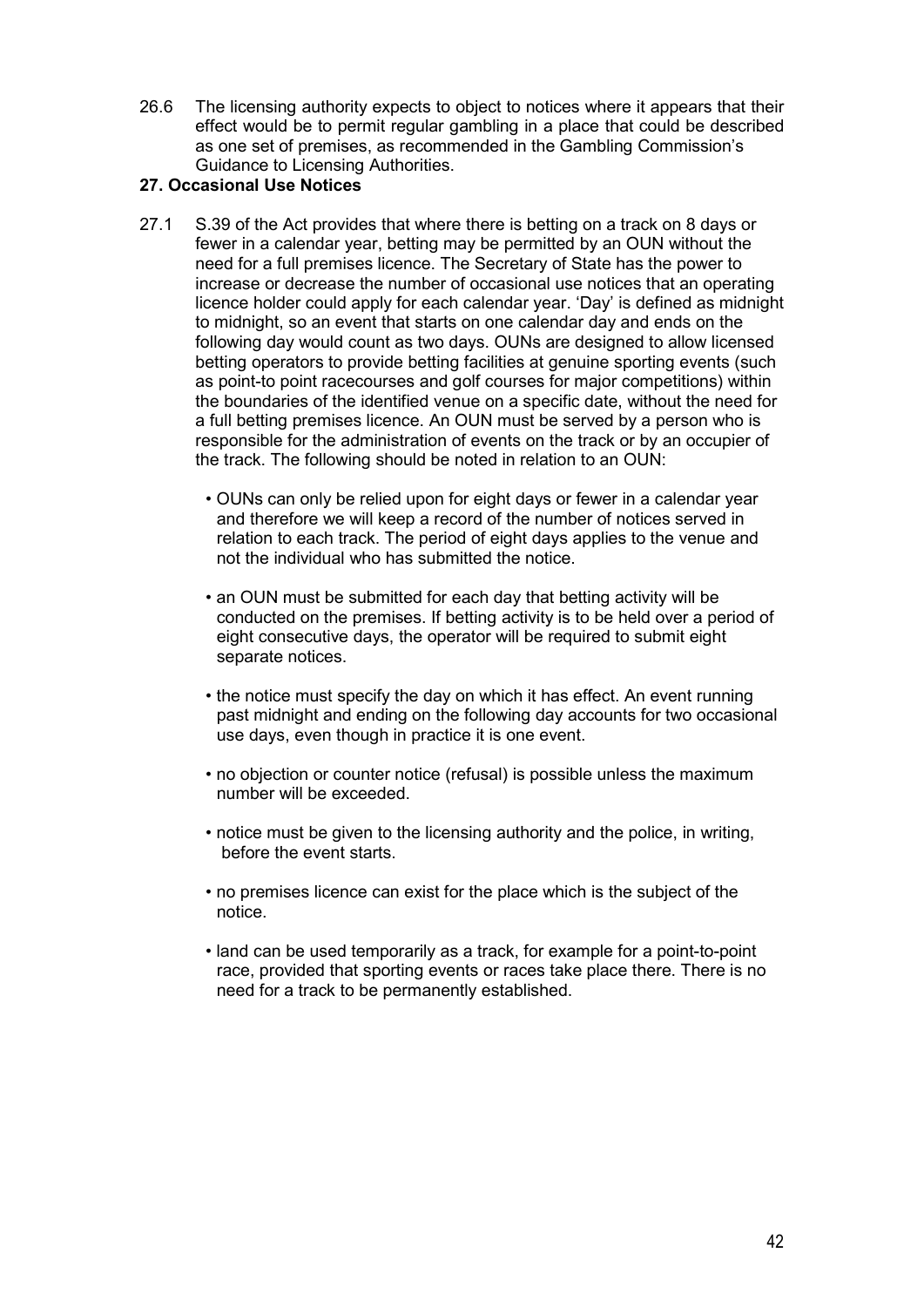#### APPENDIX A

#### SCHEDULE OF CONSULTEES TO THIS DRAFT POLICY STATEMENT **INCLUDES**

- All Elected Councillors, Hyndburn Borough Council
- Gambling Commission, Regional Compliance Manager
- Gambling Commission, Regional Inspector
- Chief Constable, Lancashire Constabulary, Police Headquarters, Hutton, Preston.
- Licensing Officer, Lancashire Constabulary, East Division Licensing, Clitheroe Police Station
- Lancashire Fire and Rescue Service, E71 Blackburn Fire Station, Fire Safety Department, Blackburn
- Lancashire Area Child Protection Committee, Lancashire County **Council**
- H M Revenue & Customs
- Blackburn with Darwen Borough Council
- **Burnley Borough Council**
- Ribble Valley Borough Council
- Rossendale Borough Council
- The British Casino Association
- Casino Operator's Association of the UK
- Racecourse Association Ltd
- British Holiday & Home Parks Association
- GA05 Licence Holders in the Borough
- Small Lottery Licence Holders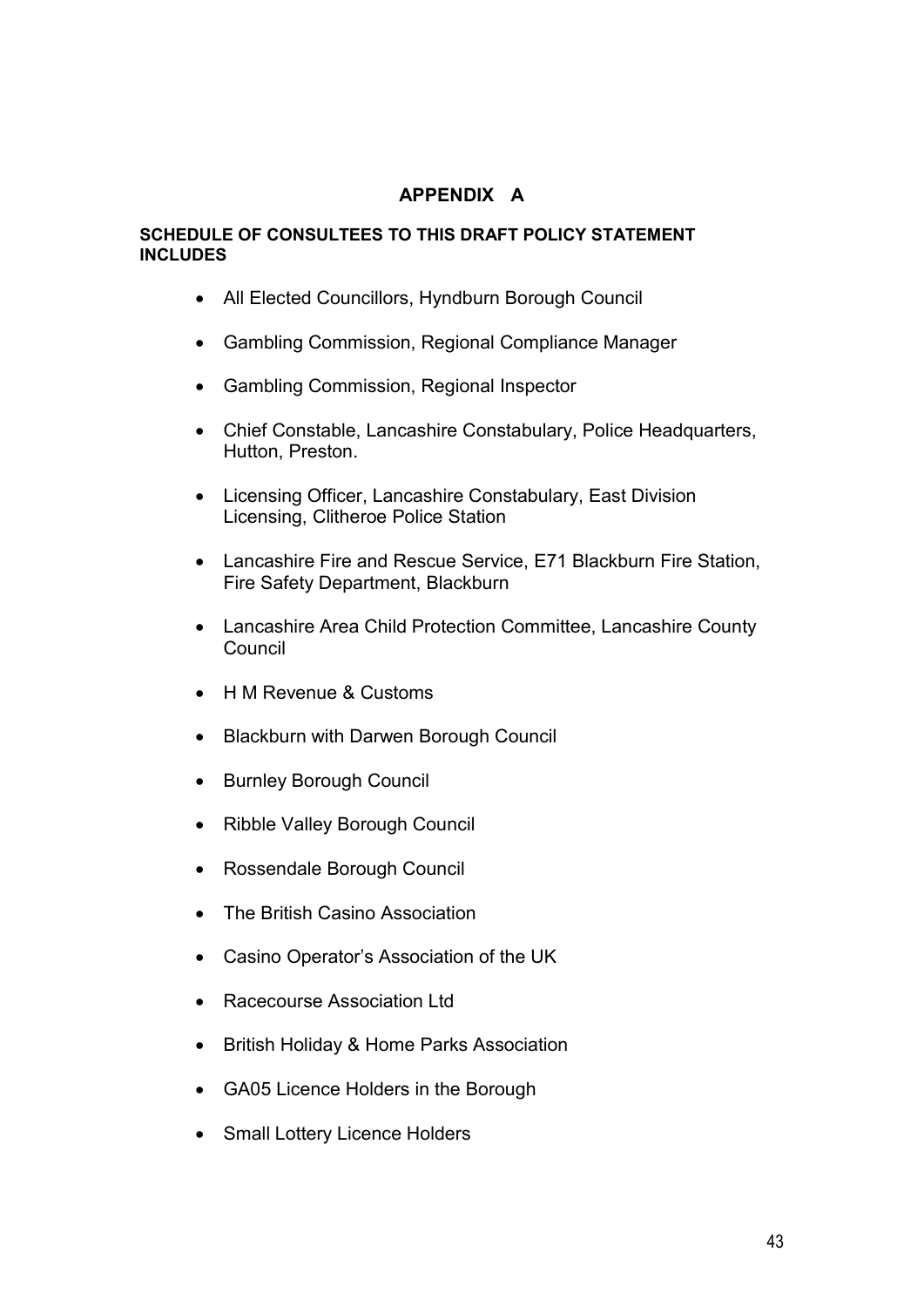The following officers of Hyndburn Borough Council

- Chief Executive
- Deputy Chief Executive
- Executive Director (Legal & Democratic Services)
- Head of Environmental Services
- Head of Human Resource
- Team Leader Public Health and Housing
- Head of Planning and Transportation
- Waste Services Manager

In addition the draft policy and invitation to submit views on that policy have been available on the Council's website to facilitate observations from other persons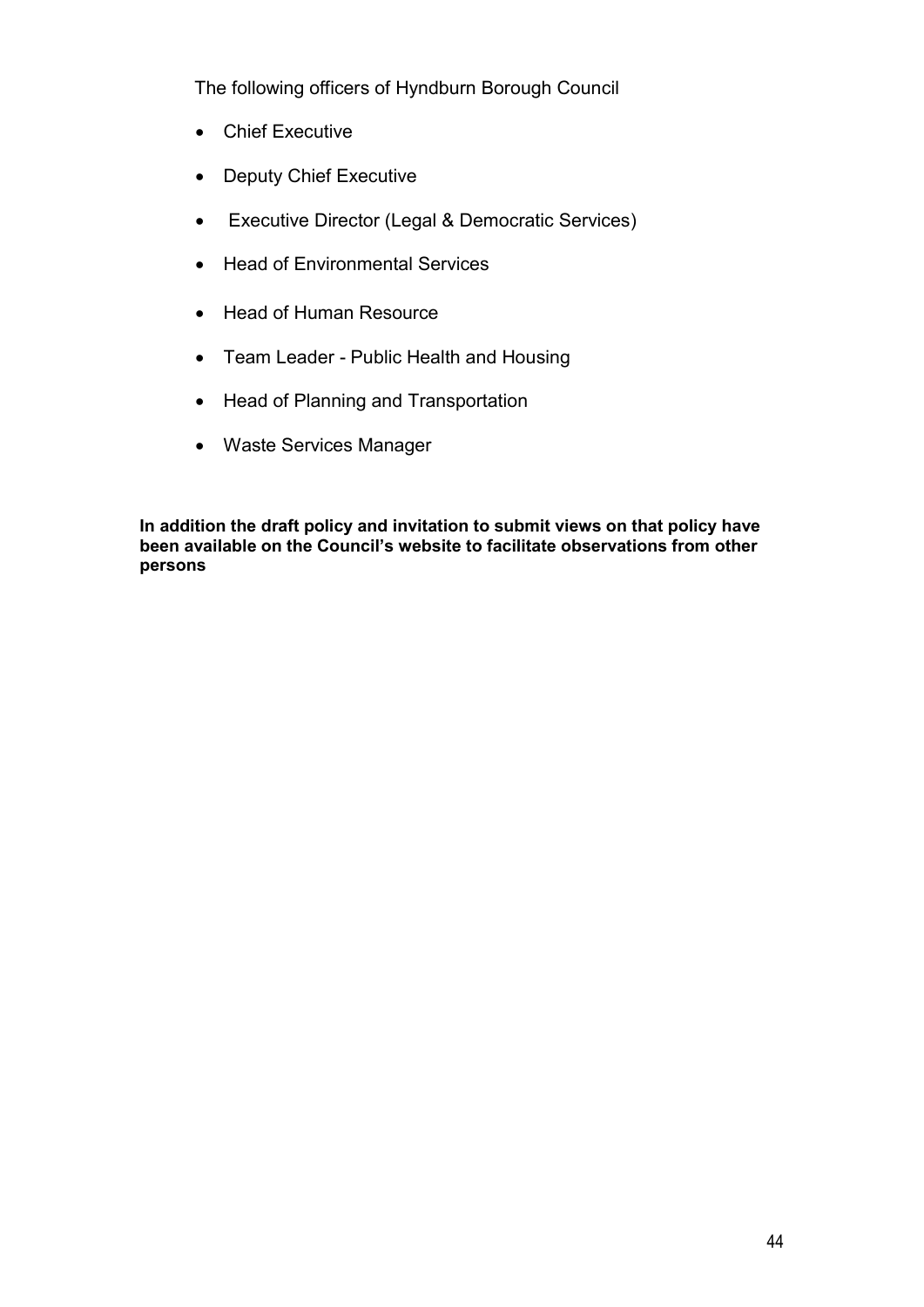# APPENDIX B GAMBLING ACT 2005 SCHEDULE OF RESPONSIBLE AUTHORITIES

# LICENSING DEPARTMENT & AUTHORITY

Hyndburn Borough Council Licensing Authority, Scaitcliffe House, Ormerod Street, Accrington, BB5 0PF Tel: 01254 380616/380140

# THE GAMBLING COMMISSION

The Gambling Commission, Victoria Square House, Victoria Square, Birmingham, B2 4PB Tel: 0121 230 6500 Fax: 0121 230 6720

# POLICE

Lancashire Constabulary, East Division Licensing, Clitheroe Police Station, King Street, Clitheroe, Lancashire. BB7 2EU

# FIRE AUTHORITY

Lancashire Fire and Rescue Service, E71 Blackburn Fire Station, Fire Safety Department, Byrom Street, Blackburn, Lancashire, BB2 2LE

# PLANNING

Planning and Transportation Department, Hyndburn Borough Council, Scaitcliffe House, Ormerod Street, Accrington, BB5 0PF

# CHILD PROTECTION

Lancashire Safeguarding of Children Board Room B52 County Hall Preston PR1 8RJ

# H M REVENUE AND CUSTOMS

H M Revenue & Customs Boundary House Cheadle Point, Cheadle Cheshire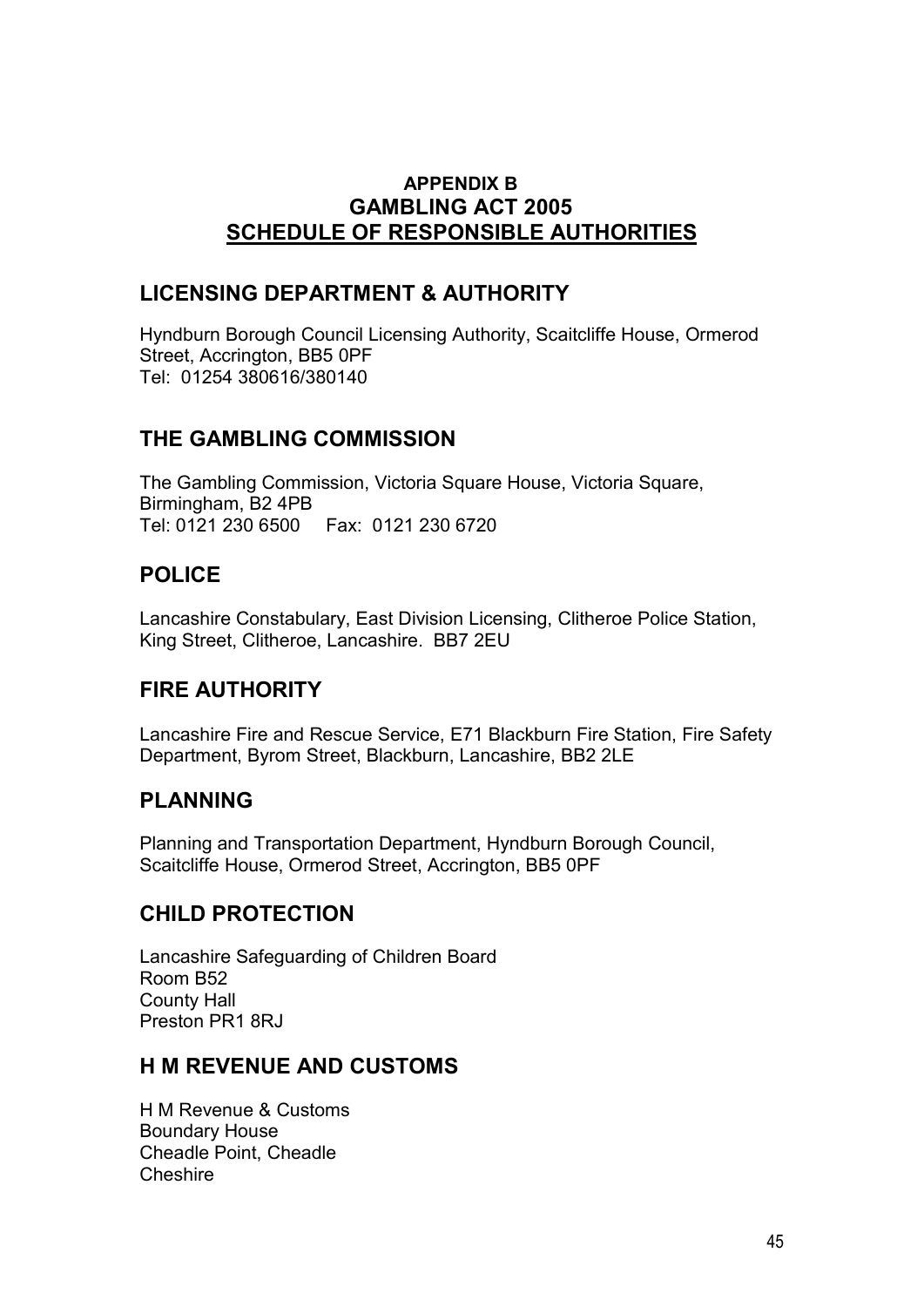# APPENDIX C

#### SUMMARY OF THE DELEGATION OF POWERS UNDER THE GAMBLING ACT 2005

| Matter to be dealt with                                              | <b>Full Council</b> | Sub-committee of<br>licensing committee                            | <b>Officers</b>                                                                 |
|----------------------------------------------------------------------|---------------------|--------------------------------------------------------------------|---------------------------------------------------------------------------------|
| Final approval of three<br>year licensing policy                     | X                   |                                                                    |                                                                                 |
| Policy not to permit<br>casinos                                      | X                   |                                                                    |                                                                                 |
| Fee setting<br>(when appropriate)                                    |                     |                                                                    | X                                                                               |
| Application for premises<br>licences                                 |                     | Where representations<br>have been received and<br>not withdrawn   | Where no<br>representations received/<br>representations have<br>been withdrawn |
| Application for a variation<br>to a licence                          |                     | Where representations<br>have been received and<br>not withdrawn   | Where no<br>representations received/<br>representations have<br>been withdrawn |
| Application for a transfer<br>of a licence                           |                     | Where representations<br>have been received from<br>the Commission | Where no<br>representations received<br>from the Commission                     |
| Application for a<br>provisional statement                           |                     | Where representations<br>have been received and<br>not withdrawn   | Where no<br>representations received/<br>representations have<br>been withdrawn |
| Review of a premises<br>licence                                      |                     | X                                                                  |                                                                                 |
| Application for club<br>gaming/ club machine<br>permits              |                     | Where objections have<br>been made (and not<br>withdrawn)          | Where no objections<br>made/ objections have<br>been withdrawn                  |
| Cancellation of club<br>gaming/ club machine<br>permits              |                     | X                                                                  |                                                                                 |
| Applications for other<br>permits                                    |                     |                                                                    | X                                                                               |
| Cancellation of licensed<br>premises gaming<br>machine permits       |                     |                                                                    | X                                                                               |
| Consideration of<br>temporary use notice                             |                     |                                                                    | X                                                                               |
| Decision to give a<br>counter<br>notice to a temporary<br>use notice |                     | X                                                                  |                                                                                 |